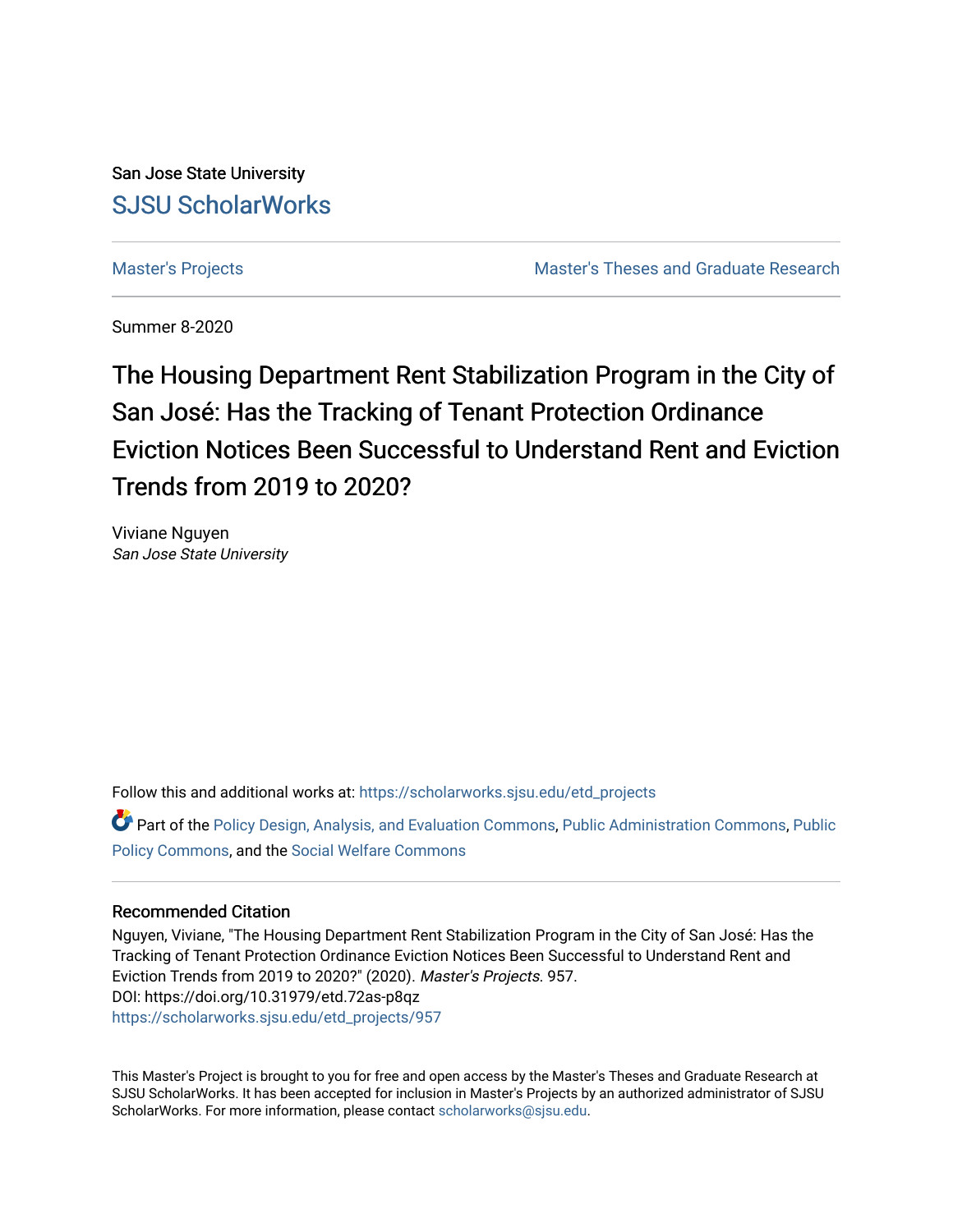The Housing Department Rent Stabilization Program in the City of San José: Has the Tracking of Tenant Protection Ordinance Eviction Notices Been Successful to Understand Rent and Eviction Trends from 2019 to 2020?

> by Viviane Nguyen

A Thesis Quality Research Project Submitted in Partial Fulfillment of the Requirements for the Master's Degree in

#### PUBLIC ADMINISTRATION

Prof. Frances Edwards, Ph.D. Adviser

San José State University August 2020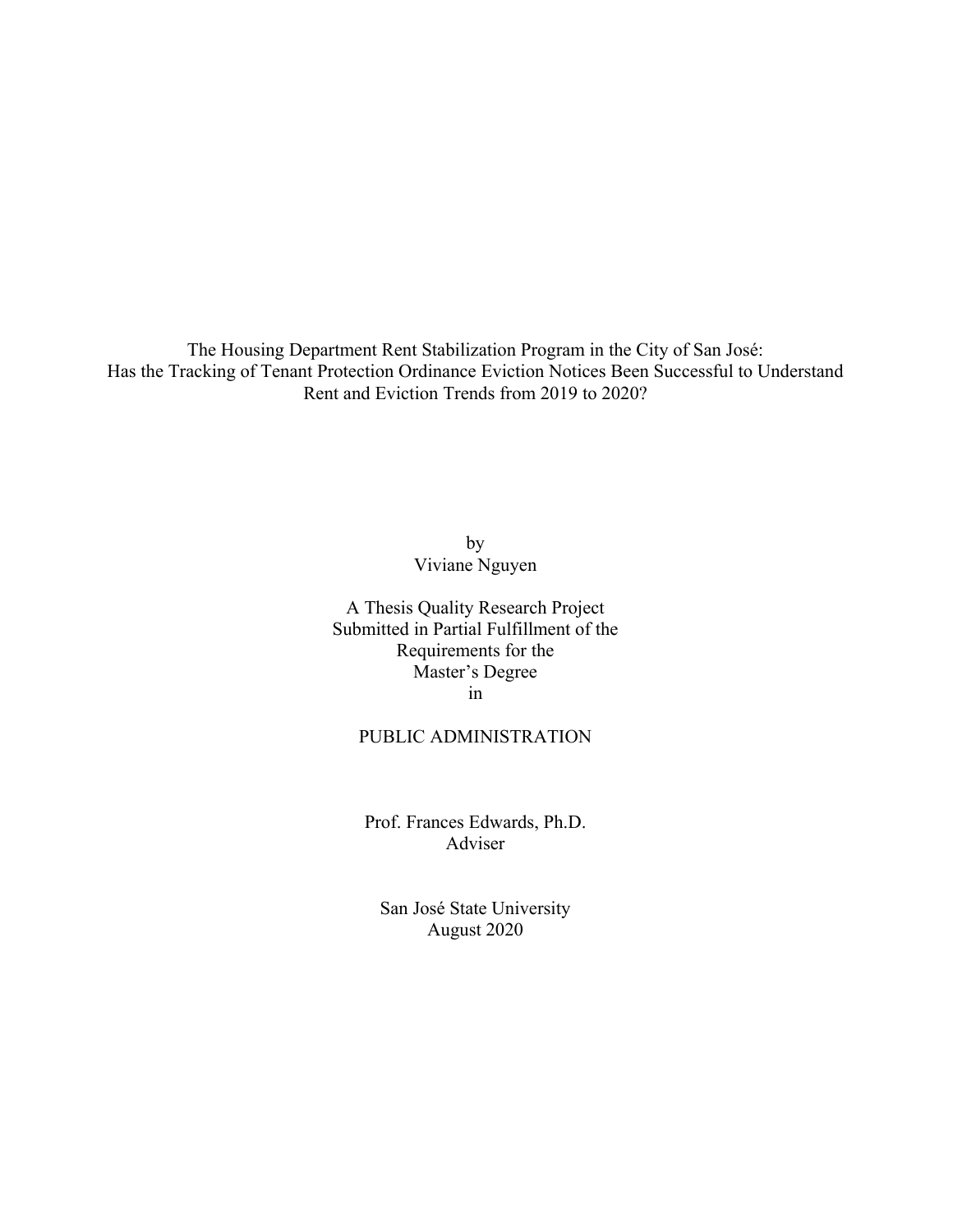# **TABLE OF CONTENTS**

|                                                                          | 2                       |
|--------------------------------------------------------------------------|-------------------------|
| <b>INTRODUCTION.</b>                                                     | 3                       |
|                                                                          | 3                       |
|                                                                          | $\overline{\mathbf{4}}$ |
|                                                                          | 5                       |
| OVERVIEW OF THE APARTMENT RENT ORDINANCE AND TENANT PROTECTION           |                         |
|                                                                          | 5                       |
|                                                                          | 7                       |
| OVERVIEW OF THE EVICTION REQUIREMENTS IN SAN JOSÉ AND SANTA CLARA COUNTY | 9                       |
|                                                                          | 12                      |
|                                                                          | 13                      |
|                                                                          | 16                      |
|                                                                          | 17                      |
|                                                                          | 18                      |
|                                                                          | 18                      |
| JURISDICTIONS WITH JUST CAUSE EVICTIONS AND TRENDS OF EVICTION FILINGS   | 20                      |
|                                                                          | 23                      |
|                                                                          | 25                      |
|                                                                          | 25                      |
| PART 2: LEVEL OF OUTSTANDING RENT FOR EVICTION AND FILINGS FROM MARKET-  | 33                      |
|                                                                          |                         |
|                                                                          | 39                      |
|                                                                          | 39                      |
|                                                                          | 41                      |
| <b>CONCLUSION</b>                                                        | 43                      |
|                                                                          | 44                      |
| <b>REFERENCES</b>                                                        | 45                      |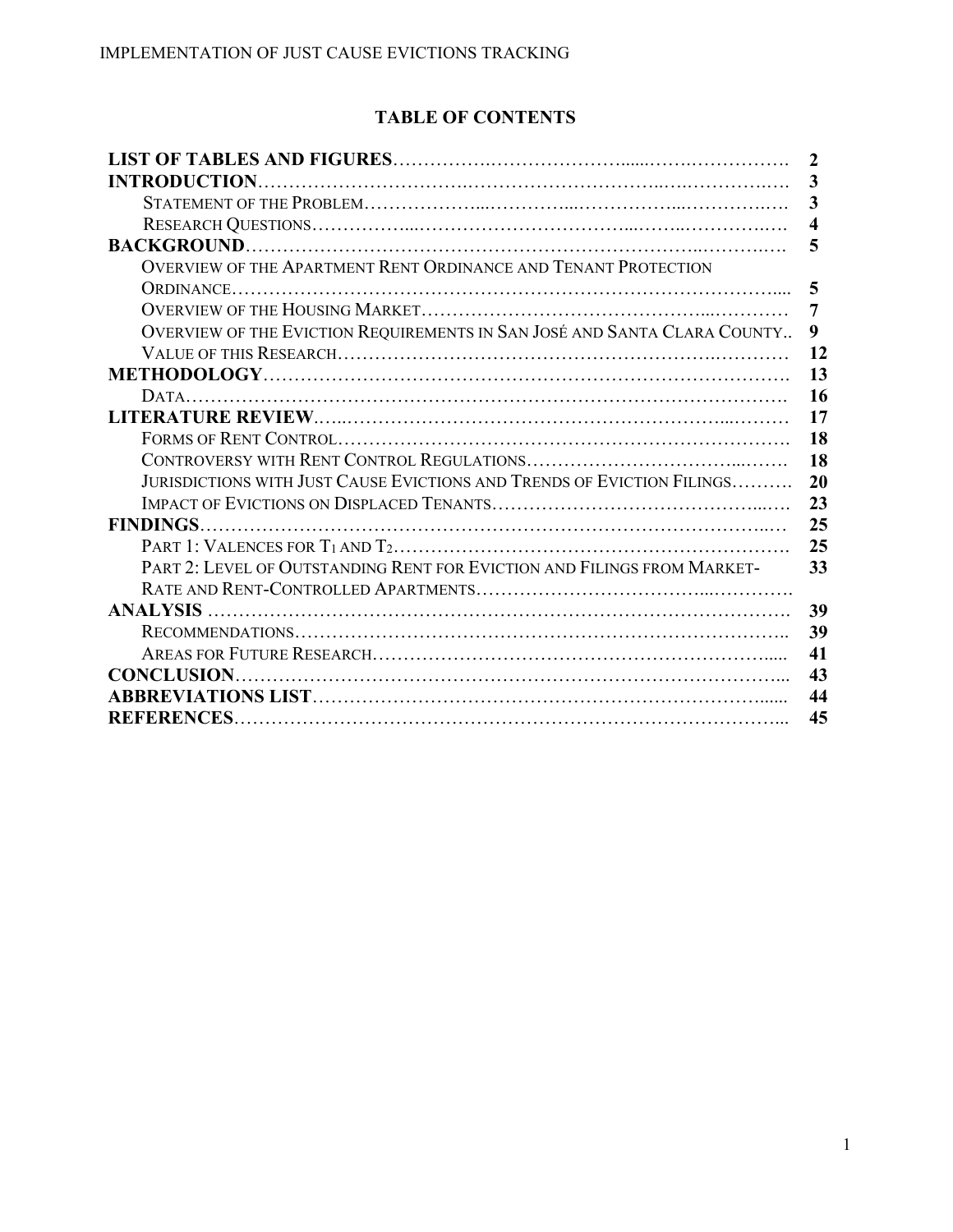# **LIST OF TABLES AND FIGURES**

### **TABLES**

| TABLE 1: AVERAGE EFFECTIVE RENTS IN SAN JOSÉ AND PROJECTED TENANT INCOME 8 |           |
|----------------------------------------------------------------------------|-----------|
| TABLE 2: OUTCOME EVALUATION OF THE RSP'S TRACKING OF TPO JUST CAUSE        |           |
|                                                                            | 14        |
| TABLE 3: OUTCOME EVALUATION FOR THEORETICAL GOAL T1                        | 25        |
| Table 4: Total Number of Just Cause Notices for Failure to Pay Rent $\&$   |           |
|                                                                            | 26        |
| TABLE 5: OUTCOME EVALUATION FOR THEORETICAL GOAL T2                        | 28        |
|                                                                            | 33        |
| TABLE 7: JUST CAUSE EVICTION FILINGS FOR FAILURE TO PAY RENT FOR LESS THAN |           |
|                                                                            | 36        |
| TABLE 8: PROPERTY MANAGEMENT COMPANIES FILING THE MOST JUST CAUSE          |           |
|                                                                            | 37        |
| TABLE 9: AVERAGE RENTS OF APARTMENT COMPLEXES FILING MOST JUST CAUSE       |           |
| EVICTIONS FOR FAILURE TO PAY RENT COMPARED TO RENT-CONTROLLED APARTMENT    |           |
|                                                                            | 37        |
|                                                                            |           |
| <b>FIGURES</b>                                                             |           |
|                                                                            | <b>11</b> |
|                                                                            | <b>11</b> |
|                                                                            | 12        |
| FIGURE 4: CITIES WITH RENT CONTROL AND JUST CAUSE POLICIES IN NORTHERN     |           |
|                                                                            | 21        |
|                                                                            | 28        |
| FIGURE 6: PUBLIC PORTAL OF COUNTY OF SANTA CLARA USED TO SEARCH FOR        |           |
|                                                                            | 29        |
| FIGURE 7: PUBLIC PORTAL OF SUPERIOR COURT OF CALIFORNIA, COUNTY OF SANTA   |           |
|                                                                            | 30        |

FIGURE 8: PUBLIC PORTAL OF SUPERIOR COURT OF CALIFORNIA, COUNTY OF SANTA

FIGURE 9: PUBLIC PORTAL OF SUPERIOR COURT OF CALIFORNIA, COUNTY OF SANTA

CLARA - RESULTS FOR BUSINESS SEARCH OF "THE WOODS APARTMENTS" ..................... **31** 

CLARA - SAMPLE MINUTE ORDER...................................................................................... **32**  FIGURE 10: AVERAGE JUST CAUSE EVICTION FILINGS OF RENTS PAID AND OWED FROM LEAST TO GREATEST......................................................................................................... **35**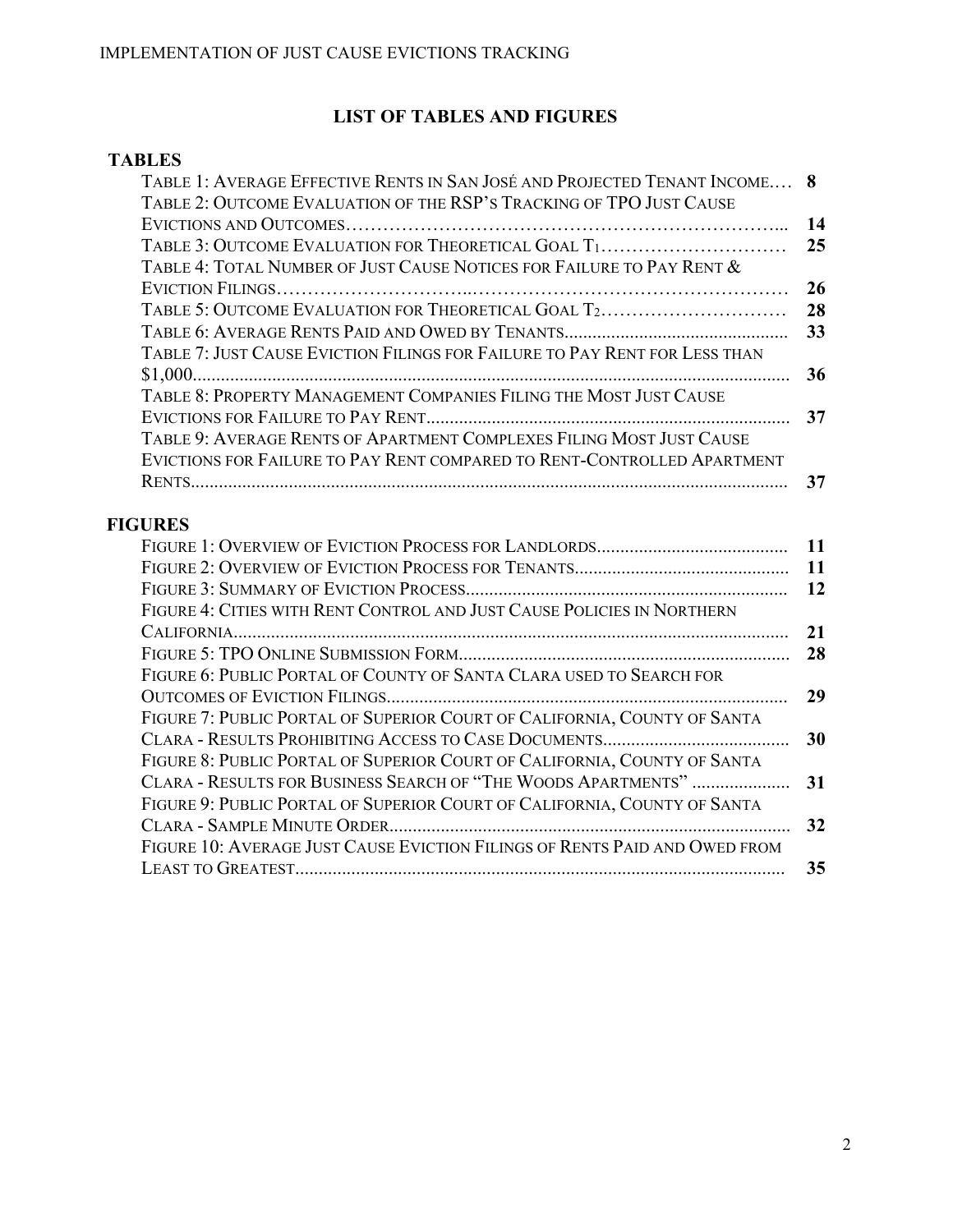#### **INTRODUCTION**

#### **Statement of the Problem**

The City of San José now has one of the most expensive rental markets in the United States. From 2011 to 2019, San José's rent prices have increased by 4.6% annually for market-rate apartments built since 2005 (City of San José, 2019). In October 2019, the median rental price for a twobedroom market-rate apartment in San José was \$2,776 per month, which means that renters would need to earn \$53 per hour (\$111,040 per year) to afford such apartments (City of San José, 2019). Compared to market-rate apartments, the average rent for a one-bedroom rent-controlled apartment in San José was \$1,967 (City of San José, 2019).

Before 2017, it was unknown how the apartment rental market impacted tenants' ability to live in the City of San José. However, the San José City Council approved the new Tenant Protection Ordinance (TPO) in May 2017. The TPO requires that a just cause be determined before tenants are evicted from apartments in San José. One of the 13 just causes landlords use most commonly is tenants' failure to pay rent (City of San José, 2019). The Housing Department's Rent Stabilization Program (RSP) is responsible for tracking all just cause eviction notices that apartment landlords are required to submit. The RSP receives an annual average of 10,000 just cause eviction notices, 98% of which are submitted for tenants' failure to pay rent (City of San José Housing Department, 2019).

The evident financial burden caused by the high cost of rent in San José leads to challenges in understanding the underlying eviction trends in the city. Is the RSP's tracking of just cause evictions accurate? How many of the notices for failure to pay rent resulted in evictions in court? How much do tenants owe in rent when they are evicted? Do the eviction filing rates differ between market-rate apartments and rent-controlled apartments?

An unprecedented housing crisis is gripping the Bay Area, and the effects of this crisis have

3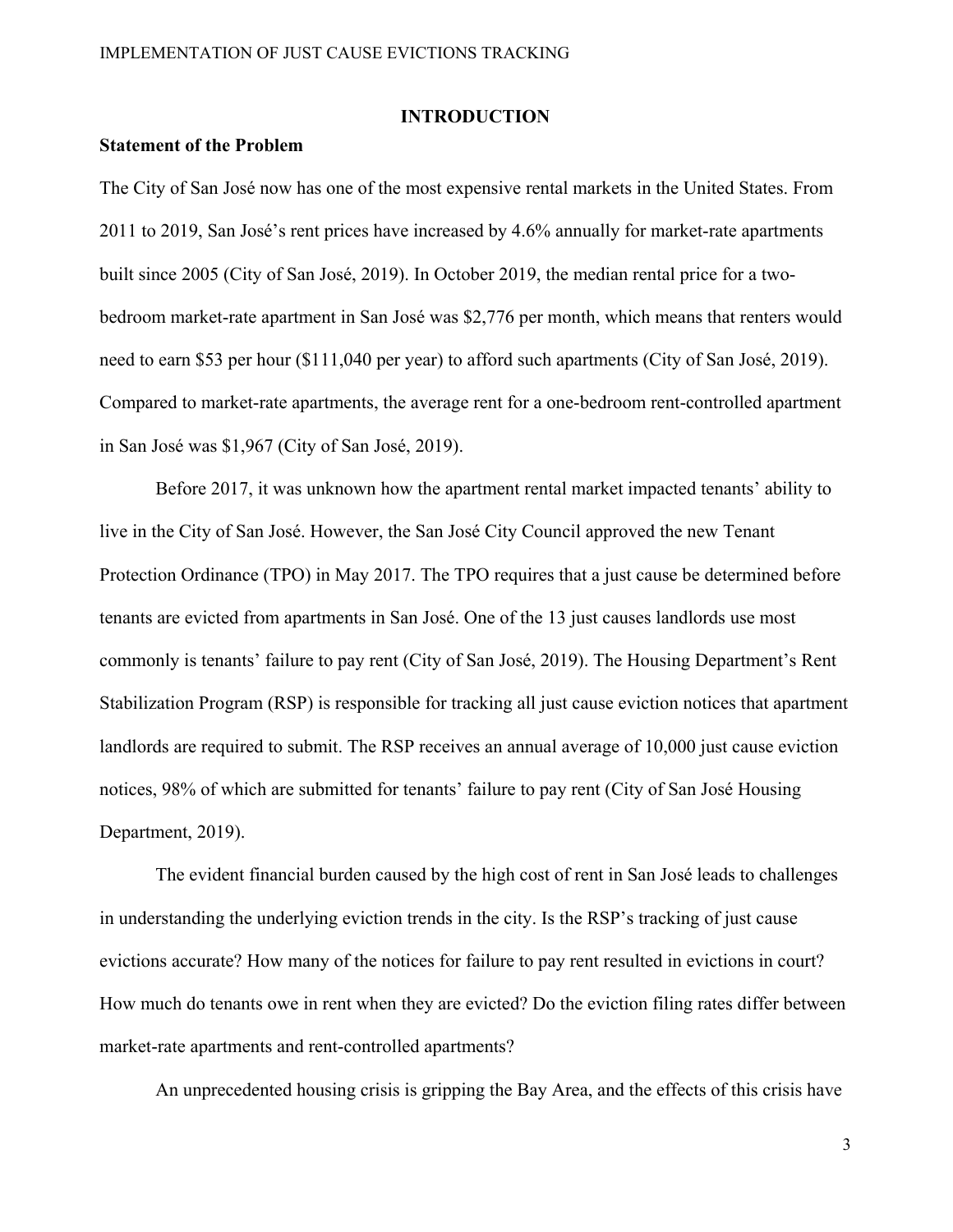#### IMPLEMENTATION OF JUST CAUSE EVICTIONS TRACKING

been felt acutely in San José. As housing prices soar, many long-time residents have struggled to remain in their communities, near their schools, near their places of worship, and with their neighbors (Holder, 2019). Displacement caused by rent nonpayment evictions can destabilize the living situations of tenants and have a direct impact on residents' health (Poblet & Phillips, 2012). Children may be uprooted from their schools, and social ties that are integral to citizens' welfare and communities' stability may be disrupted. Evictions may also create undue hardship for lowincome residents through additional relocation costs, stress and anxiety, and the threat of homelessness due to the lack of alternative housing. As these problems emerge, policymakers, researchers, and residents have struggled to understand the true scope of this issue. This study is an attempt to analyze eviction trends through TPO (2017) just cause eviction filings in San José.

#### **Research Questions**

This study is a two-part process evaluation of the RSP's tracking of TPO (2017) just cause eviction filings. This study also intends to understand the RSP's collected data when it is properly processed. This study's research questions are as follows: Was the RSP's process for tracking just cause evictions working to achieve the program's goal in determining eviction outcomes? At what levels did landlords pursue just cause evictions for failure to pay rent? Is there a significant disparity between market-rate property managers' eviction filings and rent-controlled apartment landlords' eviction filings?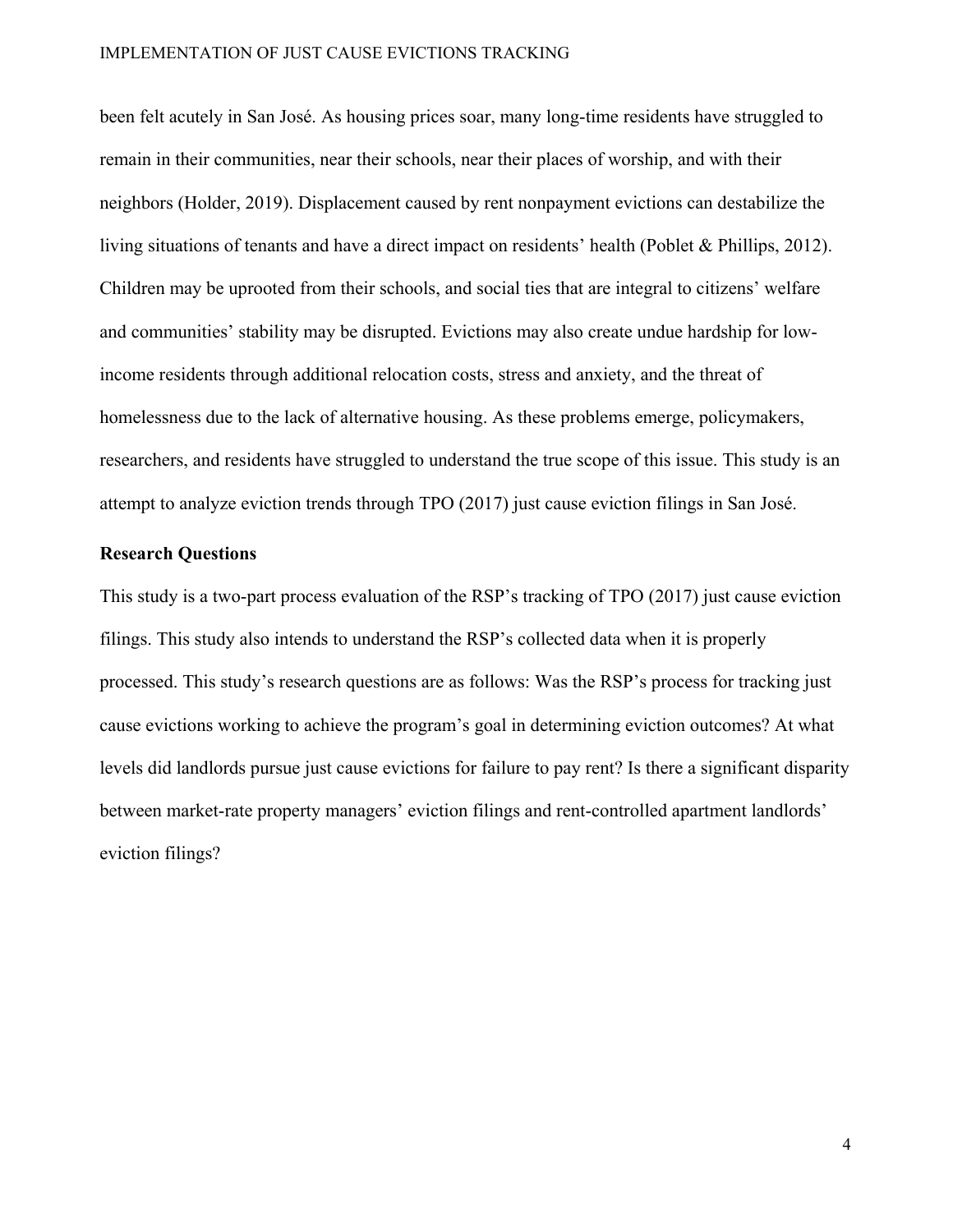#### **BACKGROUND**

The background of this research covers three areas in order to understand the RSP's just cause eviction tracking:

- Overview of the Apartment Rent Ordinance (ARO) and Tenant Protection Ordinance (TPO);
- Overview of the housing market; and
- Overview of the eviction requirements in San José and Santa Clara County.

#### **Overview of the Apartment Rent Ordinance and Tenant Protection Ordinance**

The City of San José Housing Department's Rent Stabilization Program oversees rent regulation and just cause evictions. The ARO (1979) regulates rent increases, and the TPO (2017) regulates just cause evictions, such as those filed for nonpayment of rent. The ARO limits rent increases for tenants who live in apartment buildings with three units or more that were constructed prior to 1979, the year the ordinance went into effect. In 2016, the San José City Council voted for an amendment to reduce the maximum allowable rent increase from 8% to 5% every 12 months (City of San José Housing Department, n.d.). In 2017, the San José City Council approved requirements for a rent registry to enable city staff to enforce the rent increases permitted by the ordinance and to track the current rents for rent-controlled apartments (City of San José Housing Department, 2019).

The TPO can be found in San José Municipal Code (SJMC) Chapter 17.23, Part 12, and its just cause eviction requirements apply to all rental apartments. The ordinance provides substantive requirements for evicting tenants living in apartments, and eliminates no-cause notices to vacate. All terminations of tenancy must be based on at least one of the 13 just cause termination circumstances listed in SJMC Section 17.23.1250(A). The TPO went into effect in May 2017, and its protections are applied to all new and existing tenants (City of San José, 2017).

The purposes of San José's ARO (1979) and TPO (2017) are to provide a stable housing environment for tenants, while ensuring that landlords receive a fair return on their investment and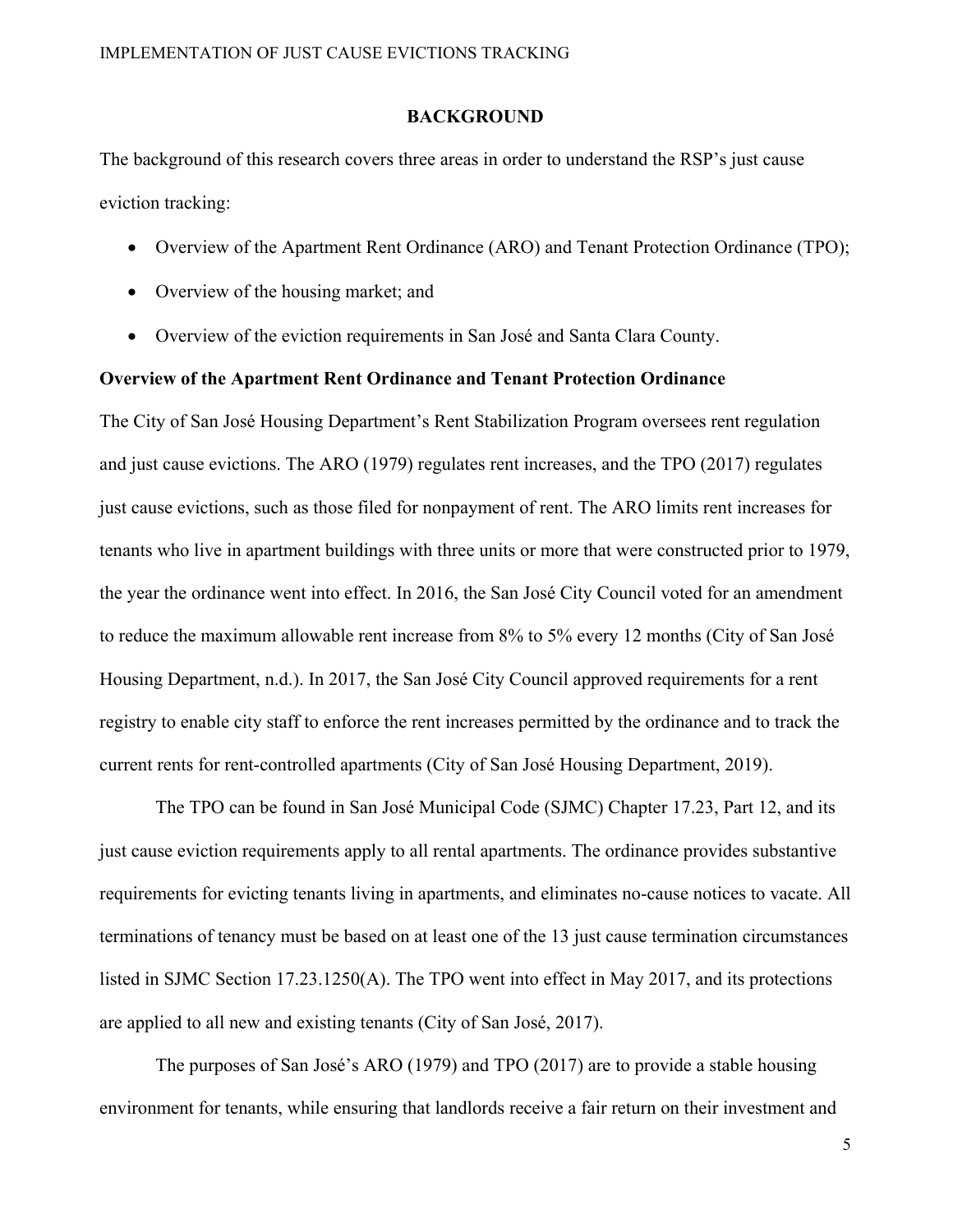maintain the ability to terminate tenancy legally. These ordinances assure tenants living in rentcontrolled apartments that, once tenants move in, rents will not drastically increase or become unpredictable.

#### *Distinguishing Rental Apartments Subject to ARO and TPO*

As of 2019, San José has approximately 90,000 apartment rental units. Most of these rental units are subject to the TPO, and about 38,000 units are subject to rent control under the ARO. The major categories of rental units not subject to the ARO or TPO are 1) single family homes or condominiums, 2) duplexes, and 3) units in nonprofit housing provided at below-market rent to lowincome tenants (City of San José, 2017).

#### *Rent Control Legislative History in San José*

In 1979, the San José City Council approved the ARO, Municipal Code Chapter 17.23, to address the substantial increase in rents that had occurred within the community. The ARO (1979) is administered by the City's RSP, and the ordinance's public policy states the following:

In order to protect the health, safety and welfare of the citizens of San José, this Chapter is a necessary measure designed to alleviate some of the more immediate needs created by San José's housing situation. These needs include but are not limited to the prevention of excessive and unreasonable rent increases, the alleviation of undue hardship upon individual tenants, and the assurance to landlords of a fair and reasonable return on the value of their property (City of San José Housing Department, n.d.).

### *Just Cause Eviction Legislative History and the RSP's Tracking Eviction Filings*

The TPO (2017) specifies requirements for providing notices to vacate to tenants living in apartment buildings with three or more units in San José. The TPO (2017) protects tenants from unanticipated evictions and provides them some stability in San José's difficult housing market. For landlords, the requirement for a just cause before terminating a tenancy has substantially limited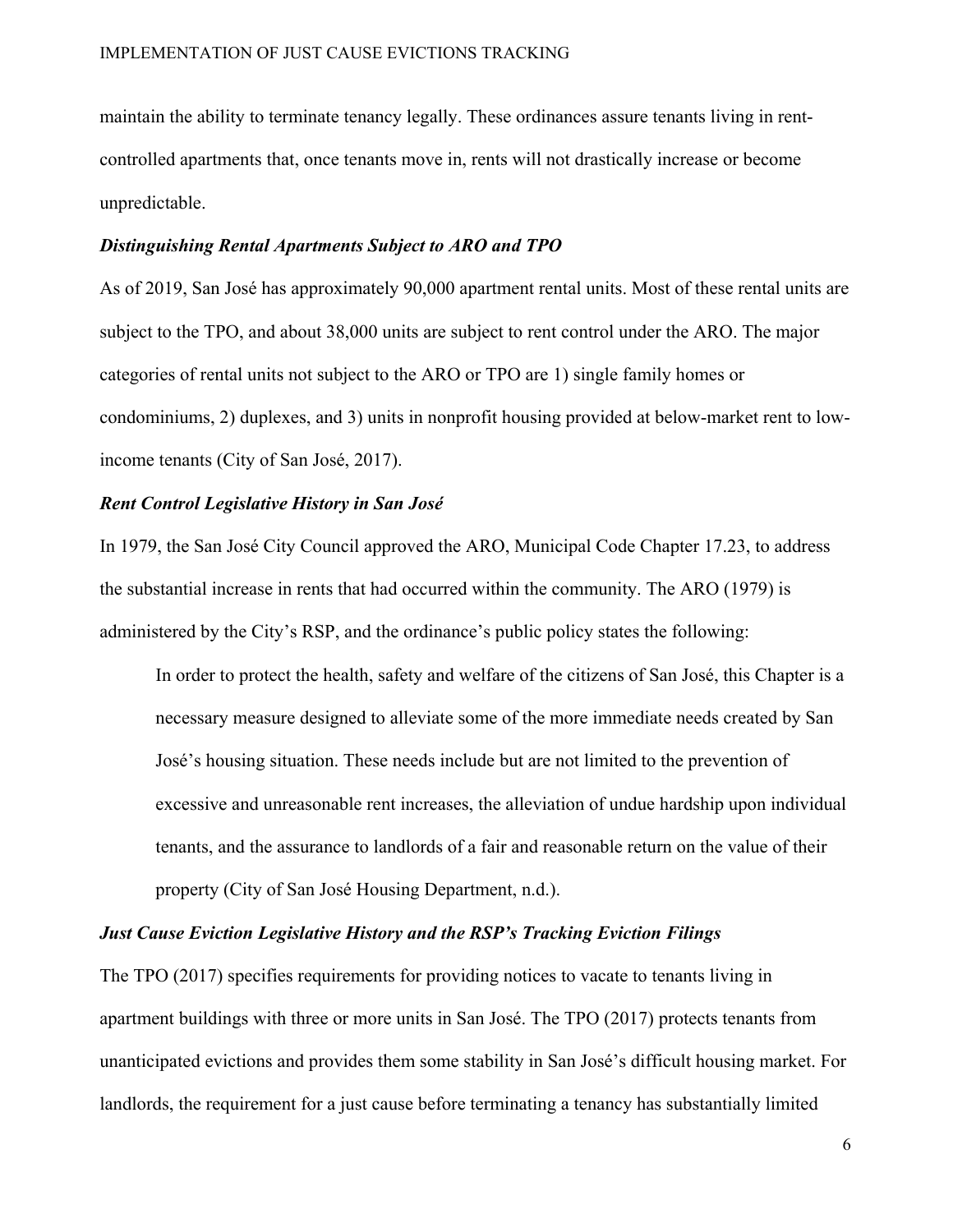their ability to pursue evictions in jurisdictions with just cause ordinances (Goodman, 1983). The RSP is responsible for tracking eviction notices through the various methods of submission, including online submissions, mail, and email.

In addition, the Housing Department created a legal services grant to provide legal assistance to tenants facing eviction. The San José Housing Consortium (composed of the Law Foundation, Bay Area Legal Aid, Senior Adults Legal Assistance, Asian Law Alliance, and Project Sentinel) was awarded a \$500,000 contract to provide legal education and services to tenants and landlords beginning in the fall of 2018. The goal of the program is to increase housing stability by providing free counseling, education, referrals, and legal assistance to low-income tenants and landlords. These services also include outreach and education to low-income tenants and landlords citywide (City of San José, 2019).

#### **Overview of the Housing Market**

According to the California Budget and Policy Center, as of 2015, more than 4 in 10 households in the State of California had unaffordable housing costs (exceeding 30% of household income), and 1 in 5 households spent more than half of its income on housing costs (Plautz, 2019).

#### *Average Rents of Apartments in San José*

Table 1 shows the average rents of Class A, B, and C market-rate apartments and average rents for rent-controlled and restricted affordable apartments to provide a comparison between the potential income levels of tenants in each apartment type. Assumed income levels were calculated for each market rate example by applying minimum income standards that market-rate property managers use to qualify households to rent their apartments (Rosen, 2018).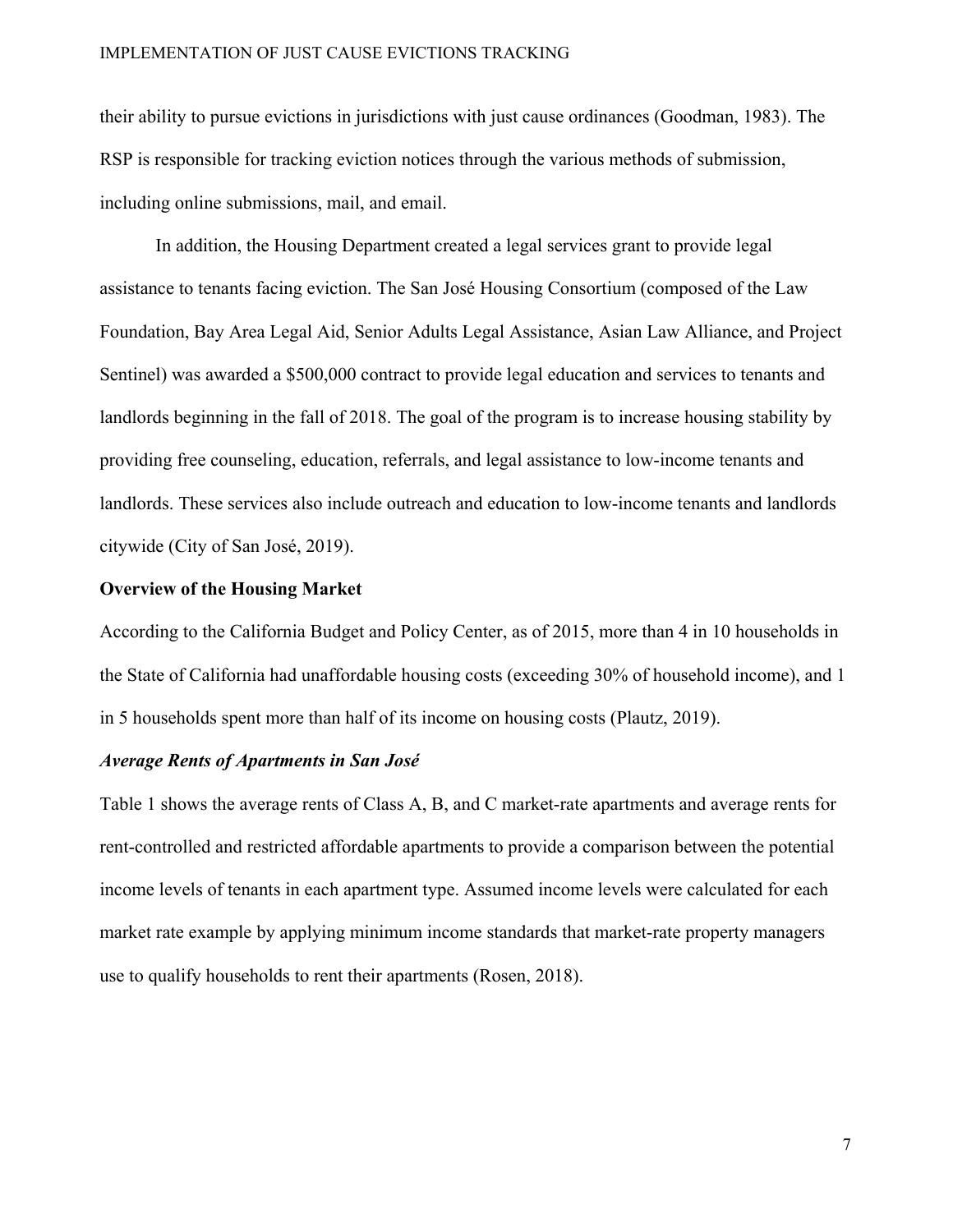|                                   | 1 Bedroom<br>Rents | 1 Bedroom<br>Income at<br>2.5 Factor | 2 Bedroom<br>Rents | 2 Bedroom<br>Income at<br>3.0 Factor |  |  |  |  |
|-----------------------------------|--------------------|--------------------------------------|--------------------|--------------------------------------|--|--|--|--|
| <b>Market-Rate Apartments</b>     |                    |                                      |                    |                                      |  |  |  |  |
| Class A                           | \$2,678            | \$80,340                             | \$3,365            | \$121,140                            |  |  |  |  |
| Class B                           | \$2,440            | \$73,200                             | \$2,864            | \$103,104                            |  |  |  |  |
| Class C                           | \$1,803            | \$54,090                             | \$2,263            | \$81,468                             |  |  |  |  |
| <b>Rent-Controlled Apartments</b> |                    |                                      |                    |                                      |  |  |  |  |
| <b>Average Across Tiers</b>       | \$1,634            | \$49,020                             | \$1,967            | \$70,812                             |  |  |  |  |
| <b>Affordable Apartments</b>      |                    |                                      |                    |                                      |  |  |  |  |
| 100% of the AMI                   | \$2,628            | \$78,840                             | \$2,956            | \$106,416                            |  |  |  |  |
| 80% of the AMI                    | \$2,079            | \$62,370                             | \$2,339            | \$84,204                             |  |  |  |  |
| $60\%$ of the AMI                 | \$1,757            | \$52,710                             | \$1,976            | \$71,136                             |  |  |  |  |
| 50% of the AMI                    | \$1,464            | \$43,920                             | \$1,646            | \$59,256                             |  |  |  |  |

### **Table 1: Average Effective Rents in San José and Projected Tenant Incomes**

*Costar Definitions for Building Class:* 

● *Class A: In general, a class A building is an extremely desirable investment-grade property with the highest quality construction. It may have been built within the last 5-10 years, but if it is older, it has been renovated to maintain its status and provide it many amenities.* 

- *Class B: In general, a class B building offers more utilitarian space without special attractions. It will typically not have the abundant amenities and location that a class A building will have.*
- *Class C: In general, a class C building is a no-frills, older building that offers basic space. The property has below-average maintenance and management, a mixed or low tenant prestige, and inferior elevators and mechanical/electrical systems.*

Source: City of San José Housing Department, 2019.

Typically, landlords require that the gross monthly income of a household must be at least

2.5 to 3 times the monthly rent. The income calculations for restricted affordable apartments are

based on an assumption that the household cannot pay more than 30% of its income for the

apartment. In the calculations used in Table 1, the one-bedroom rent assumes a two-person

household, and the two-bedroom rent assumes a three-person household. It should be noted that, for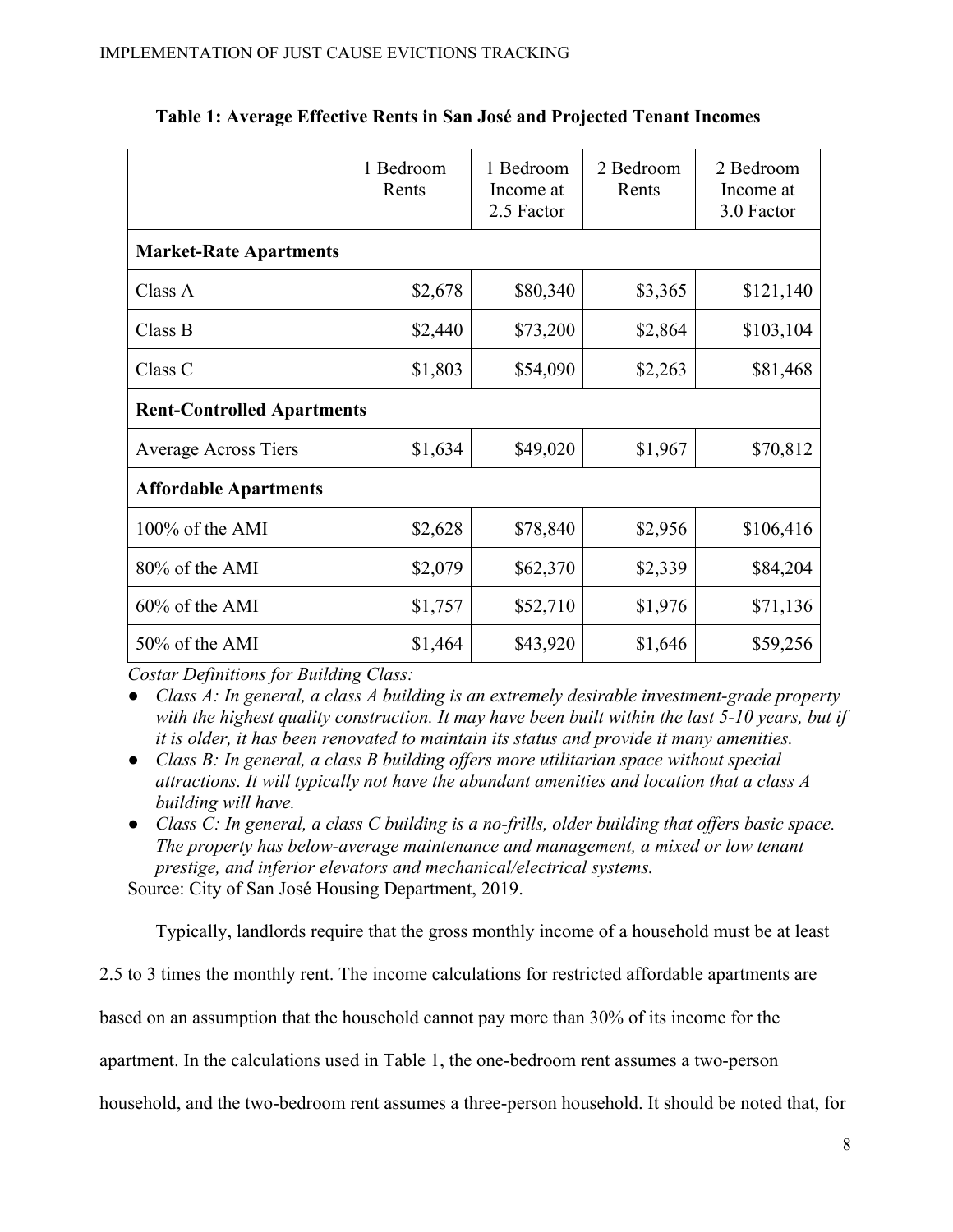market-rate apartments, the incomes listed are minimums needed to qualify. For the affordable apartments, the incomes listed are maximum incomes allowed for qualifying households.

#### **Overview of the Eviction Requirements in San José and Santa Clara County**

An eviction process occurs when a landlord forcibly expels a tenant from a residence (Judicial Council of California, 2020). Most evictions are attributed to nonpayment of rent, although a landlord may evict tenants for a variety of other reasons, including property damage, nuisance complaints, or lease violations. A formal eviction process occurs when a landlord carries out an eviction through the court system, while an informal eviction process occurs when a landlord executes an eviction without initiating a legal process (Judicial Council of California, 2020).

#### *City Notice of Termination Requirements*

For a landlord to evict a tenant who is living in a rent-controlled apartment in the City of San José, the landlord must provide a just cause from the TPO in the form of a "notice of termination." A notice of termination must be served to inform a tenant that the landlord intends to terminate the residential lease by a specified date. If a tenant has lived in the apartment for less than one year, the landlord must serve a 30-day notice with at least one of the 13 just causes listed. Conversely, if a tenant has lived in the apartment for more than one year, the landlord must serve a 60-day notice with at least one of the just causes listed. An exception is made in the case of rent nonpayment in which a landlord may provide a 3-day notice, known as a "notice to pay or quit," to a tenant who has failed to submit rent by its due date. In all cases, the landlord must also submit a copy of these notices to the RSP to be in compliance with the TPO (City of San José Housing Department, 2018).

After being issued a notice of termination, a tenant must move out within the 30 or 60-day deadline specified on the notice (City of San José Housing Department, 2017). When a tenant receives a nonpayment of rent notice, the tenant must pay the outstanding rent due by the deadline of the 3-day notice. If a tenant fails to move out or fails to pay rent by the deadline, the landlord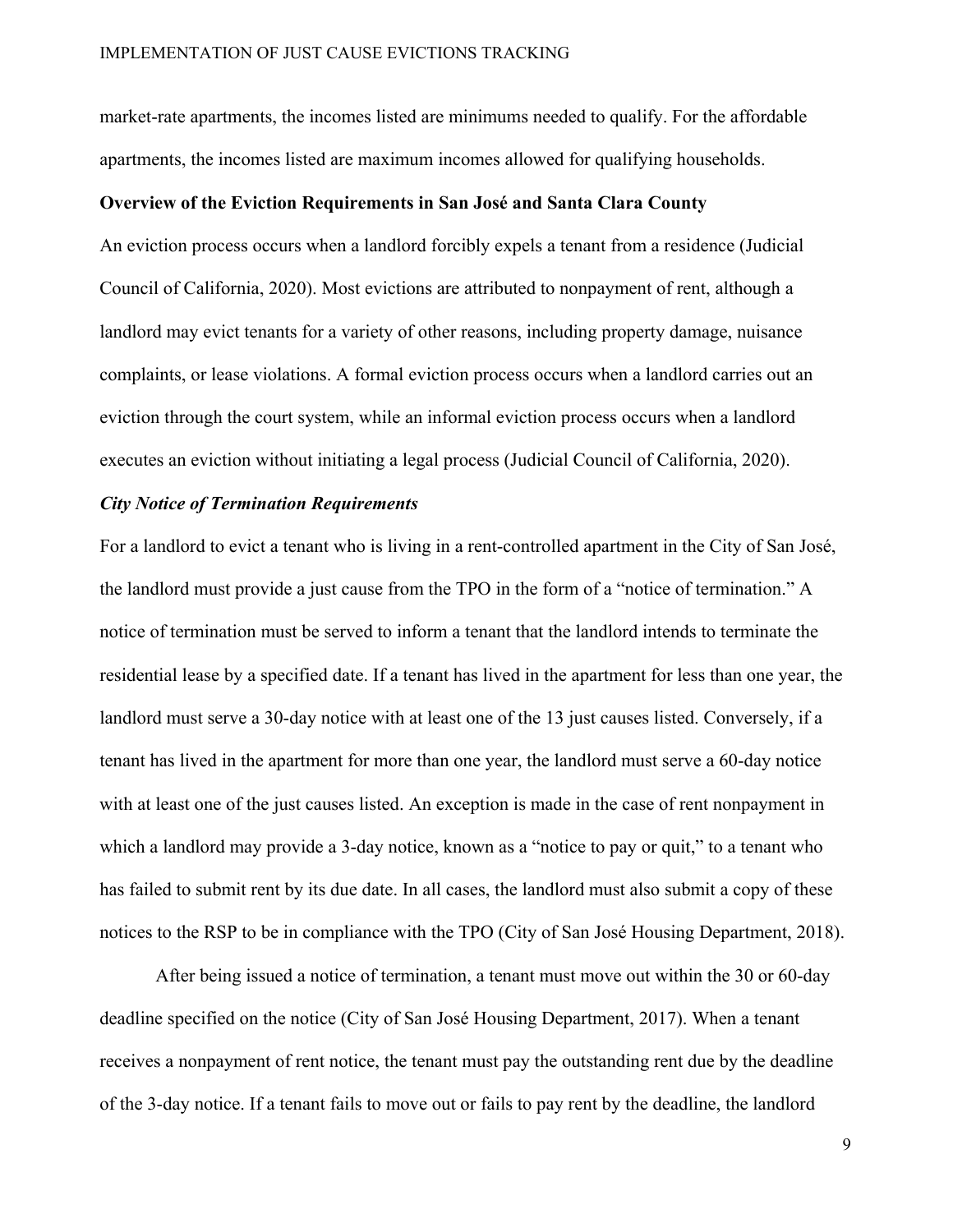may proceed with the formal eviction process known as an unlawful detainer action.

 On March 17, 2020, San José City Council passed a Moratorium on Evictions that would prohibit landlords from evicting tenants for nonpayment of rent due to the financial impacts of the COVID-19 pandemic (Morales-Ferrand, 2020). The moratorium would apply to all residential units, including single family homes and rent-controlled and market-rate apartments. The Moratorium on Evictions was effected through an Urgency Ordinance on March 18, 2020 (City of San José, 2020). Landlords are still required to submit copies of notices of termination and unlawful detainer filings to the RSP. Landlords may resume unlawful detainer processes after the Moratorium on Evictions expires on May 31, 2020 (Morales-Ferrand, 2020).

#### *Eviction Process in Santa Clara County*

In Santa Clara County, landlords may proceed with an eviction through the court system by initiating an unlawful detainer. A landlord must file the unlawful detainer paperwork through a summons and complaint form and pay court fees. Landlords that are larger companies tend to hire attorneys or legal offices that specialize in evictions to help with the summons and complaint filings. Figure 1 provides an overview of the eviction process for landlords, and Figure 2 summarizes the process for tenants in responding to an unlawful detainer.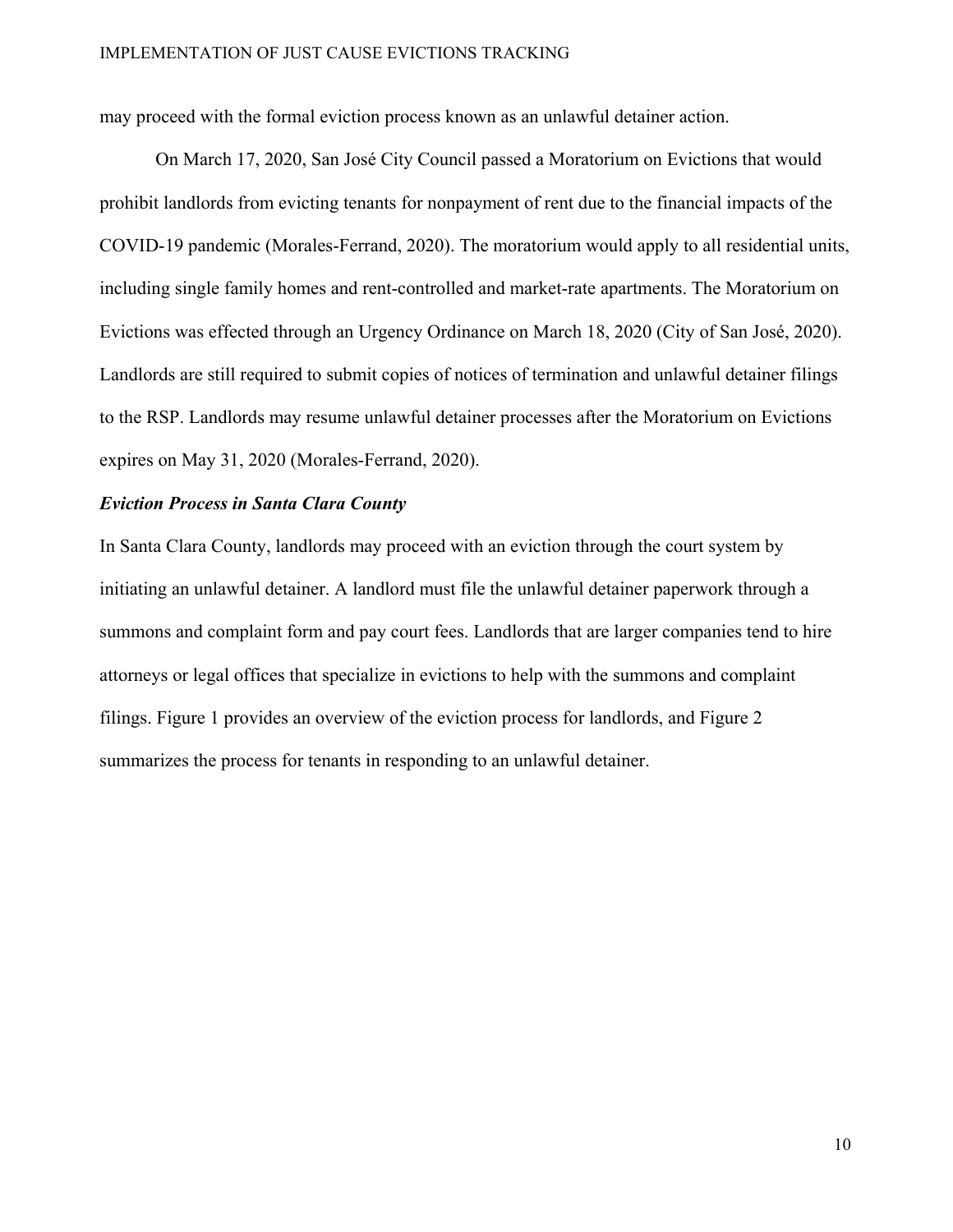



Source: Judicial Council of California, 2020.

# **Figure 2: Overview of Eviction Process for Tenants**



Source: Judicial Council of California, 2020.

A tenant has five business days to respond to the summons and complaint with an "answer." Tenants may seek legal advice or representation from legal agencies that offer pro bono services. A court date is then scheduled, and the tenant and landlord appear as defendant and plaintiff, respectively, in Unlawful Detainer Court to come to a resolution. The summary of the eviction process is included in Figure 3 (Bornstein Law, n.d.).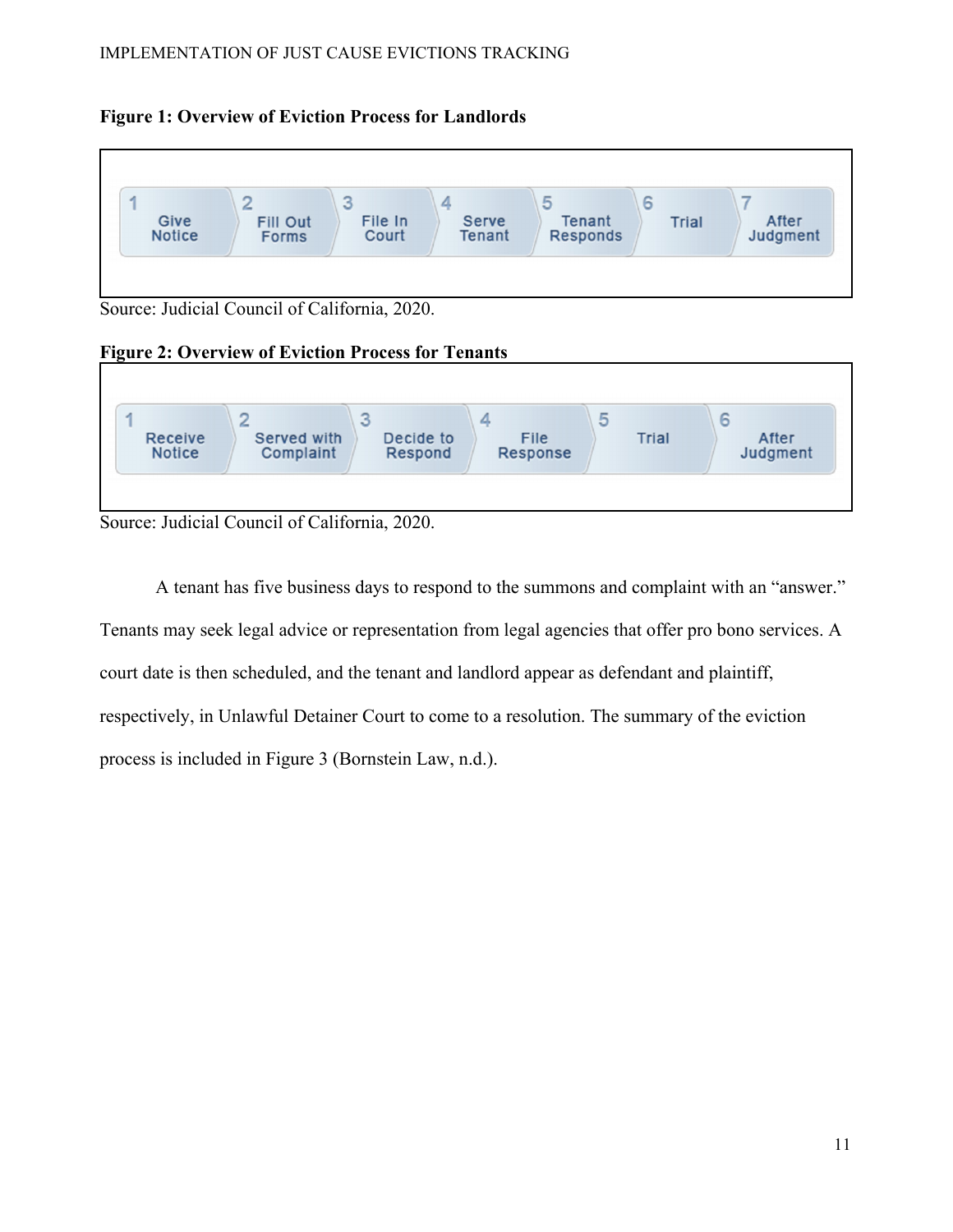

#### **Figure 3: Summary of Eviction Process**

#### **Value of this Research**

This research will be valuable to the City of San José Housing Department. First, it evaluates the RSP's process of collecting eviction filings in terms of workflow, suggests improvements to the RSP's implementation of eviction filing tracking, and determines eviction outcomes through publicly available court data. This analysis contributes to existing information to help administrative staff when proposing policy changes to councilmembers and local policy makers regarding just cause evictions and preventative measures for evictions.

Second, this research evaluates when landlords pursue just cause evictions for rent nonpayment and whether there is a disparity in the number of market-rate apartment eviction filings compared to rent-controlled apartment eviction filings. Currently, there is limited data available that focuses on the number of tenants who are evicted in San José, and this research is intended to contribute additional data that involves local evictions.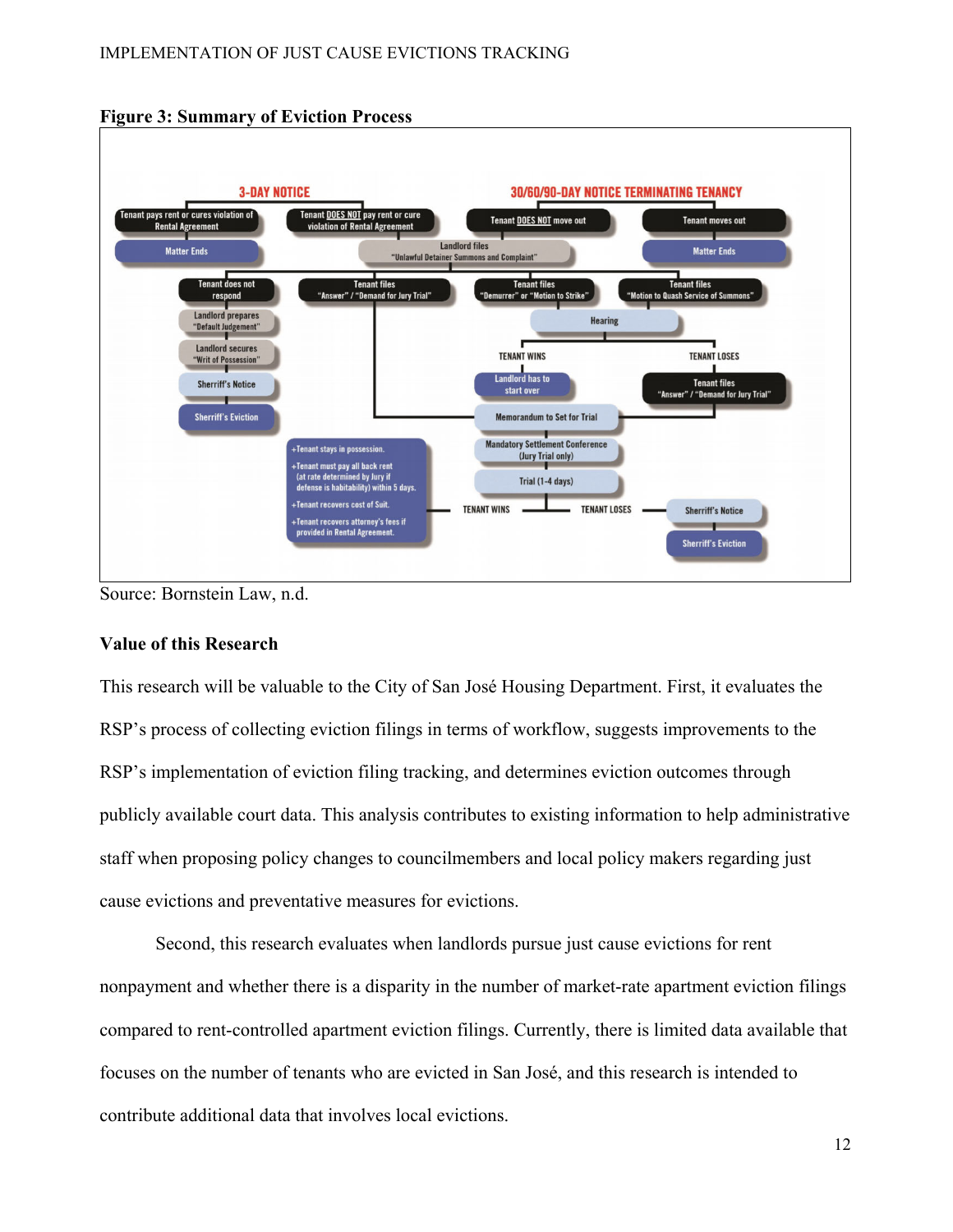#### **METHODOLOGY**

There were two types of methodology used to answer this study's research questions. The first method used was Sylvia and Sylvia's (2012) outcome evaluation using the external review method. The second was a quantitative analysis of 1) the average amount of rent that is owed when landlords file evictions, and 2) whether market-rate apartment landlords file more evictions than rentcontrolled apartment landlords.

Outcome evaluations are valuable for ongoing programs. The RSP regularly collects, analyzes, and reports TPO (2017) just cause evictions. These reports are then forwarded to the housing commission and city council, which allows decision makers to assess broader trends (Sylvia & Sylvia, 2012). The RSP's implementation of TPO (2017) just cause eviction tracking is a relatively new process in San José, and its benefits are not entirely known.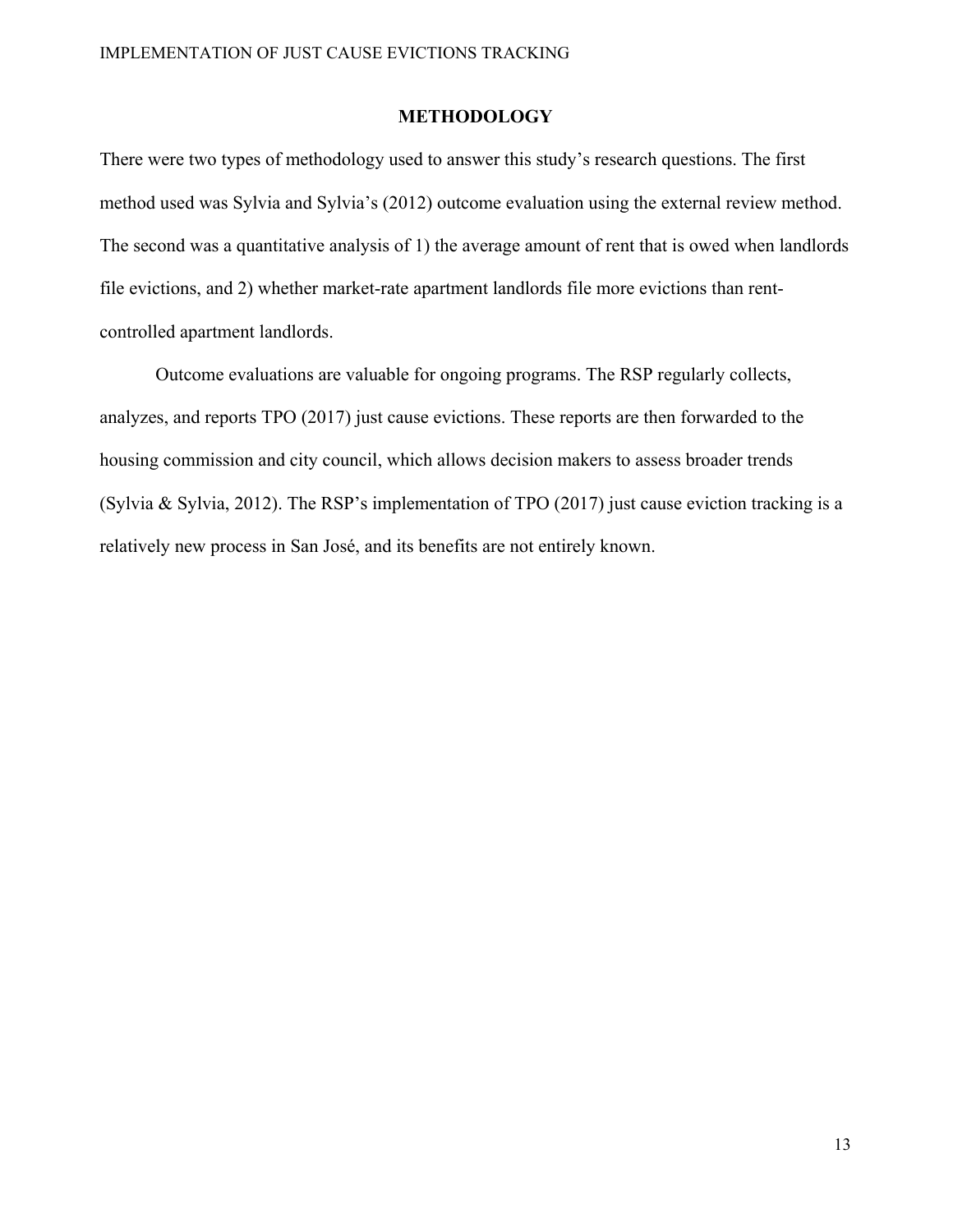| Theoretical<br>Goals                                                                                                | Program<br>Goals                                                                                                                                                | Proximate<br>Indicators                                                           | Program<br>Measures                                                                                  | Program<br>Outcomes                                                    | Outcome<br>Valence |
|---------------------------------------------------------------------------------------------------------------------|-----------------------------------------------------------------------------------------------------------------------------------------------------------------|-----------------------------------------------------------------------------------|------------------------------------------------------------------------------------------------------|------------------------------------------------------------------------|--------------------|
| $T_1$ : Strengthen<br>tenant<br>protections<br>and rent<br>stabilization<br>in San José                             | $G_1$ : Track<br>eviction filings<br>to ensure that<br>landlords are<br>submitting TPO<br>$(2017)$ eviction<br>notices given to<br>tenants<br>correctly $(T_1)$ | $I_1$ : Number of<br>eviction filings<br>submitted by<br>quarter $(G_1)$          | M <sub>1</sub> : Review<br>process of<br>records and<br>database<br>record keeping<br>$(I_1)$        | $O1$ :<br>Records are<br>properly<br>maintained                        | 士                  |
| $T_2$ : Preserve<br>opportunities<br>for residents<br>to afford<br>living in a<br>decent<br>dwelling in<br>San José | $G_2$ : Track<br>eviction<br>outcomes as a<br>result of filings<br>for failure to pay<br>rent $(T_2)$                                                           | $I2$ : Incidences of<br>eviction fillings<br>due to failure to<br>pay rent $(G2)$ | $M_2$ : Outcomes<br>of evictions<br>from just cause<br>filings for<br>failure to pay<br>rent $(I_2)$ | O <sub>2</sub> : All<br>evictions<br>follow just<br>cause<br>ordinance | $\pm$              |

|                 |  |  |  | Table 2: Outcome Evaluation of the RSP's Tracking of TPO Just Cause Evictions and |
|-----------------|--|--|--|-----------------------------------------------------------------------------------|
| <b>Outcomes</b> |  |  |  |                                                                                   |

Source: City of San José Housing Department, 2019.

- 1. **Theoretical Goals:** The first steps in this evaluation are to define goals that operate at two levels: theoretical goals and program goals (Sylvia & Sylvia, 2012, 121). Theoretical goals are broad statements of legislative or executive intent. The theoretical goals for the RSP are 1) strengthen tenant protections and rent stabilization and 2) preserve opportunities for residents to afford living a quality life in San José.
- 2. **Program Goals**: The second step is to define program goals. Sylvia and Sylvia (2012) explain that, for program goals, the program's staff defines these goals and uses available resources to achieve the theoretical intent. The RSP's goals are to track eviction filings to ensure that landlords are submitting TPO (2017) eviction notices correctly and to understand the evictions that result from filings for failure to pay rent.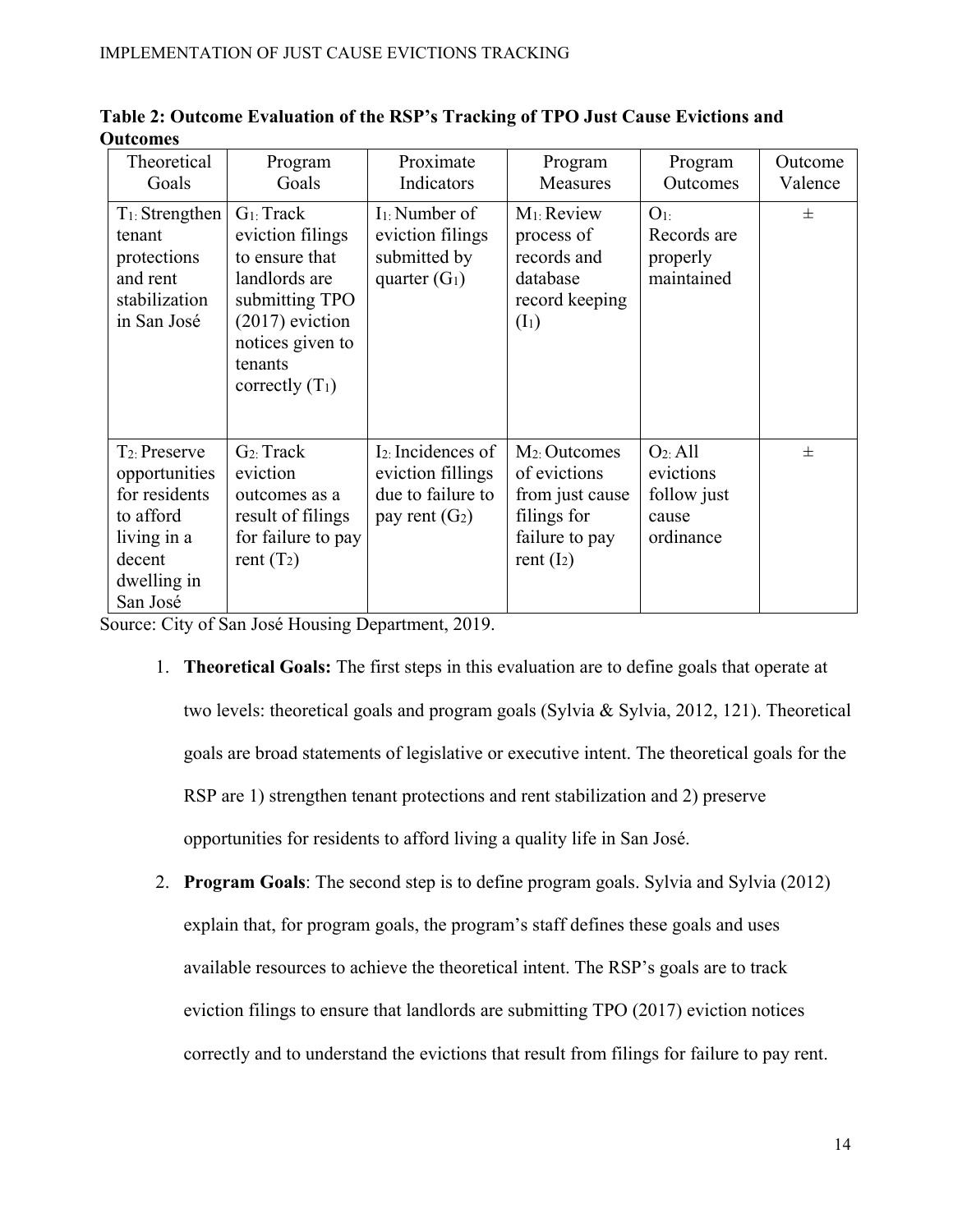- 3. **Proximate Indicators:** The third step is to evaluate the selected proximate indicators in order to assess program performance. Generic indicators were used, which are a type of data that is routinely gathered by the selected program (Sylvia  $\&$  Sylvia, 2012). The RSP routinely records just cause eviction filings submitted according to fiscal quarters, and the data used in this study was gathered from the RSP.
- 4. **Program Measures:** The fourth step is to define the program measures, which reflect the operations that convert the proximate indicators into performance measurements (Sylvia & Sylvia, 2012). This analysis is based on existing organization records of the ongoing just cause tracking process (Sylvia & Sylvia, 2012, 129).
- 5. **Program Outcomes:** Step five is to determine the direct program outcomes. There are two types of program outcomes: primary and secondary. The primary outcomes are direct program impacts, while secondary are indirect impacts (Sylvia & Sylvia, 2012, 129). In this case, these outcomes would include the RSP's records being properly maintained and the landlords following local ordinances regarding evictions.
- 6. **Outcome Valence:** The final step is to determine the outcome valence for just cause eviction tracking. Outcome valence may be positive or negative, which indicates whether or not the program had an impact on its goals' achievement (Sylvia & Sylvia, 2012, 130). A positive valence indicates that the program has achieved a process toward accomplishing its goals, while a negative valence occurs when the program produces unsatisfactory results for its stated goals. The lack of an impact may also be seen as a negative valence. To assess the valence, the evaluation must be designed and carried out and the data must be analyzed.

In addition to outcome evaluation, this study determined at what level landlords pursued just cause evictions for failure to pay rent by determining averages in monthly rent versus rent owed at

15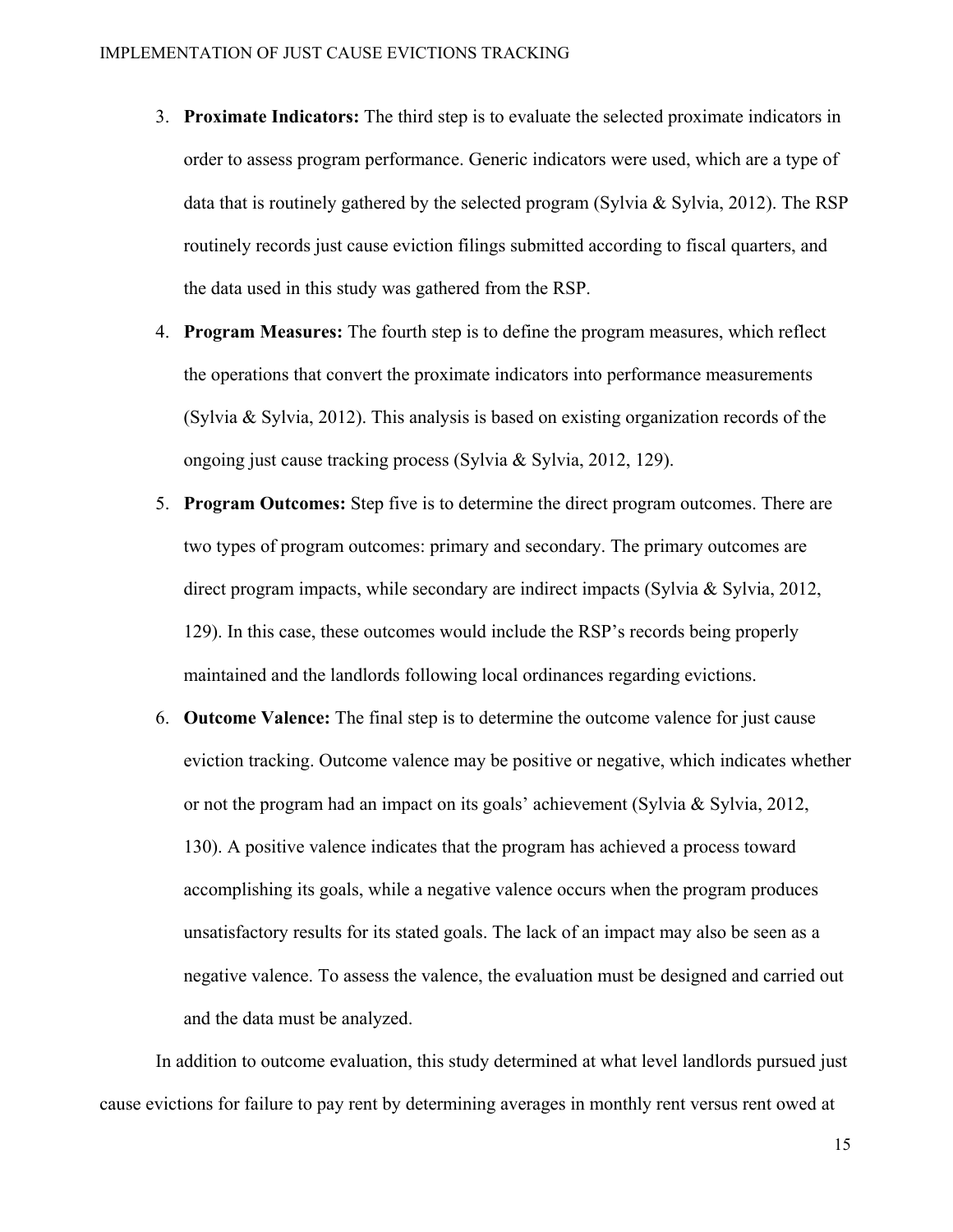#### IMPLEMENTATION OF JUST CAUSE EVICTIONS TRACKING

the time of filing. This study also attempted to determine whether there was a disparity between market-rate apartment landlords' filing for evictions and rent-controlled apartment managers' filing for evictions. Understanding this data can determine how much rent a tenant may owe before a landlord files for eviction.

#### **Data**

The data used in this study is based on just cause eviction data obtained from the Housing Department's RSP (City of San José Housing Department, 2020). The data is a compilation of approximately 600 just cause eviction filings due to failure to pay rent from July 2019 to March 2020 for market-rate apartments and rent-controlled apartments in San José. The eviction filings are organized by fiscal year beginning in July and ending in June. This study is based on the time period of fiscal year 2019-2020, starting with Quarter 1 July 2019 and ending with Quarter 3 March 2020. The dataset includes date filed, tenants' names as defendants, landlords' names as plaintiffs, rental address, monthly rent paid, amount of rent owed, lease attachments, and Santa Clara County Court assigned case numbers.

#### *Data Limitations*

Although the TPO has been in effect since 2017, tracking of specific eviction filings with the court due to failure to pay rent did not commence until July 2019. Therefore, this analysis only focuses on the readily available data in the time period starting from July 2019.

The data used in this report represents a potential undercount of the total number of eviction activities that may have occurred. The eviction filings are a sample of apartment evictions in San José, which may be representative of the eviction activity for rental units in San José on a larger scale. Commercial evictions were also excluded from the data. Other evictions excluded were residential units including single family homes, condominiums, and duplexes.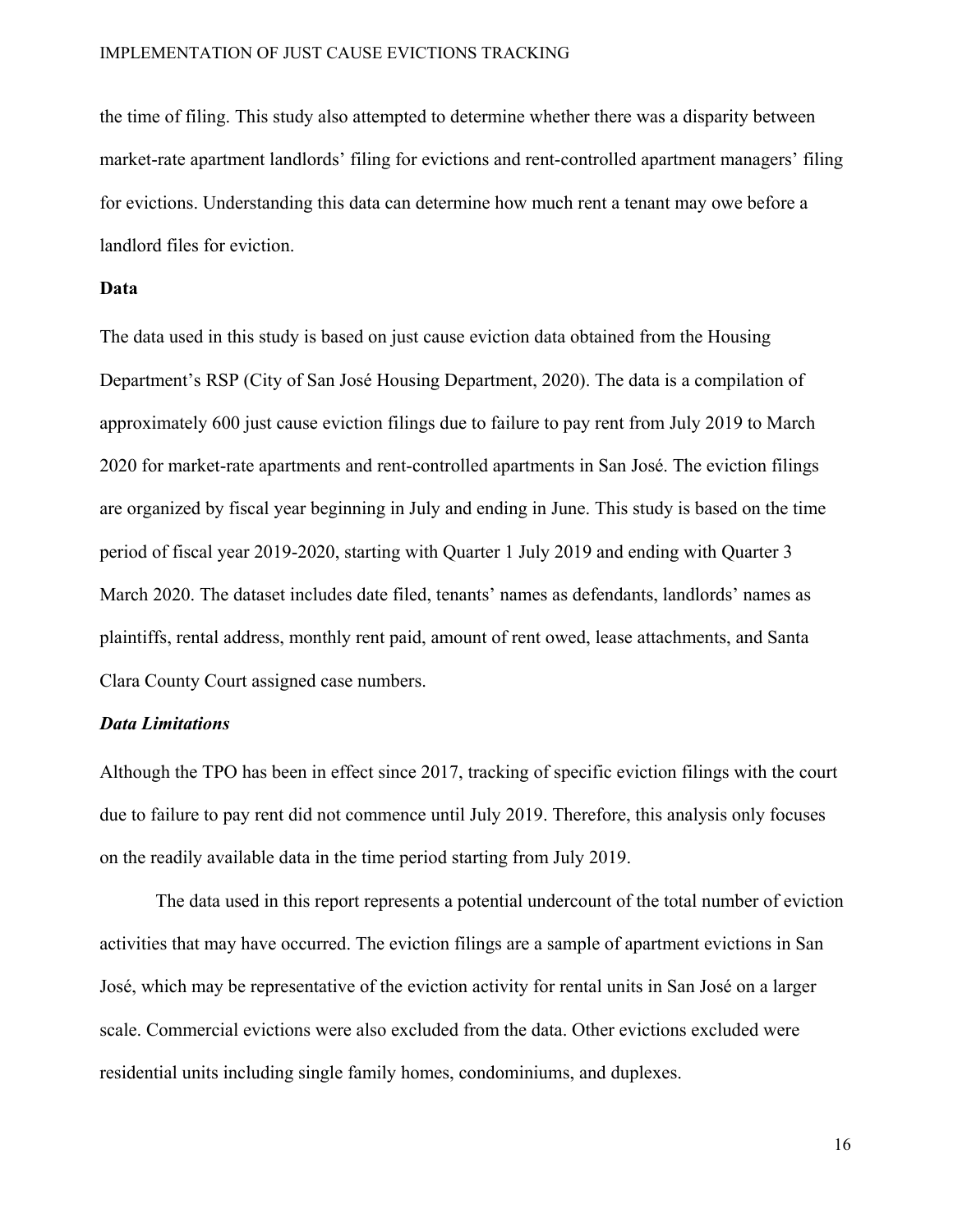#### **LITERATURE REVIEW**

Rent control is a price ceiling that limits how much rent can be charged or increased by a restricted rate or percentage (Thum, 2018). In 1942, the Emergency Price Control Act was enacted to prevent inflation during World War II by setting price controls nationwide, which would expire in 1951. Subsequently, other cities adopted rent regulation systems similar to the Emergency Price Control Act in the late 1960s through the early 1980s (Thum, 2018). Currently, only four states (California, Maryland, New Jersey, and New York) and the District of Columbia explicitly allow local rent control regulation (Thum, 2018).

 In 1995, the State of California passed the Costa-Hawkins Rental Housing Act (Costa-Hawkins) (Civil Code, §§ 1954.50 to 1954.535), denying local governments the power to place new and specified units under permanent rent control. As of January 1, 1999, Costa-Hawkins prevents local governments from limiting the initial rent for new tenancies, although local governments can limit the subsequent rent increases as long as the same tenants remain in their units (California Civil Code sections 1954.50 to 1954.535). The law prevents cities from updating the date of construction provisions in rent stabilization ordinances, which keeps construction dates in place based on their date of passage (Chlland, 2018). Kamel studied the impact of Costa-Hawkins on the rental market using data from Santa Monica, California from 1990 to 2008 (2012). She found that the deregulation of rent control at the state level due to Costa-Hawkins created market incentives that resulted in more upscale development. As a result, the changes had a disproportionately negative effect on low-income and minority renters in Santa Monica (Kamel, 2012).

The increased cost of rent without rent control can be substantial. Based on the data concerning assessed values and prices of residential properties in Cambridge, Massachusetts between 1988 and 2005, rent decontrol generated a substantial appreciation of \$7.8 billion in residential property over 17 years. With the elimination of rent control in Cambridge in 1995, rent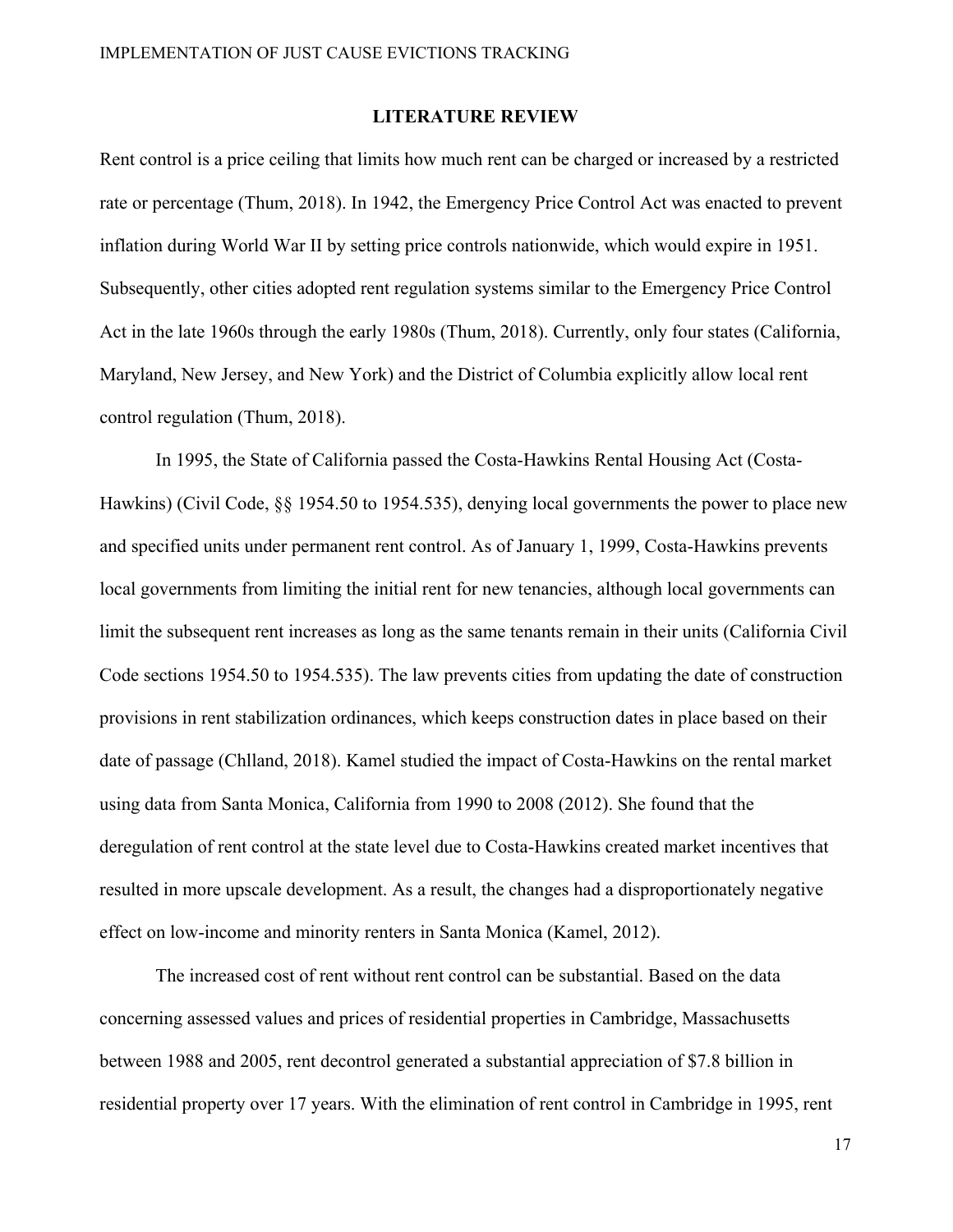#### IMPLEMENTATION OF JUST CAUSE EVICTIONS TRACKING

for homes that had been subject to rent control began to increase to market values. Before rent control was eliminated in Cambridge, rent-controlled units were typically rented at 40% below the price of non-rent-controlled properties (Autor, Palmer, & Pathak, 2014). Rent control had little effect on the construction of new housing, but it did encourage landlords to convert rental units into other forms of housing. Rent control also resulted in a deterioration of rental units' quality.

#### **Forms of Rent Control**

There are different forms of rent control. For instance, there is first and second generation rent control. First generation rent control sets an upper bound on rental prices, but these prices remain below the market value. This results in new residents having a more difficult time finding rental housing, a reduction in tenant mobility due to excess demand, and shortages in rental units for lease. Second generation rent control is more flexible, with policies designed to tackle a specific flaw in the rental market, such as rent review or focusing on submarkets (Micheli & Schmidt, 2015).

 Tenancy rent control regulates the cost of rent within a tenancy, but it may be raised without restriction between tenancies*.* The starting rent for a tenancy is unregulated, but the rent increases are regulated, which causes rents to rise less rapidly. Most jurisdictions around the country that previously had traditional first and second generation rent control programs have moved in the direction of tenancy rent control as a method of partial decontrol (Arnott & Shevyakhova, 2014)*.* 

#### **Controversy with Rent Control Regulations**

There are supporting and opposing arguments related to rent control regulation, which include its economic and social effects. The most frequently cited arguments opposing rent control include the following issues: lower quantity of available housing, reduced quality of available housing, and owners not being incentivized to maintain property.

Economists assert that setting a price ceiling on housing reduces housing supply in the

18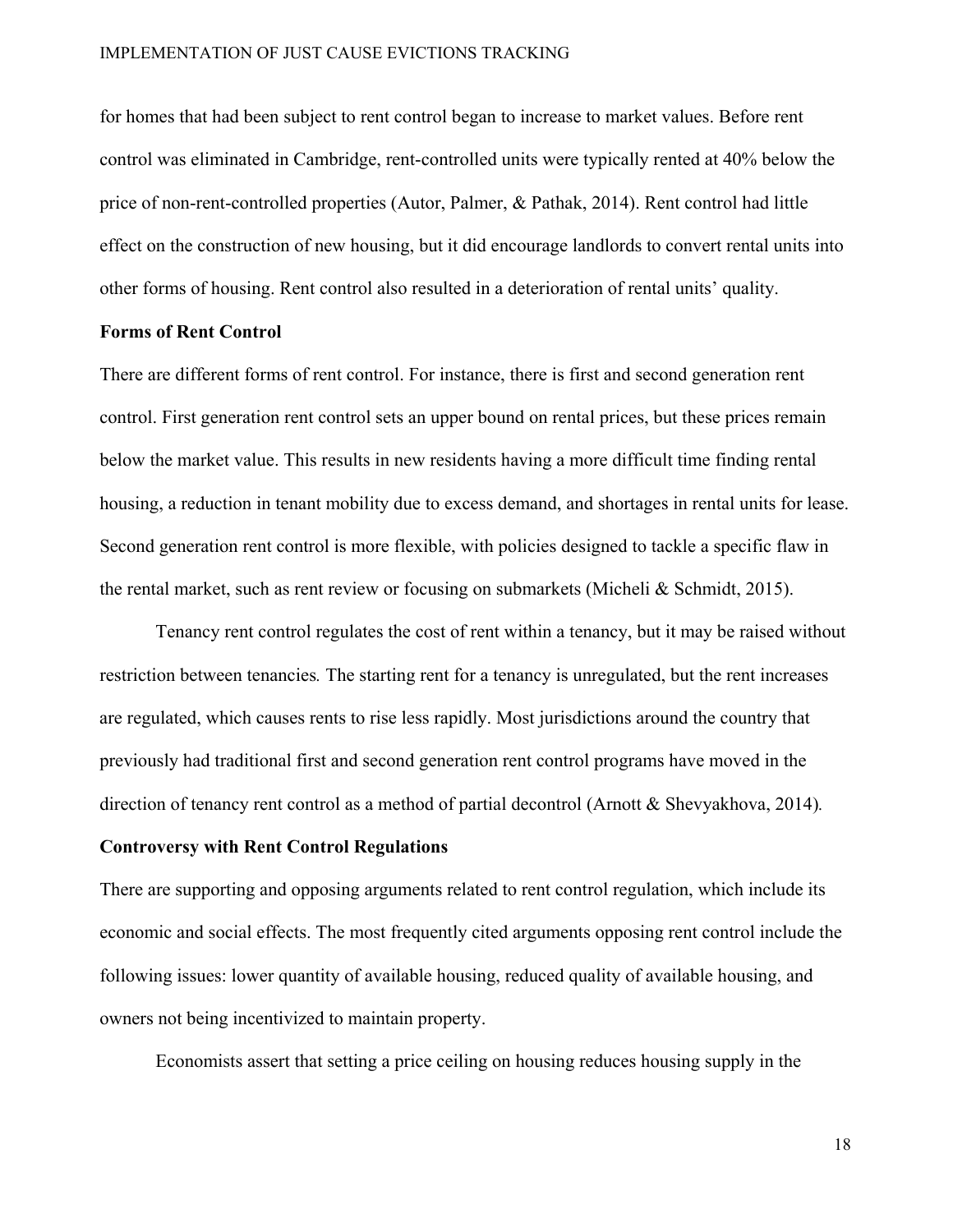market. There is less incentive to build new rental housing when maximum prices are set (Thum, 2018). According to a 2012 poll of leading economists conducted by the Initiative in Global Markets, 81% of economists disagreed with the statement that rent control had a positive effect on the amount and quality of rental housing (Micheli & Schmidt, 2015). In addition, because the return on rental housing investments is limited under rent control, rent control can lead to a decline in the quality of existing rental property. Property managers who experience decreasing revenues may be forced to reduce the amount of investment in the maintenance and repair of existing housing (Thum, 2018).

 When property managers are not incentivized to maintain rent-controlled property, they may also choose to convert it into ownership units (Thum, 2018). In a study conducted by Diamond, McQuade, and Quian (2018), rent-controlled buildings in the City of San Francisco were almost 10% more likely to be converted into a condominium or a tenancy in common than buildings in the control group. Such conversions may result in a reduction in supply of rent-controlled buildings. A contributing factor to the gap was landlords' demolishing their old rent-controlled housing and building new rental housing that was exempt from rent control in San Francisco (Diamond, McQuade, & Quian, 2018).

The most frequently cited supporting arguments for rent control regulation are tenants' economic benefits and tenants being more motivated to keep their units. Tenants typically belong to a less wealthy part of an economy's population, and households living in housing subject to rent control have a lower expenditure share for housing than households living in unregulated housing (Micheli & Schmidt, 2015). In communities where there are open markets, rent can grow more quickly than the cap set by rent control provisions. Property managers may also favor rent control because tenants will be motivated to keep their units (Thum, 2018). Furthermore, rent control offered large benefits to impacted tenants in San Francisco from 1995 to 2012, with an average

19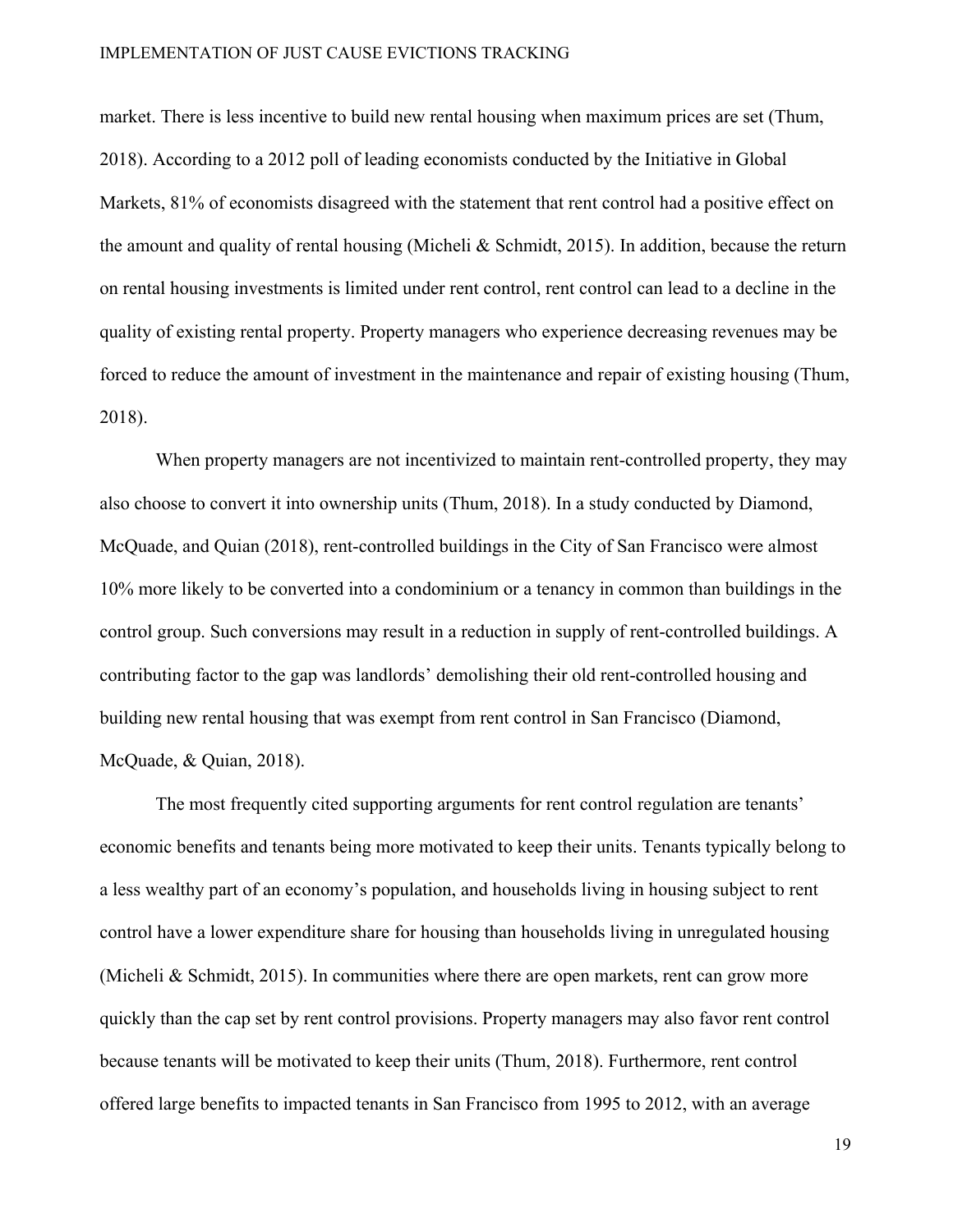savings between \$2,300 and \$6,600 per person per year (Diamond, McQuade, & Quian, 2018). Using a neighborhood choice model, Diamond, McQuade, and Quian (2018) found that rent control offered large benefits to covered tenants, and the impact of decreased housing supply could be mitigated if insurance against rent increase was provided by the government.

#### **Jurisdictions with Just Cause Evictions and Trends of Eviction Filings**

In California, there are now 15 cities with rent control and just cause legislation, including Berkeley, West Hollywood, East Palo Alto, Hayward, Los Gatos, Oakland, San José, and San Francisco (Gordon, 2018). According to Gordon (2018), while rent control and just cause eviction policies are important, misinformation about these policies threatens their implementation. Figure 4 summarizes cities with tenant rights movements, as well as just cause, rent control, and mediation programs (Gordon, 2018).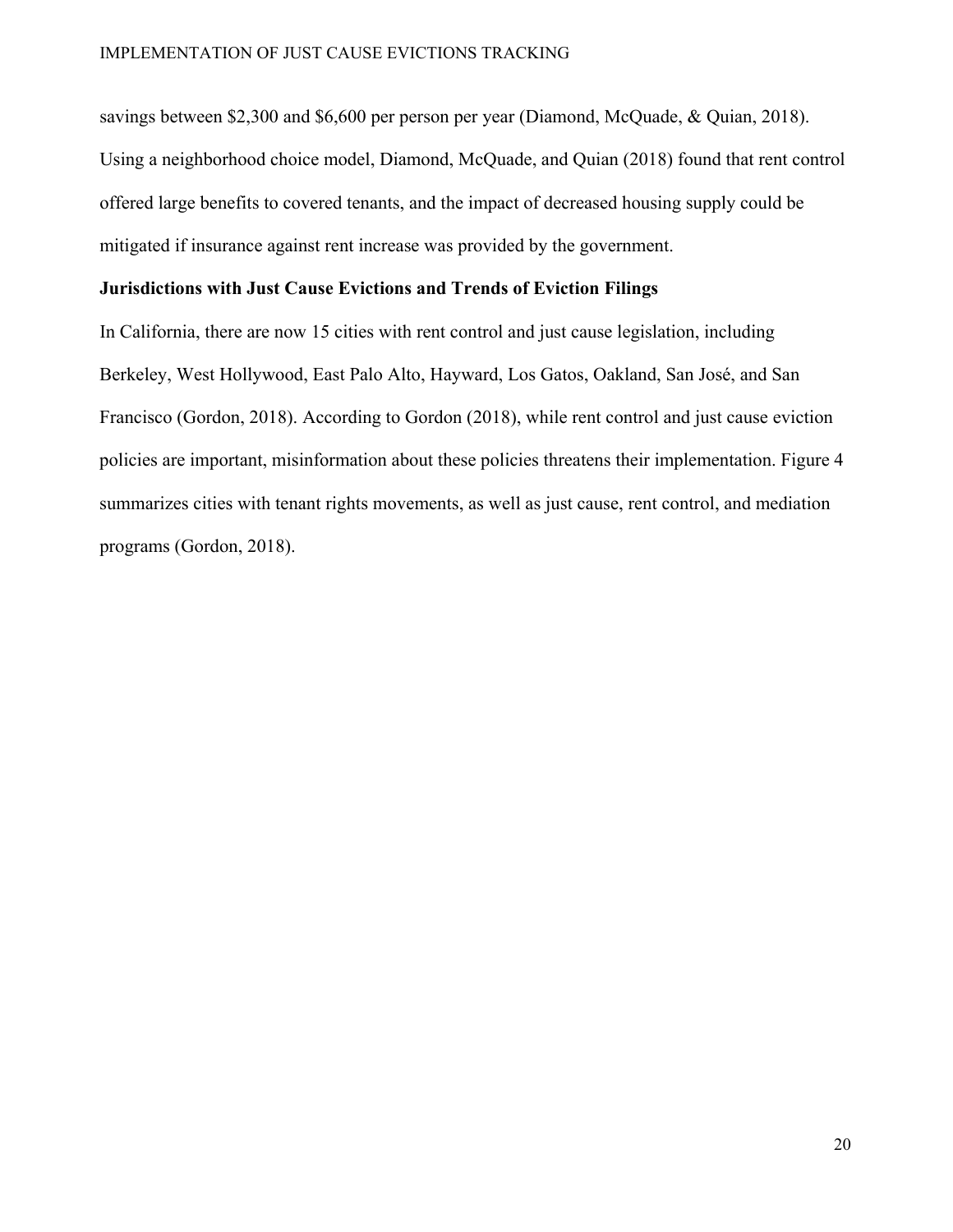

**Figure 4: Cities with Rent Control and Just Cause Policies in Northern California** 

Source: Gordon, 2018.

 In the City of West Hollywood, just cause laws apply to all rental units. The Coalition for Economic Survival is a tenants' rights advocacy group in the region that has successfully organized a rent escrow program (PolicyLink, 2002). Tenants living in units that are out of compliance with health and safety code enforcement pay their rent into a fund that landlords can retrieve when proper repairs are made (PolicyLink, 2002).

Ellen et al. (2016) found that just cause protections have been implemented in a variety of ways across the United States. Connecticut extends just cause eviction protections to elderly and disabled tenants living in buildings with five or more units. Connecticut and New Jersey have also enacted statutory protections that prevent landlords from raising rent to circumvent just cause eviction protections. The City of Seattle applies just cause eviction requirements to month-to-month tenancies (Ellen et al., 2016).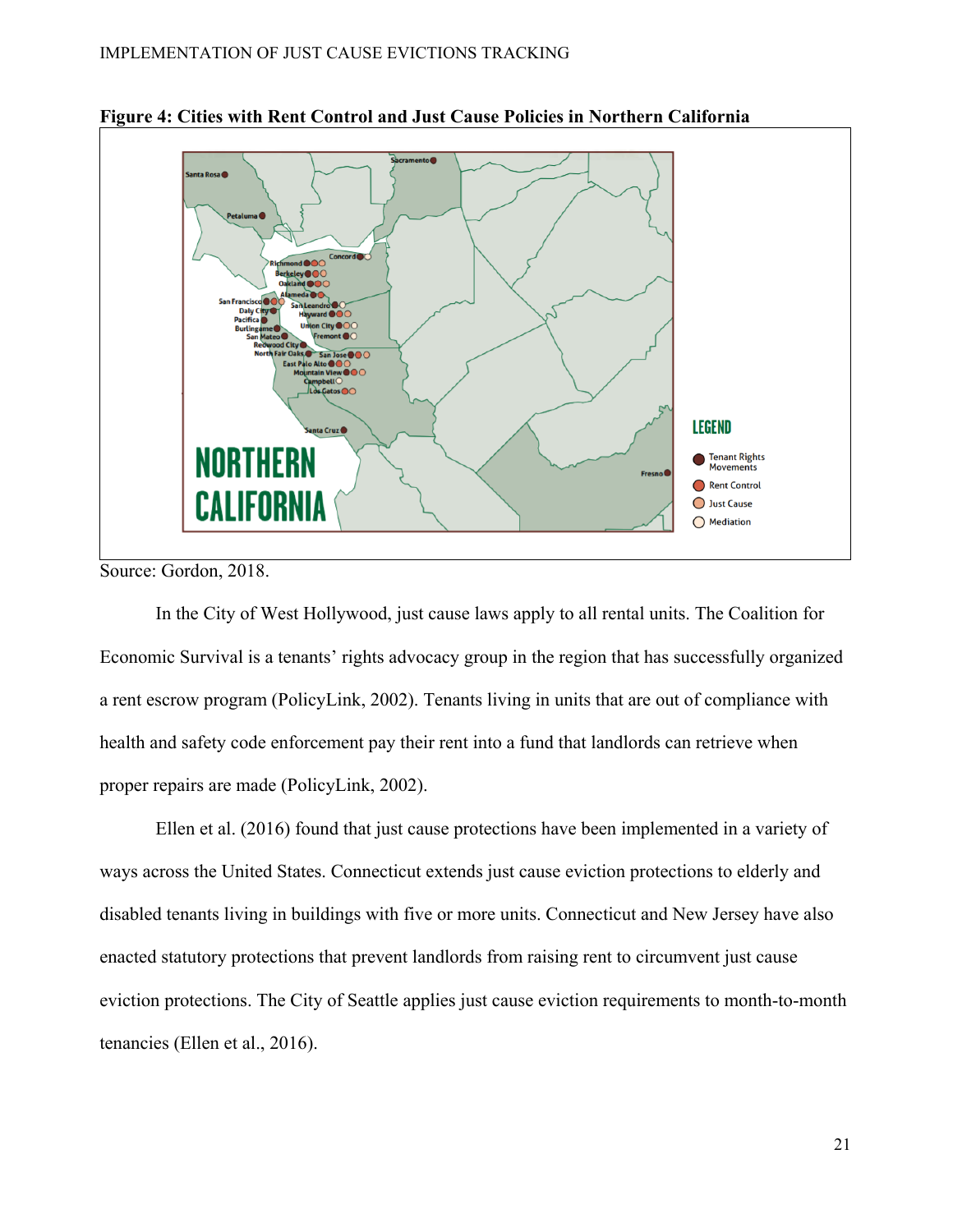#### *Serial Filing Rates*

According to a study by Immergluck et al. (2020), eviction filings include many "serial filings," a situation in which landlords repeatedly serve notices to the same tenant. The serial and non-serial filing rates were analyzed at the property level, and Immergluck et al. (2020) found that the largest buildings and wealthiest owners tend to have high serial filing rates. Neighborhood demographics is a strong predictor for filing rates, as properties in black neighborhoods have higher non-serial filing rates (Immergluck et al., 2020).

 A study by Joyner et al. (2018) found that the *Atlanta Journal-Constitution* (AJC) analyzed eviction filings from the counties of Fulton, DeKalb, Cobb, Gwinnett, and Clayton in the State of Georgia. More than one million cases filed since 2010 were serial filings. In addition, the AJC found more than 70,000 cases in which tenants received three or more eviction notices from the same property. The AJC found that eviction filings were a standard operating procedure automatically launched when a tenant is late on rent even by a few days (Joyner et al., 2018).

#### *Decreased Eviction Filing Rates in Jurisdictions*

There has been analysis of eviction filings in various jurisdictions but not in isolated units subject to rent control at the time of this research. In New York City, the total number of eviction filings decreased by 4.6% from 2016 to 2017 (Heller, 2019). Citywide, 84.3% of 2017's eviction filings were for nonpayment of rent (Heller, 2019). In Harris County, Texas, there is an average of 600 evictions per week, based on the data from the Harris County Justice of Peace. In an analysis of the seasonal pattern of eviction filings in Harris County between March and July from 2016 to 2020, March had the lowest number of eviction filings with a steady increase through July (McClendon  $&$ Reichman, 2020). In the City of Philadelphia, eviction filings in the Philadelphia Landlord Tenant Court decreased by 10%, or 2,000 notices, from 2017 to 2018 (Goldstein et al., 2019). The increasing number of rental units can be attributed to the reduced filing of evictions over time.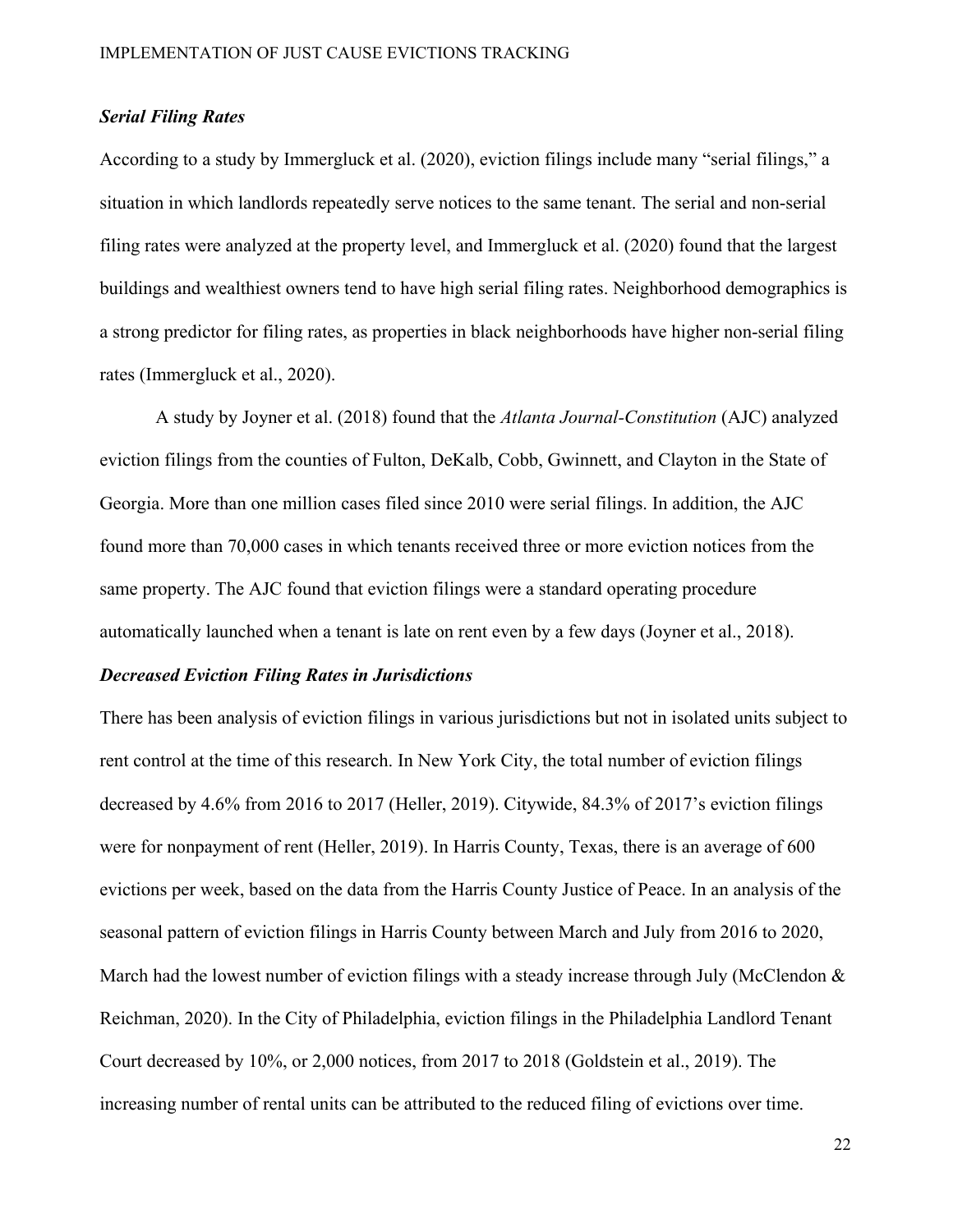#### *Tenants' Outcomes when Receiving Legal Services*

Pattanayak, Greiner, and Hennessy (2013) conducted a study on potential clients who were facing eviction from their housing units and who received assistance from two legal aid programs. A control group of clients received "unbundled" assistance, which included a limited how-to session with instructions about the summary eviction process and submitting answers. After receiving the unbundled assistance, the clients were then randomly selected to be in the treated group by being offered traditional attorney-client representation from a legal aid staff attorney with a selective outreach and intake system (Pattanayak et al., 2013). The study found that the clients received better eviction outcomes when the legal aid provider offered full representation than clients with limited unbundled assistance (Pattanayak et al., 2013). Approximately two-thirds of the treated group retained possession of their housing unit at the end of the litigation, while only one-third of occupants in the control group were able to stay in their housing units (Pattanayak et al., 2013). Another study of eviction proceedings in Cincinnati and Hamilton County, Ohio from 2014 to 2017 found that a vast majority of tenants did not have representation, while most landlords did have representation (Johns-Wolfe, 2018).

### **Impact of Evictions on Displaced Tenants**

Experiencing an eviction is associated with negative consequences, such as poorer health, increased risk of depression, and increased hardship in obtaining basic necessities and quality housing (Desmond & Kimbro, 2015). High rent also often leads to an overcrowded living environment. Poblet and Phillips (2012) found that 15% of San José's rental households were overcrowded. Research on overcrowded living conditions has found that these environments harm family relationships, negatively impact children's education, and lead to depression, stress, and anxiety (Poblet & Phillips, 2012). In addition, eviction displaces tenants into lower quality housing (Desmond, Gershenson, & Kiviat, 2015) and having an eviction record can disqualify tenants from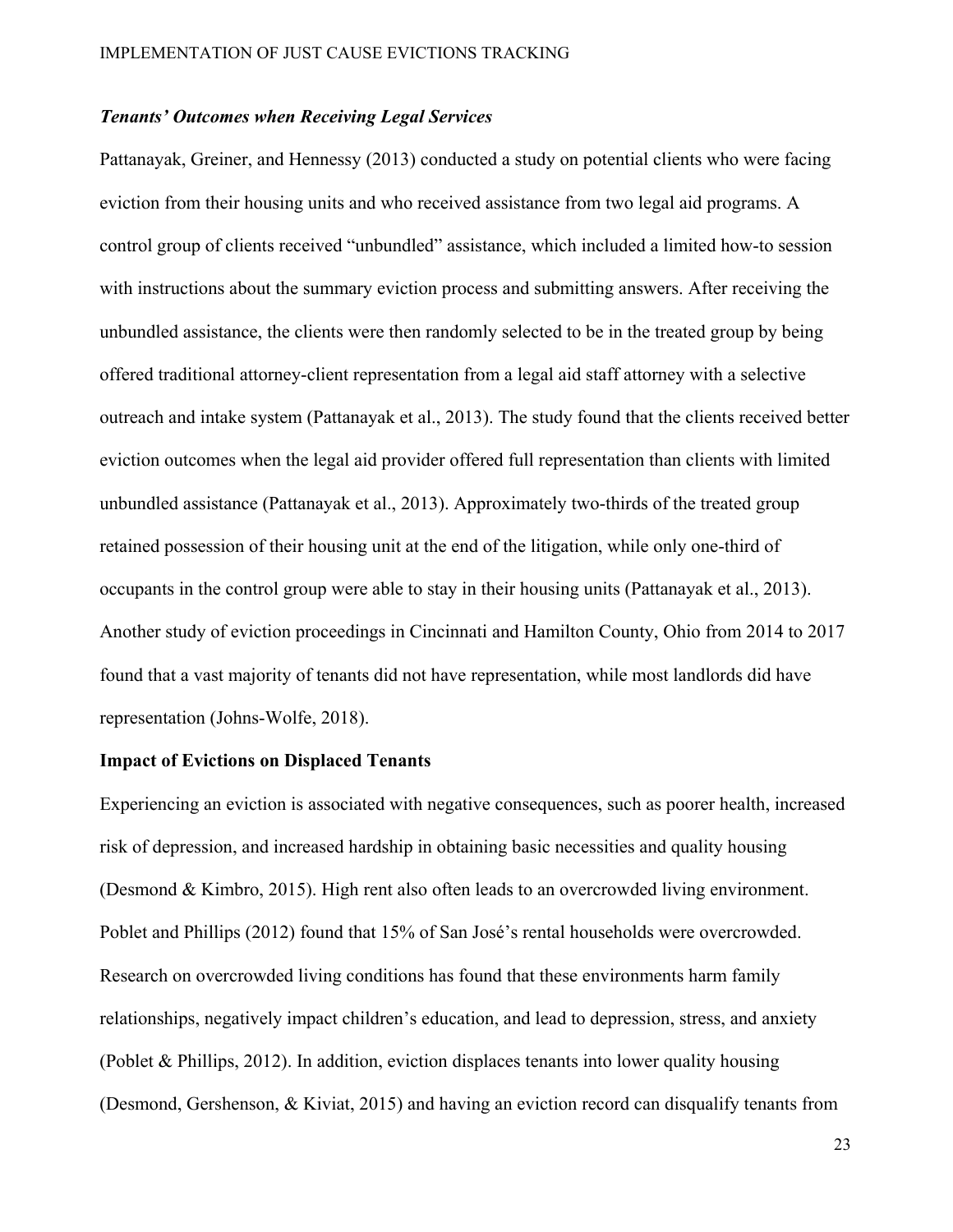federal housing assistance programs and have them be routinely rejected by private landlords

(Kleysteuber, 2006).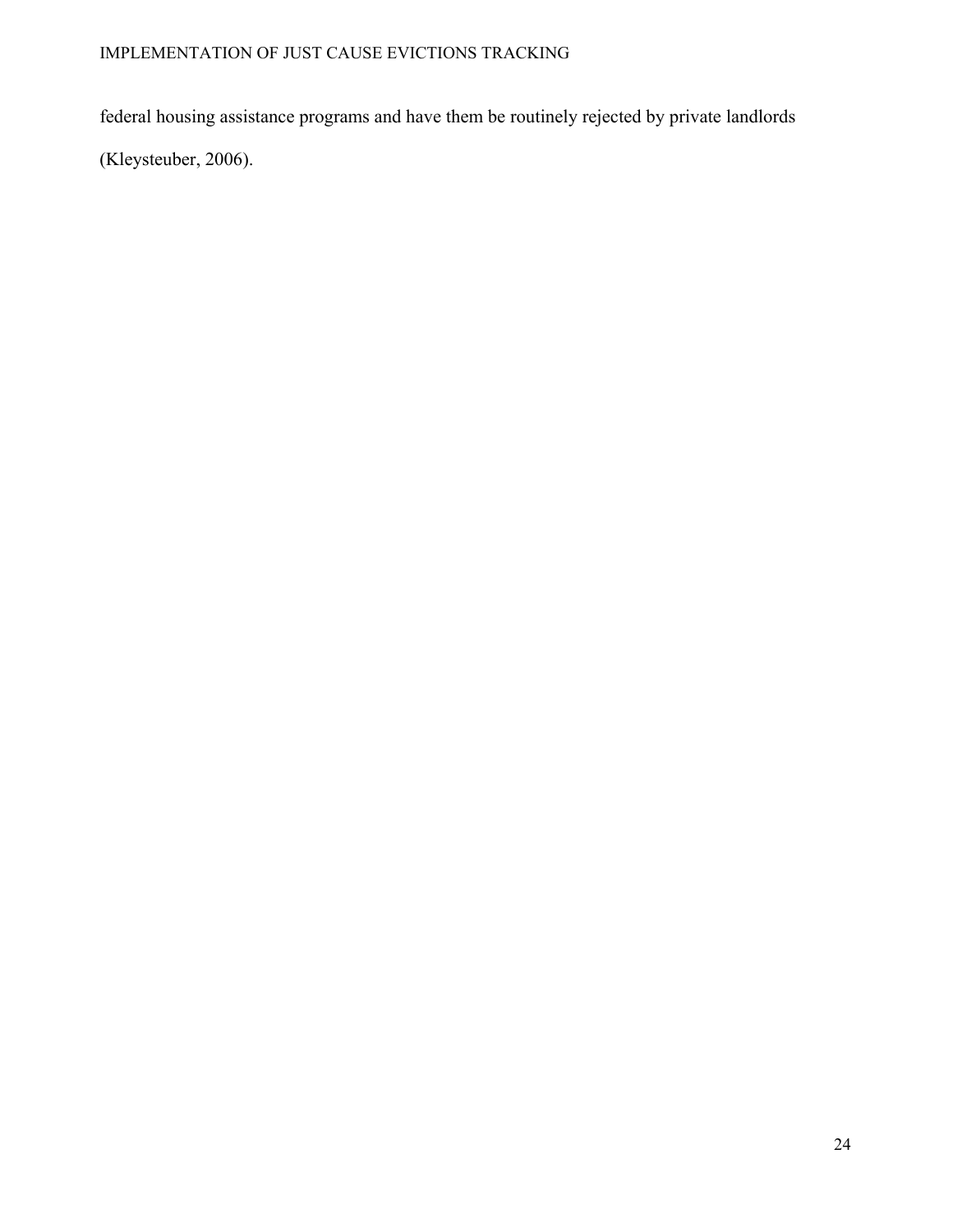#### **FINDINGS**

The first part of this study's findings is related to the RSP's process for tracking evictions to achieve its goal of determining eviction outcomes. The second set of findings determines when landlords choose to evict tenants and whether there is a disparity between market-rate and rentcontrolled landlords issuing eviction filings.

#### Part 1: Valences for  $T_1$  and  $T_2$

The RSP's process for tracking eviction filings had a negative valence because the RSP's staff was unable to efficiently compile and track the volume of notices submitted without an automated system.

| <b>Theoretical</b>                                                                      | Program                                                                                                                                                    | Proximate                                                               | Program                                                                               | Program                                                 | Outcome |
|-----------------------------------------------------------------------------------------|------------------------------------------------------------------------------------------------------------------------------------------------------------|-------------------------------------------------------------------------|---------------------------------------------------------------------------------------|---------------------------------------------------------|---------|
| Goal                                                                                    | Goal                                                                                                                                                       | Indicator                                                               | <b>Measure</b>                                                                        | Outcome                                                 | Valence |
| $T_1$ : Strengthen<br>tenant<br>protections<br>and rent<br>stabilization<br>in San José | $G_1$ : Track<br>eviction filings<br>to ensure<br>landlords are<br>submitting TPO<br>$(2017)$ eviction<br>notices given to<br>tenants<br>correctly $(T_1)$ | $I_1$ : Number of<br>eviction filings<br>submitted by<br>quarter $(G1)$ | $M_1$ : Review<br>process of<br>records and<br>database<br>record<br>keepings $(I_1)$ | O <sub>1</sub><br>Records are<br>properly<br>maintained | 士       |

**Table 3: Outcome Evaluation for Theoretical Goal T1**

Source: City of San José Housing Department, 2019.

#### *Program Outcome Analysis for T1*

Using the performance measure of evaluating the records and database record keeping, it was determined that the RSP receives a large volume of just cause eviction filings without an automated process to collect the data. The RSP staff is required to manually input information received and manually evaluate the data across different tracking sheets. As a consequence, the RSP staff is limited to performing a total count of submissions and not an analysis of eviction outcomes. In addition, transitioning from an in-house software system to a more advanced software platform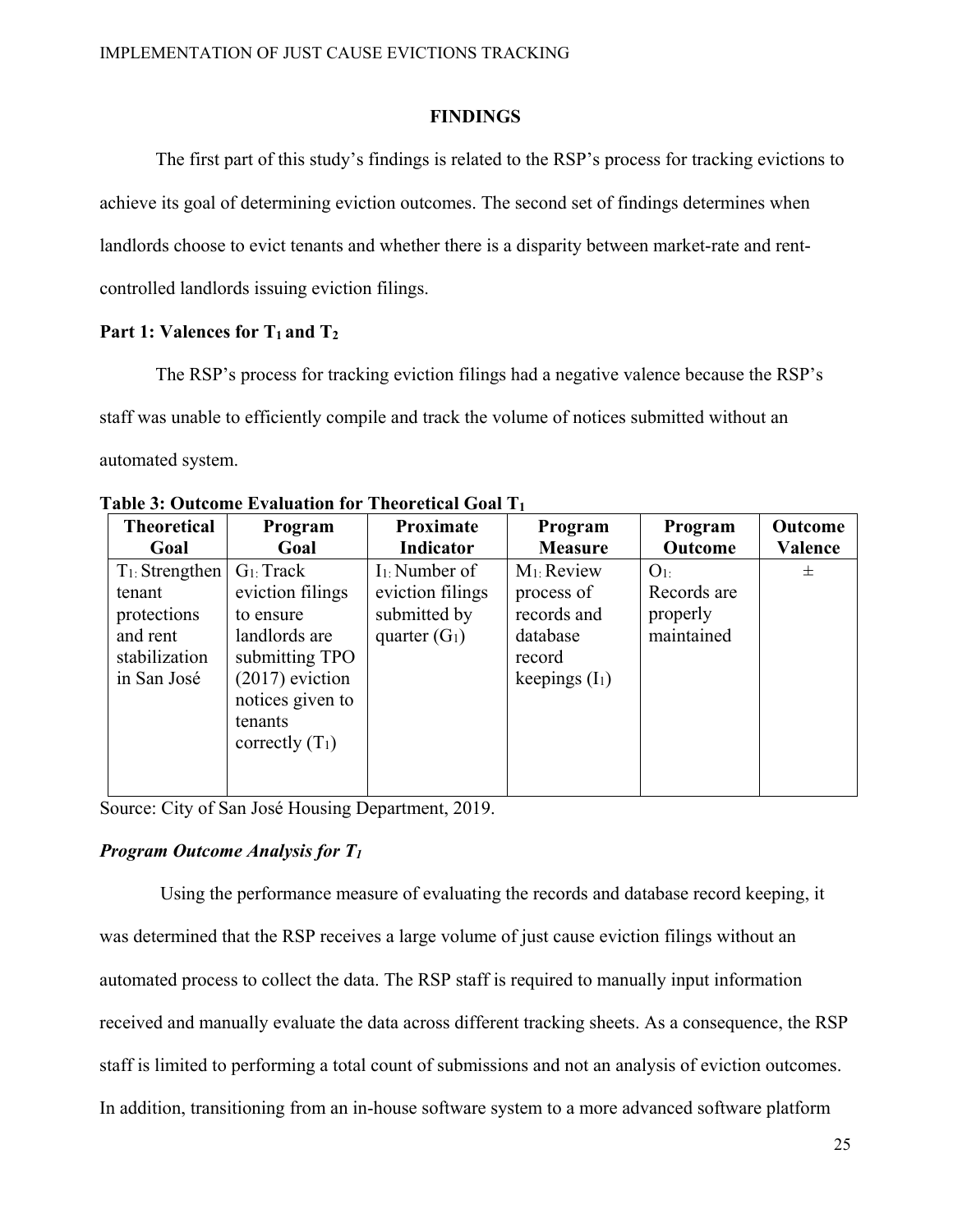resulted in landlords being confused by the new online portal, which caused them to mail or email notices instead (City of San José Housing Department, 2018).

In Quarter 1, there were 2,204 just cause notices for failure to pay rent, and 211 (9.57%) resulted in eviction filings. In Quarter 2, there were 209 eviction filings (10.13%), and Quarter 3 had 183 eviction filings (8.70%). The decrease in Quarter 3 can be attributed to the Eviction Moratorium that San José City Council approved on March 17, 2020, which prohibited landlords from evicting tenants unable to pay rent due to the COVID-19 pandemic (Morales-Ferrand, 2020).

**Table 4: Total Number of Just Cause Notices for Failure to Pay Rent & Eviction Filings** 

|                                                             | 2019<br>$July -$<br><b>September</b><br>(Quarter 1) | 2019<br>$October -$<br><b>December</b><br>(Quarter 2) | <b>2020</b><br>$January -$<br>March<br>(Quarter 3) | <b>Total</b> |
|-------------------------------------------------------------|-----------------------------------------------------|-------------------------------------------------------|----------------------------------------------------|--------------|
| Failure to Pay Rent Notices                                 | 2,204                                               | 2,064                                                 | 2,106                                              | 6,374        |
| <b>Eviction Filings</b>                                     | 211                                                 | 209                                                   | 183                                                | 603          |
| % of Failure to Pay Resulting in<br><b>Eviction Filings</b> | $9.57\%$                                            | 10.13%                                                | 8.70%                                              | 9.46%        |

Source: City of San José Housing Department, 2019.

Landlords in San José are required to submit copies of just cause evictions to the RSP within three days of serving a copy to their tenants (City of San José Housing Department, 2018). The method of notice submission to the RSP varies; it includes dropping off the notice in person, mailing in hard copies, emailing soft copies, and submitting it online in the Rent Registry Portal. The current tracking process requires the RSP staff to complete the following steps:

- 1. Document the date of receipt;
- 2. Scan any hard copies received into an electronic file;
- 3. Rename the files to include address and name of plaintiff for internal search capabilities;
- 4. Save the files by month in a master drive shared by the Housing Department; and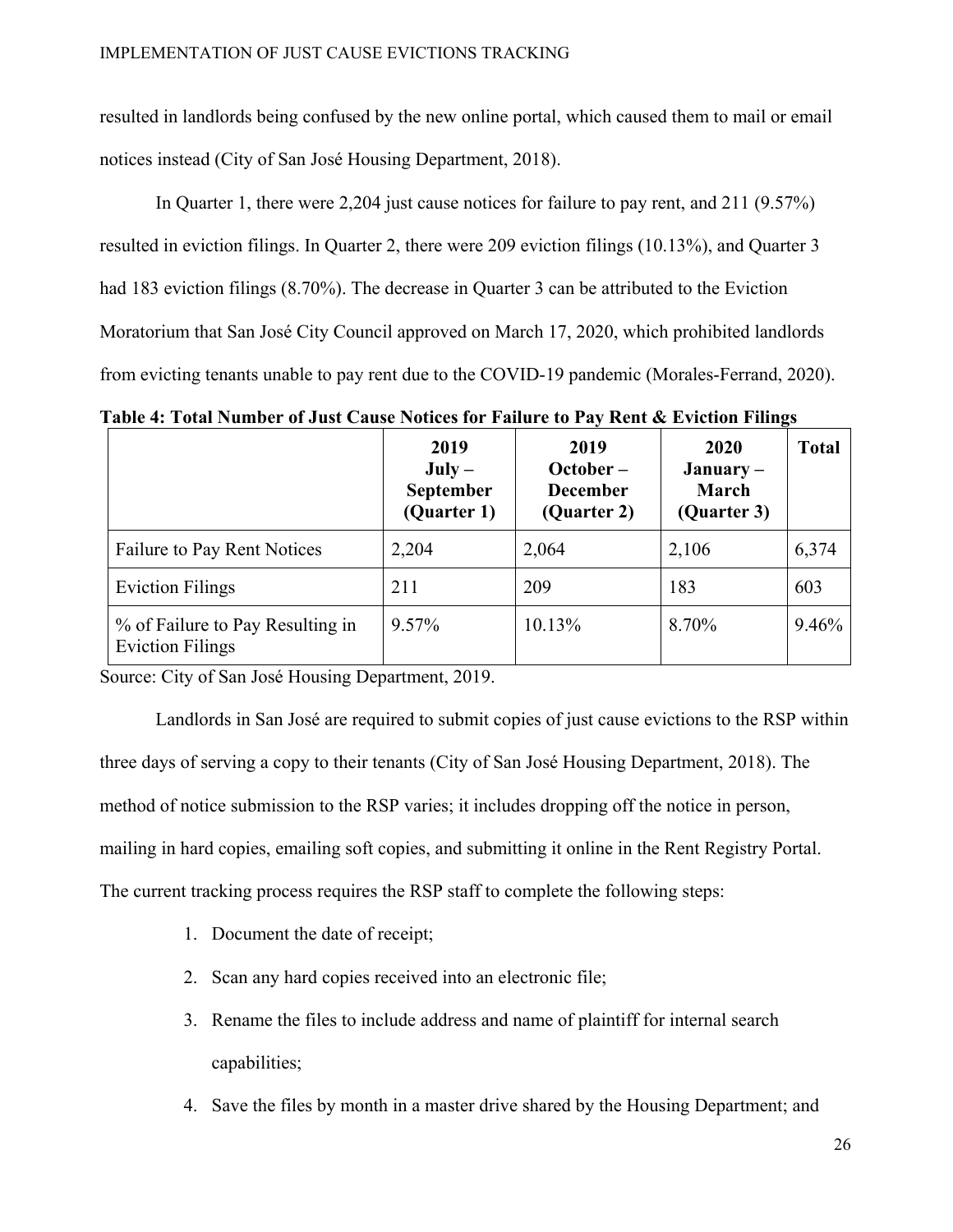5. Input notice information including tenant name, tenant address, landlord information,

and just cause for eviction into an internal Excel tracking sheet.

As a result of these challenges, this study found that the best way to automate the just cause evictions database was to allow only online submissions on the Rent Registry Portal, which uses the customer relationship management system Salesforce. The online form requires tenant and submitter information and places the responsibility on the landlord to provide the data to the form.

#### **Figure 5: TPO Online Submission Form**

| Ordinance.                             | Declaration: By signing below, I declare under penalty of perjury under the laws of the state of California that this information and every attached<br>document, statement and form is true and correct. I certify that this property is in compliance with all provisions of the City of Tenant Protection |
|----------------------------------------|--------------------------------------------------------------------------------------------------------------------------------------------------------------------------------------------------------------------------------------------------------------------------------------------------------------|
| Signed By:<br>Owner                    |                                                                                                                                                                                                                                                                                                              |
| * First Name:                          | * Last Name:                                                                                                                                                                                                                                                                                                 |
| <b>Enter First Name</b>                | <b>Enter Last Name</b>                                                                                                                                                                                                                                                                                       |
| *Business Phone Number:                | * Fmail                                                                                                                                                                                                                                                                                                      |
| Enter a valid phone no. [999-999-9999] | <b>Enter a Valid Email Address</b>                                                                                                                                                                                                                                                                           |

Source: City of San José Housing Department, 2020.

To change the negative valence to a positive valence, landlords must be allowed to submit just cause notices only online. This outcome would eliminate the current requirement of the RSP staff to manually input information received by mail or email attachments. Furthermore, it would automate and consolidate the database of just cause notices to only one source, rather than several databases. The database can be generated quickly from the online portal to provide accurate information for analysis.

 This study then evaluated the outcome for the second theoretical goal (T2) of preserving opportunities for affordable living in San José. The program outcome evaluation determined a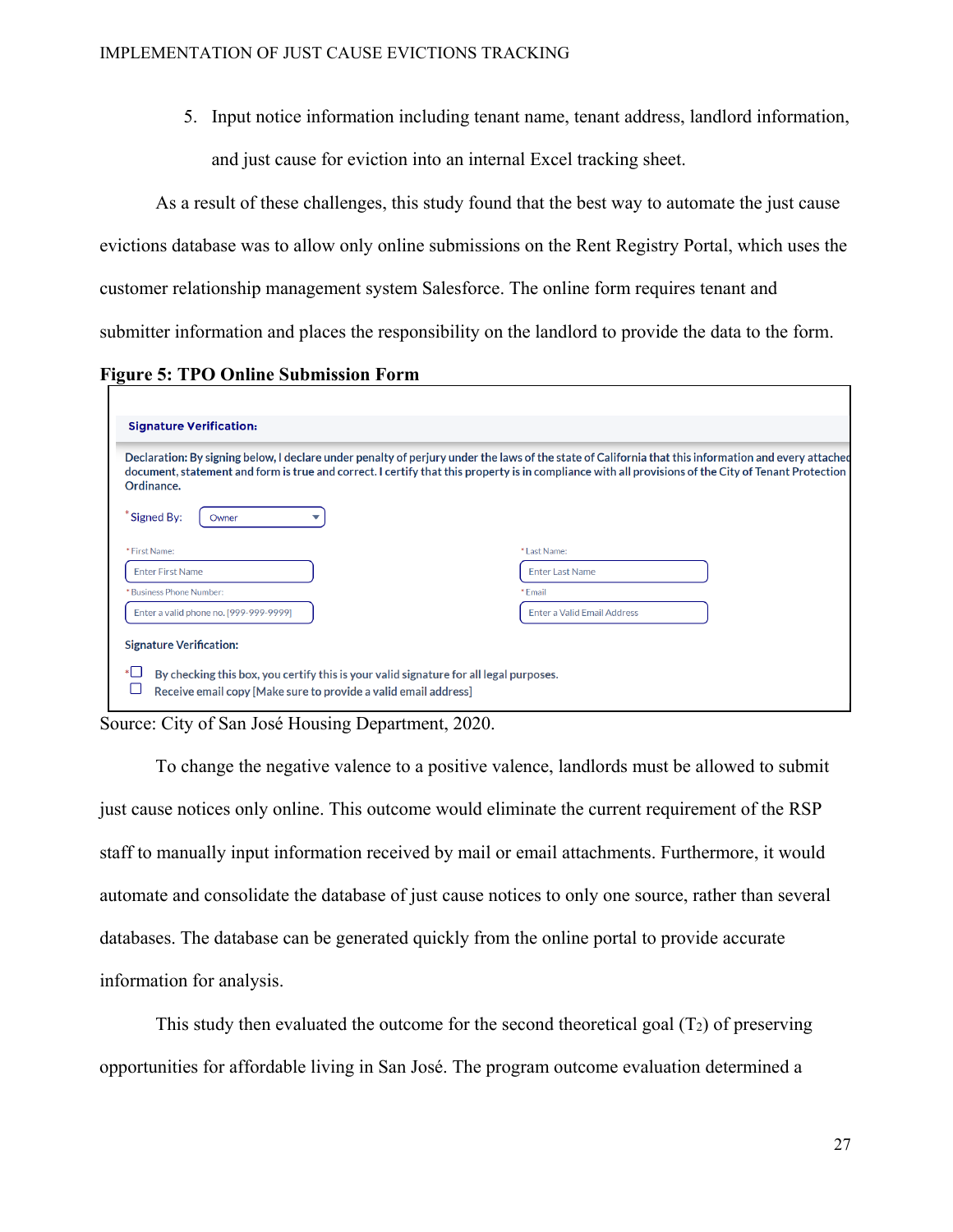negative valence because the RSP's implementation did not successfully track the outcomes of

evictions on a case-by-case basis.

| <b>Theoretical</b>                                                                                         | Program                                                                                               | Proximate                                                                                    | Program                                                                                              | Program                                                       | Outcome |
|------------------------------------------------------------------------------------------------------------|-------------------------------------------------------------------------------------------------------|----------------------------------------------------------------------------------------------|------------------------------------------------------------------------------------------------------|---------------------------------------------------------------|---------|
| Goal                                                                                                       | Goal                                                                                                  | Indicator                                                                                    | <b>Measure</b>                                                                                       | Outcome                                                       | Valence |
| $T_2$ : Preserve<br>opportunities<br>for residents<br>to afford<br>living a<br>quality life in<br>San José | $G_2$ : Track<br>eviction<br>outcomes as a<br>result of filings<br>for failure to pay<br>rent $(T_2)$ | I <sub>2</sub> : Incidences of<br>eviction fillings<br>due to failure to<br>pay rent $(G_2)$ | $M_2$ : Outcomes<br>of evictions<br>from just<br>cause filings<br>for failure to<br>pay rent $(I_2)$ | $O_2$ : All<br>evictions<br>follow just<br>cause<br>ordinance | $\pm$   |

**Table 5: Outcome Evaluation for Theoretical Goal T2**

Source: City of San José Housing Department, 2019.

#### *Program Outcome Analysis for T2*

The RSP's current process collects eviction filings into databases without further analyzing the eviction outcomes, resulting in a negative valence. The RSP staff saves these documents in a folder to track how many eviction notices were submitted, but the staff does not track the outcomes after the notices are filed. For example, the 603 notices of just cause eviction filings due to rent nonpayment do not have outcomes tracked by the RSP, so it is undetermined whether these cases were settled out of court, settled by mediation, or resulted in a lock out.

To change the negative valence to a positive valence, a case-by-case study was conducted using the available data. In this study, the Public Portal of the Superior Court of California of Santa Clara County was used to determine the outcomes of eviction filings for failure to pay rent. Case information was found using the data available in the eviction filings, including case number, party search, and filing date.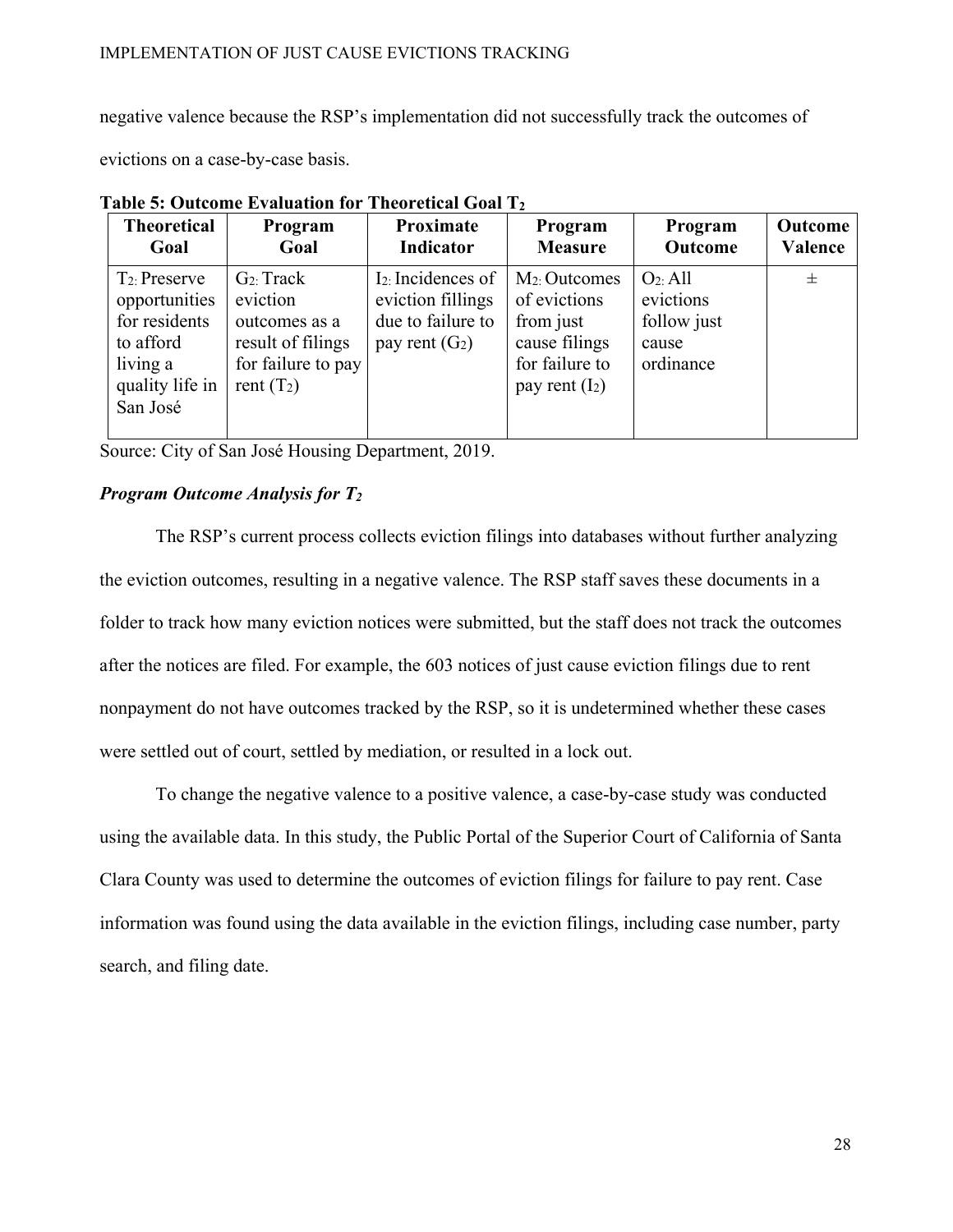**Figure 6: Public Portal of County of Santa Clara used to Search for Outcomes of Eviction Filings** 

| HOME Q SEARCH CALENDARS TRAFFIC PAYMENT                                                                                         |                                                                                                                                   |                                                                                                                                       | LogIN                                                                 |
|---------------------------------------------------------------------------------------------------------------------------------|-----------------------------------------------------------------------------------------------------------------------------------|---------------------------------------------------------------------------------------------------------------------------------------|-----------------------------------------------------------------------|
| <b>CASE NUMBER SEARCH</b><br>To perform a search, type a<br>minimum of five to maximum of<br>sixteen alpha - numeric characters | <b>PARTY SEARCH</b><br>To perform a wildcard search $\bigoplus$ ,<br>type a minimum of two characters<br>followed by an asterisk. | <b>BUSINESS SEARCH</b><br>To perform a wildcard search $\bigcirc$ ,<br>type a minimum of three characters<br>followed by an asterisk. | <b>FILING DATE SEARCH</b><br>Maximum of 5 days search date<br>ranges. |
| Case Number<br><b>CASE NUMBER</b>                                                                                               | First Name<br><b>FIRST NAME</b>                                                                                                   | <b>BUSINESS NAME</b><br><b>Business Name</b>                                                                                          | 篇<br>MM/DD/YYY<br><b>DATE FROM</b>                                    |
|                                                                                                                                 | <b>LAST NAME</b><br>Last Name                                                                                                     |                                                                                                                                       | 篇<br>MM/DD/YYYY<br><b>DATE TO</b>                                     |
| Clear<br>Search                                                                                                                 |                                                                                                                                   | <b>Find Cases</b><br>Clear                                                                                                            | <b>CASE TYPE</b><br>Select a type -                                   |

Source: Superior Court of California Santa Clara County, 2020.

The findings revealed limited search results that are publicly available. For example, a search using one case number yielded the following result on the Public Portal:

*The information provided on and obtained from this site does not constitute the official record of the Court. This real-time information is provided as a service to the general public. Any user of this information is hereby advised that it is being provided "as is." The information provided may be subject to errors or omissions. Visitors to this site agree that the Court is not liable for errors or omissions of any of the information provided. At this time, only Civil case information as specified in CRC 2.503 is available to the public via the online portal* (Superior Court of California Santa Clara County, 2020)*.*

Additionally, a case number search revealed documents affiliated with the case, but access to the specific documents were prohibited and could only be accessed in person.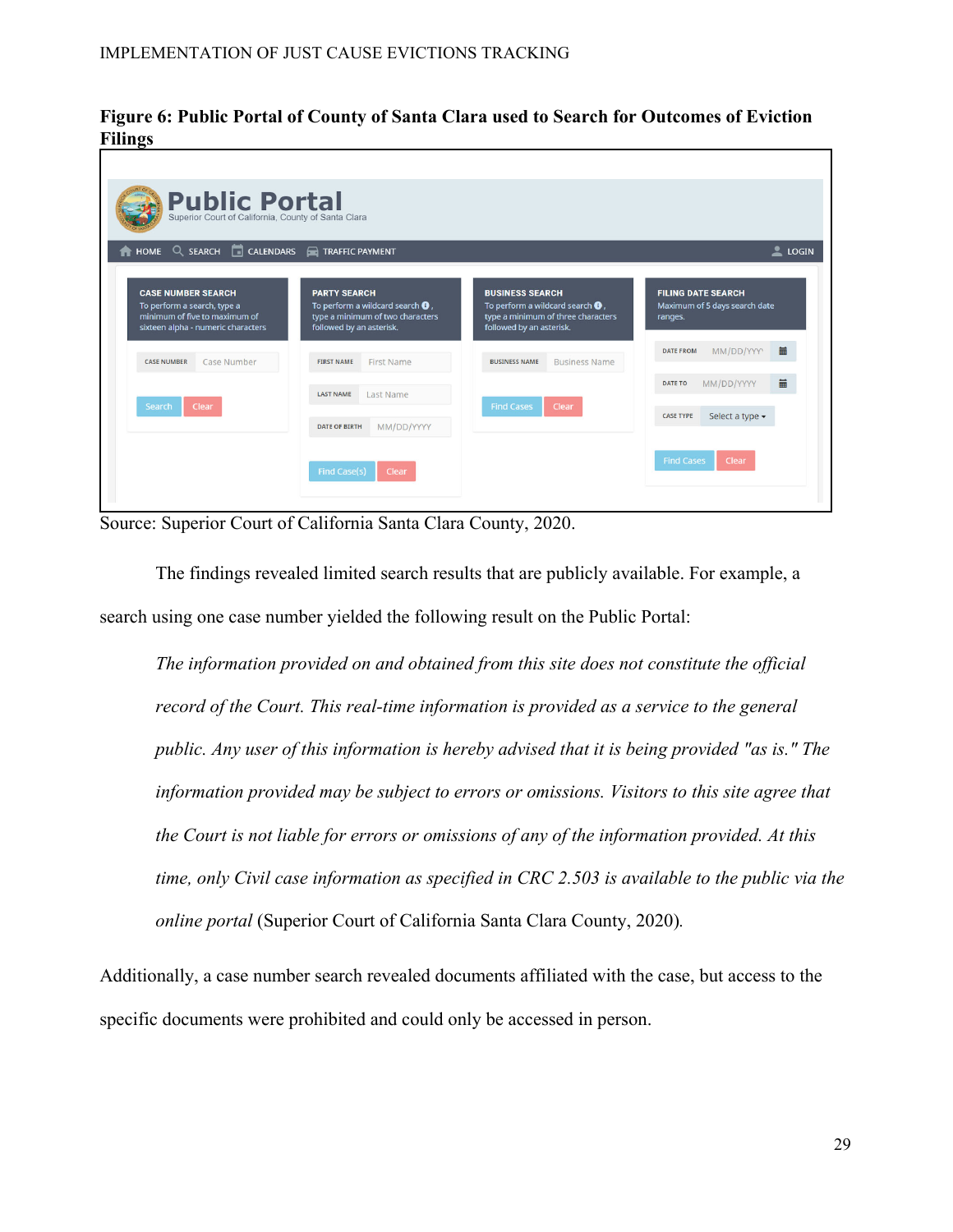

**Figure 7: Public Portal of Superior Court of California, County of Santa Clara - Results Prohibiting Access to Case Documents** 

Source: Superior Court of California Santa Clara County, 2020.

Using the "business search" was another viable option. In one example, a search for one of the apartment complexes that filed the most evictions, The Woods Apartments, yielded some case information results. Inconsistency in the listed plaintiff names impacted search records, such as variations of "Arcadia Management Services, CO et al.," "The Woods Apartments/Arcadia Mgmt Services, A Corp," and "The Woods Apartments."

Although The Woods Apartments and its management company, Arcadia Management Services, were of the top three eviction filers in Quarters 1 to 3 from 2019 to 2020, only dismissed cases revealed any case information in the Minute Orders. Other results listing the case status as "active" or "closed/inactive" yielded unauthorized access.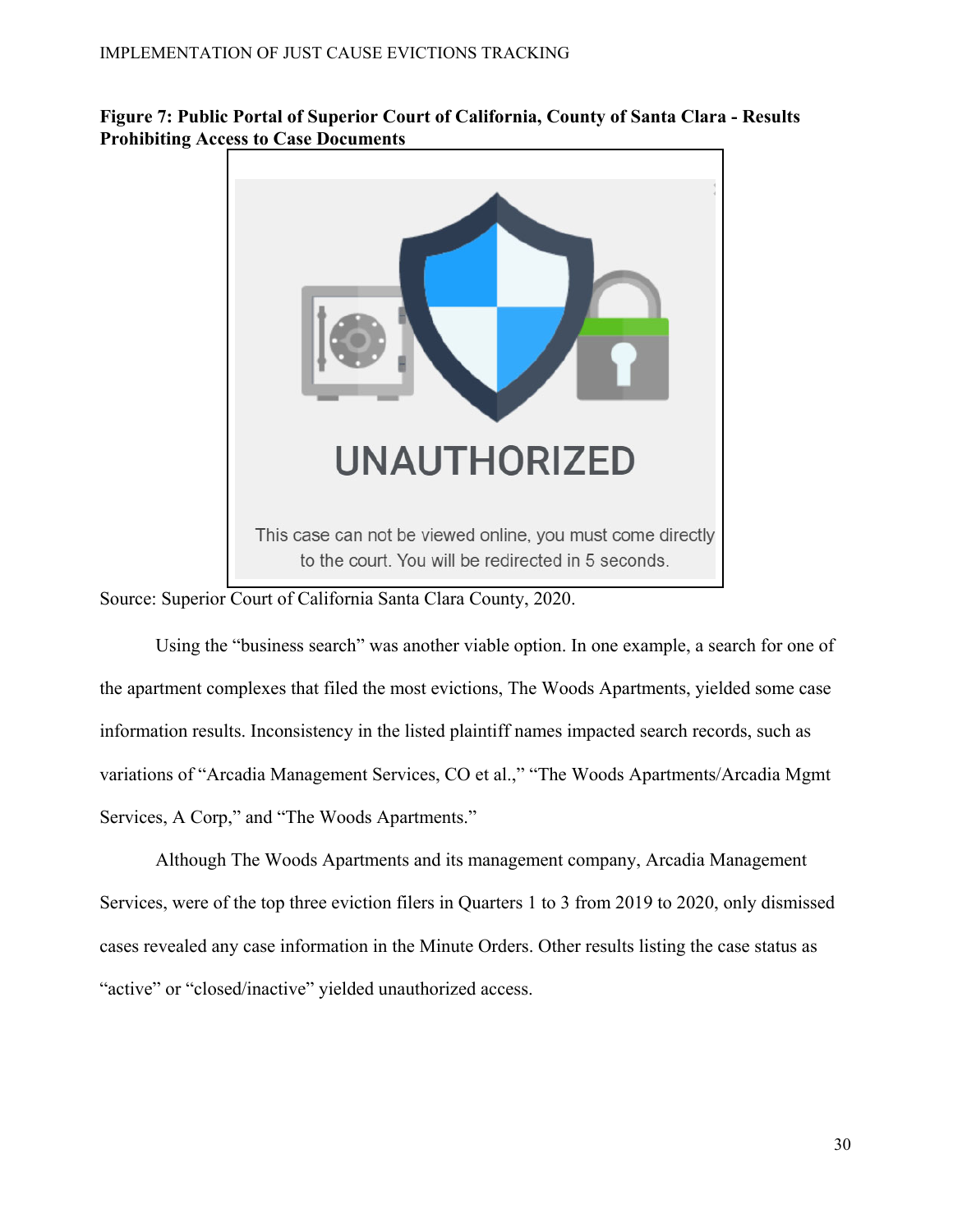### **Figure 8: Public Portal of Superior Court of California, County of Santa Clara - Results for Business Search of "The Woods Apartments"**

|                     |                    | HOME Q SEARCH <b>TO CALENDARS TRAFFIC PAYMENT</b>     |                    |                                    | $2\ \text{LOGIN}$ |
|---------------------|--------------------|-------------------------------------------------------|--------------------|------------------------------------|-------------------|
|                     |                    | Business Search Request for The Woods Apartment       |                    |                                    |                   |
| Show $25$ v entries |                    | Search:                                               |                    |                                    |                   |
| View                | <b>Case Number</b> | Case Style                                            | <b>Case Status</b> | Case Type                          | * Filing Date     |
| <b>N</b> View Case  |                    | s The Woods Apartments                                | Dismissed          | Small Claims \$0 -<br>\$1500       | 10/11/2019        |
| <b>In View Case</b> |                    | s Arcadia Management Services, CO et al               | Active             | Small Claims<br>\$5,001 - \$10,000 | 9/24/2019         |
| <b>N</b> View Case  |                    | The Woods Apartments/Arcadia Mgmt<br>Services, A Corp | Closed/Inactive    | Small Claims<br>Appeals            | 9/23/2005         |
|                     |                    |                                                       | Active             | Other Petition                     | 6/20/2005         |

Source: Superior Court of California Santa Clara County, 2020.

 By selecting "view case," the publicly viewable Minute Order provided a summary of the outcomes and revealed that the landlord and tenant resolved the failure to pay rent with a professional mediator, which resulted in a dismissal of the case.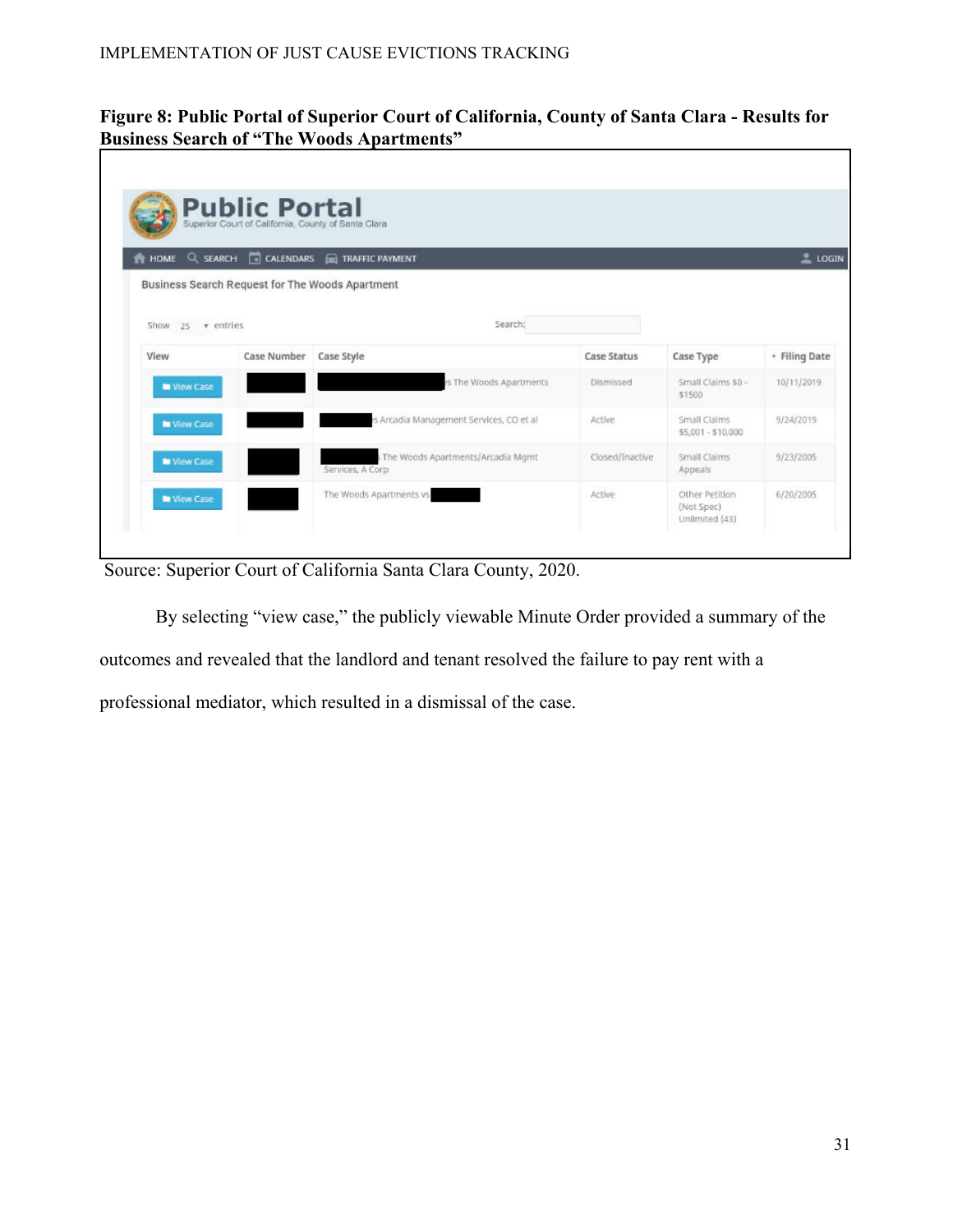### **Figure 9: Public Portal of Superior Court of California, County of Santa Clara - Sample Minute Order**



Source: Superior Court of California Santa Clara County, 2020.

As a result of the limited information on eviction filings, the study found that determining outcomes of eviction filings was limited and yielded little to no possible publicly accessible information in Santa Clara County. In addition, the findings also revealed that inconsistent plaintiff names listed on the eviction filings resulted in further challenges to complete an adequate search through county court records.

Ultimately, to achieve  $G_2$  and  $T_2$  and have a positive valence, the RSP should change the evaluation process to allow for a case-by-case follow up through the publicly available court records. After notices are submitted and entered into the TPO tracking database, the RSP should continue tracking the eviction filings using the case number, plaintiff information, and tenant information.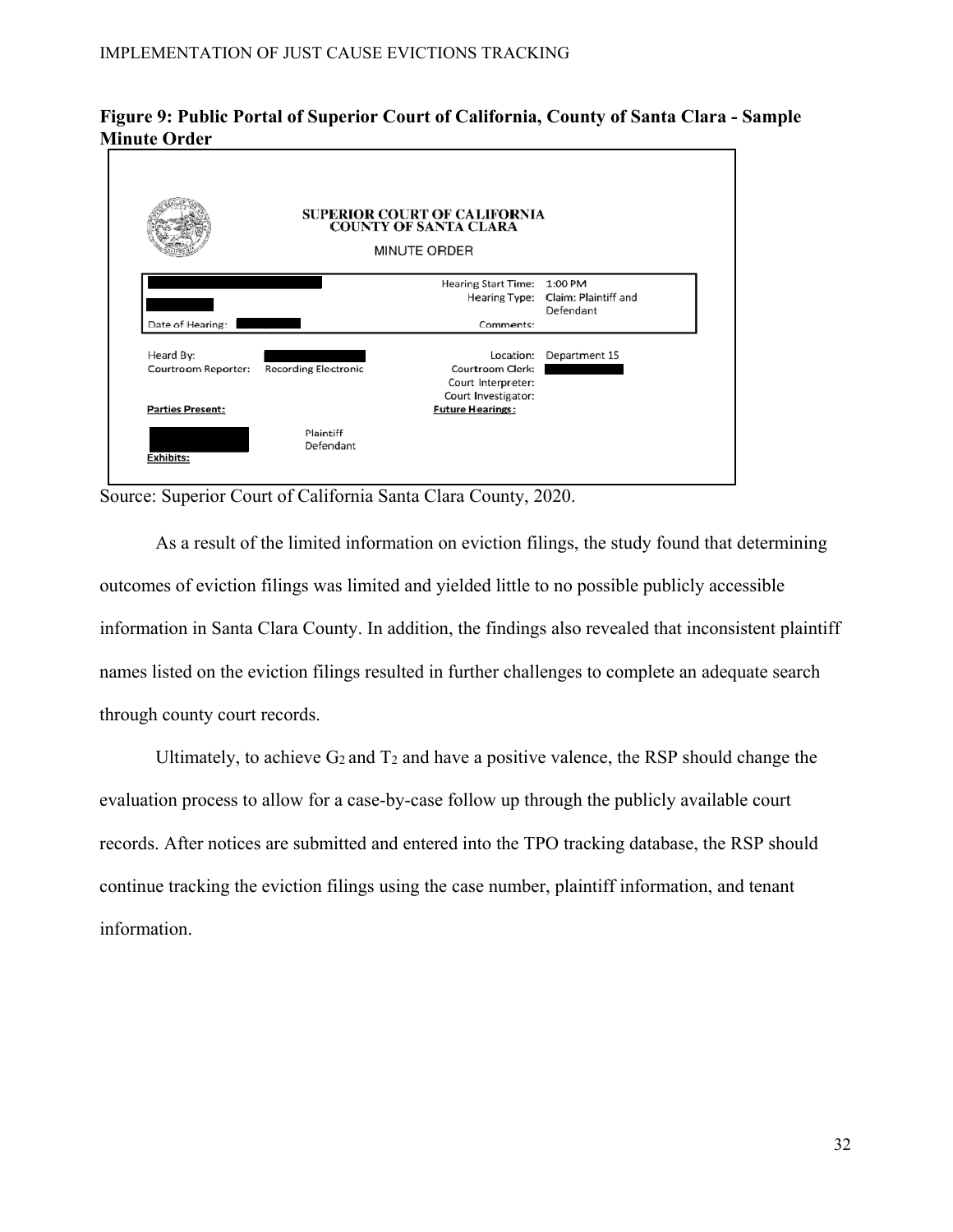# **Part 2: Level of Outstanding Rent for Eviction and Filings from Market-Rate and Rent-Controlled Apartments**

Part 2 of this study's findings focuses on when landlords pursue just cause evictions for failure to pay rent and whether there is a disparity between market-rate apartment and rentcontrolled apartment property managers' filing for evictions.

#### *Average Rent Owed by Tenants*

The current RSP submission and tracking mechanisms do not account for current rent or past due rent information, nor do they distinguish between rent-controlled and market-rate apartments. Therefore, the amount of rent tenants paid or owed and the type of apartment they lived in are unknown because the RSP staff does not track that information. In order to determine at what level landlords pursued just cause evictions for failure to pay rent, this research compiled a database of rents paid and rents owed from filed notices to calculate average amounts.

The available data showed that tenants owed at least one month of past due rent. The average amount of rent owed was also higher than the initial amount listed on lease agreements due to compounded late fees or partial payments.

| Table 6: Average Rents Paid and Owed by Tenants        |                                                     |                                                       |                                                    |  |  |  |
|--------------------------------------------------------|-----------------------------------------------------|-------------------------------------------------------|----------------------------------------------------|--|--|--|
|                                                        | 2019<br>$July -$<br><b>September</b><br>(Quarter 1) | 2019<br>$October -$<br><b>December</b><br>(Quarter 2) | 2020<br>$January -$<br><b>March</b><br>(Quarter 3) |  |  |  |
| Just Cause Eviction Filings for Failure<br>to Pay Rent | 211                                                 | 209                                                   | 183                                                |  |  |  |
| Average Rents Paid                                     | \$2,605                                             | \$2,873                                               | \$2,337                                            |  |  |  |
| <b>Average Rents Owed</b>                              | \$3,100                                             | \$3,305                                               | \$2,681                                            |  |  |  |

Source: City of San José Housing Department, 2020.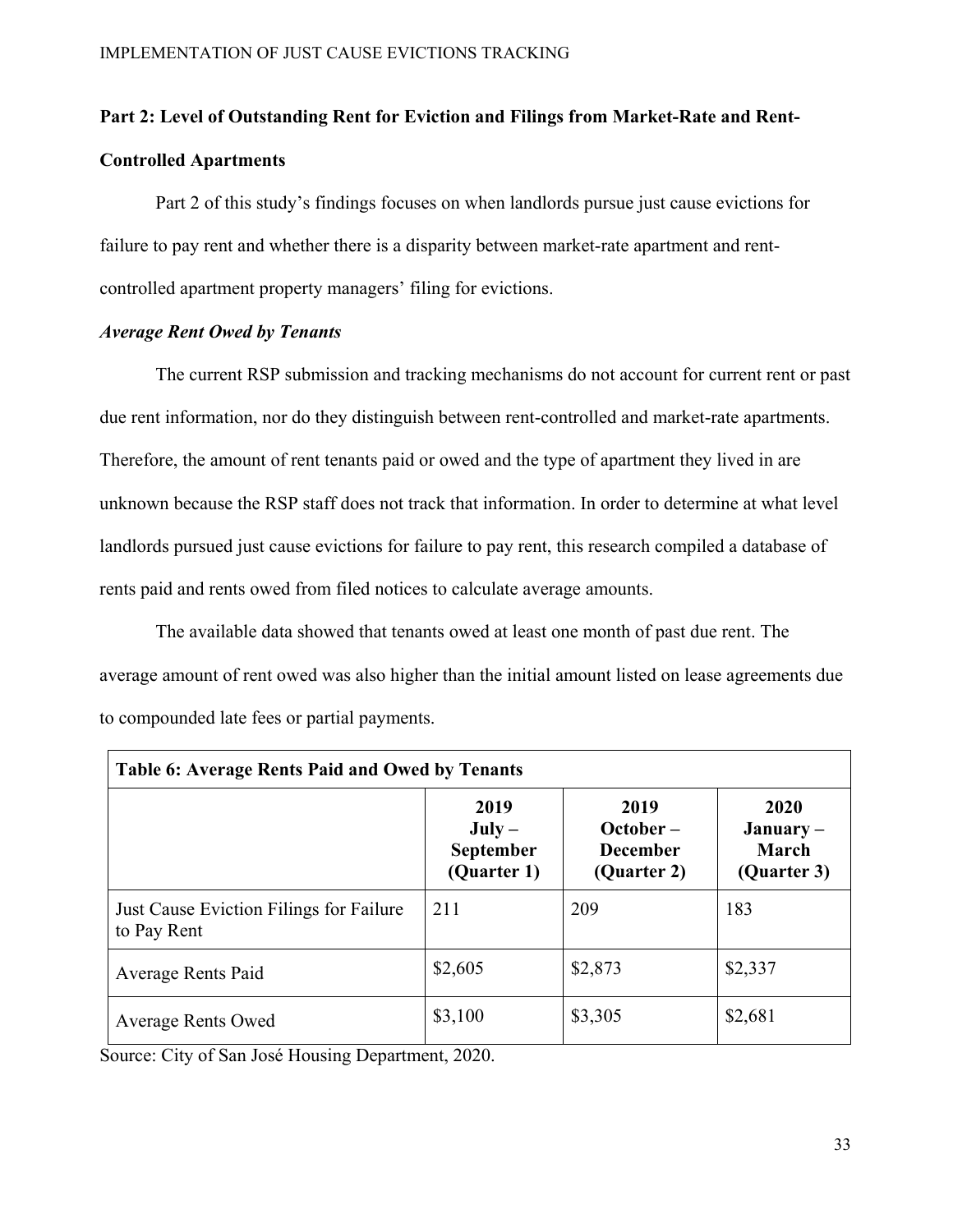#### IMPLEMENTATION OF JUST CAUSE EVICTIONS TRACKING

Further analysis of the just cause evictions for failure to pay rent revealed a variety of reasons for the tenants' inability to pay rent. In one instance, a tenant was given an eviction notice for making a partial rent payment while still owing \$385. Similar instances revealed tenants who continued to incur late partial rent payments for several months, which accumulated in thousands of dollars in outstanding rent, resulting in eviction filings. In another example, a tenant received a rent subsidy through the Housing Choice Voucher Program, also known as the Section 8 Program of Santa Clara County Housing Authority. In the lease, the tenant was responsible for a portion of the rent, \$680, based on the tenant's income. However, the landlord filed an eviction notice for approximately \$3,000 for one month of late rent. This may have resulted in the tenant losing the rent voucher and being held liable for the full market rent. Ultimately, these findings reveal that landlords pursue just cause evictions for failure to pay rent after one month of nonpayment, with a variety of factors contributing to late rent payments.

#### *Percent of Landlords Who Pursue Evictions When Tenants Owe Rent*

The RSP's current submission and tracking process also does not analyze the percentage of tenants who owe rent. Building on previous rent information results, this study used the threshold of \$1,000 to analyze what percentage of tenants owed more or less than \$1,000 in rent. By sorting the rent owed of approximately 600 just cause notices for failure to pay rent from least to greatest, the results showed that approximately 3.5% of landlords pursued evictions for tenants who owed less than \$1,000 in rent.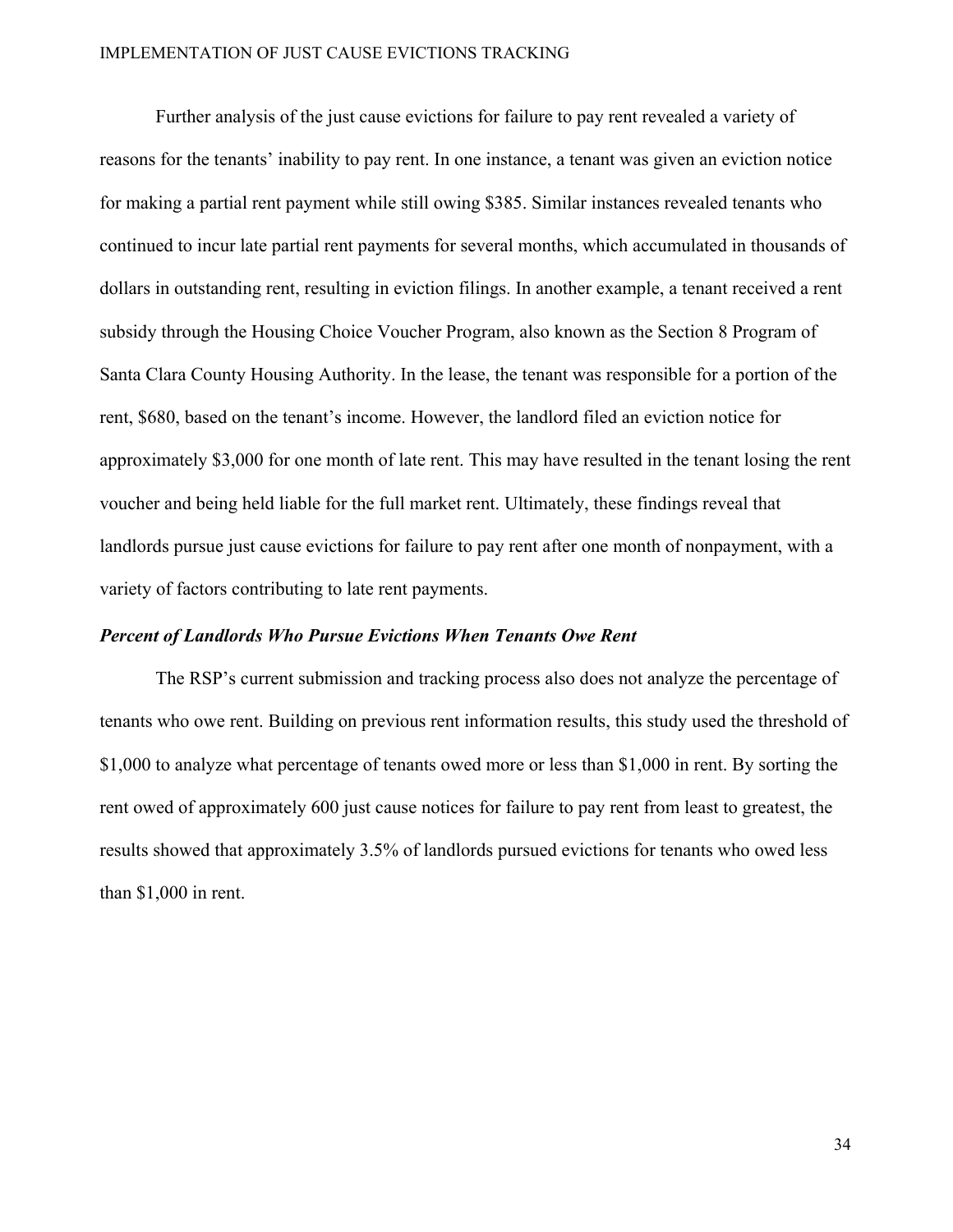



Source: City of San José Housing Department, 2020.

From Quarter 1 to Quarter 3, there was an increase in the percentage of tenants who owed more than \$1,000 in rent. In Quarter 1, 8.53% of tenants owed less than \$1,000 when landlords filed evictions, whereas, in Quarter 3, none of the tenants owed less than \$1,000. Quarter 3's findings indicate that, as the COVID-19 pandemic caused increasing unemployment and layoffs, more tenants were unable to afford rent and accrued outstanding rent. Across the three quarters, an average of 3.48% of tenants owed less than \$1,000.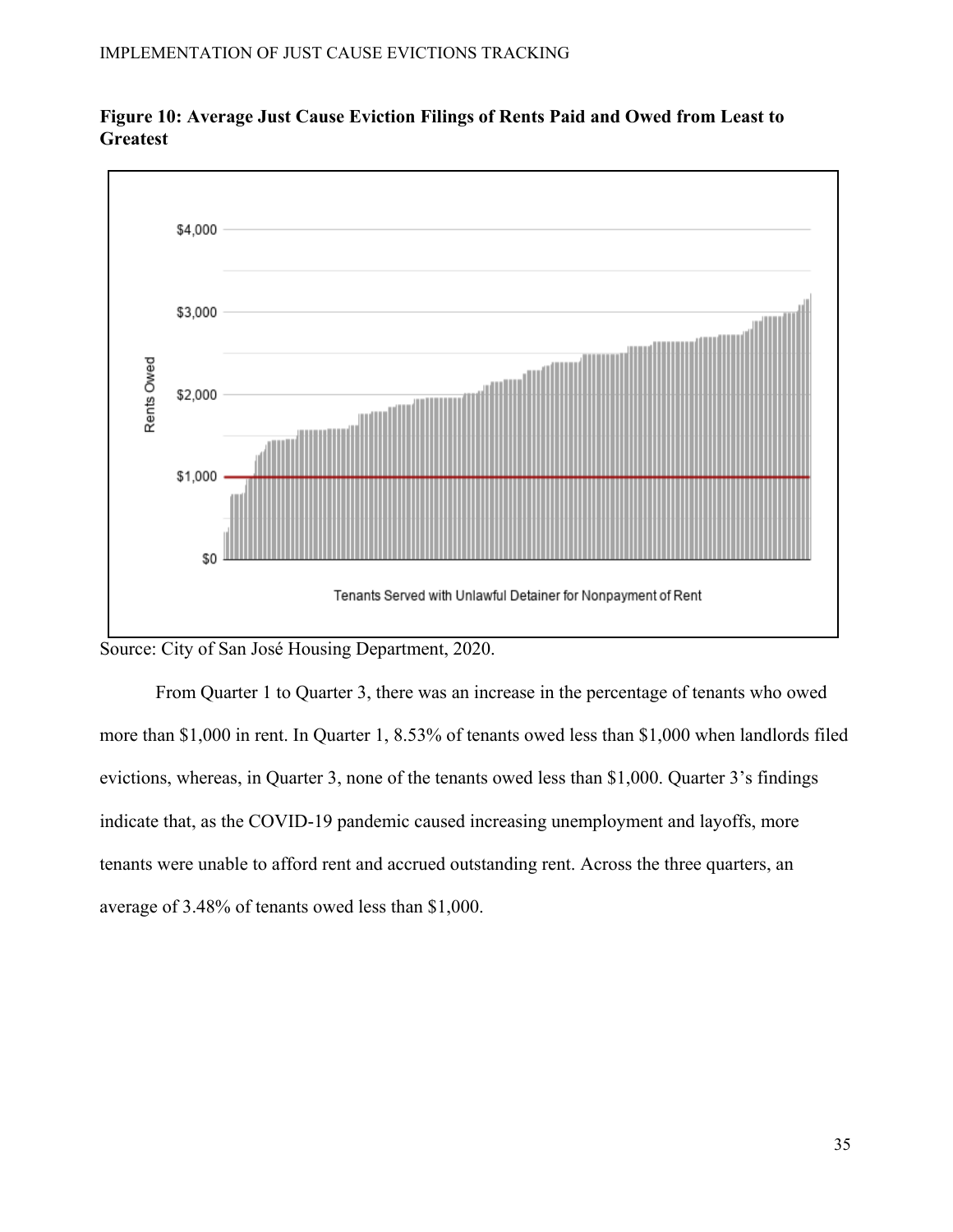| Table 7: Just Cause Eviction Filings for Failure to Pay Rent for Less than \$1,000 |                                              |                                                       |                                             |              |  |  |  |  |
|------------------------------------------------------------------------------------|----------------------------------------------|-------------------------------------------------------|---------------------------------------------|--------------|--|--|--|--|
|                                                                                    | 2019<br>$July -$<br>September<br>(Quarter 1) | 2019<br>$October -$<br><b>December</b><br>(Quarter 2) | 2020<br>$January -$<br>March<br>(Quarter 3) | <b>Total</b> |  |  |  |  |
| Just Cause Eviction Filings for<br>Failure to Pay Rent                             | 211                                          | 209                                                   | 183                                         | 603          |  |  |  |  |
| $#$ of Tenants Owing Less than<br>\$1,000                                          | 18                                           | 3                                                     | $\theta$                                    | 21           |  |  |  |  |
| % of Tenants Owing Less than<br>\$1,000                                            | 8.53%                                        | 1.43%                                                 | $0\%$                                       | 3.48%        |  |  |  |  |

Source: City of San José Housing Department, 2020.

Ultimately, the available data showed that approximately 3.5% of landlords pursued evictions for tenants who owed less than \$1,000 in rent, and there was an increase in the percentage of tenants who owed more than \$1,000 in rent from Quarter 1 to Quarter 3.

### *Disparity Between Market-Rate and Rent-Controlled Apartment Eviction Filings*

 The current RSP submission and tracking mechanisms do not account for which landlords and property management companies file the most eviction notices. Furthermore, the RSP does not track whether landlords and property managers of rent-controlled or market-rate apartments are more likely to file a just cause eviction notice for failure to pay rent.

In this study, the notices submitted were evaluated for the names listed as plaintiff, and apartment complexes' addresses were used to determine whether the complexes were market-rate or rent-controlled based on the year they were built.

The findings revealed that there were three property management companies that filed the most notices, and a greater number of market-rate property management companies filed for evictions than rent-controlled apartments.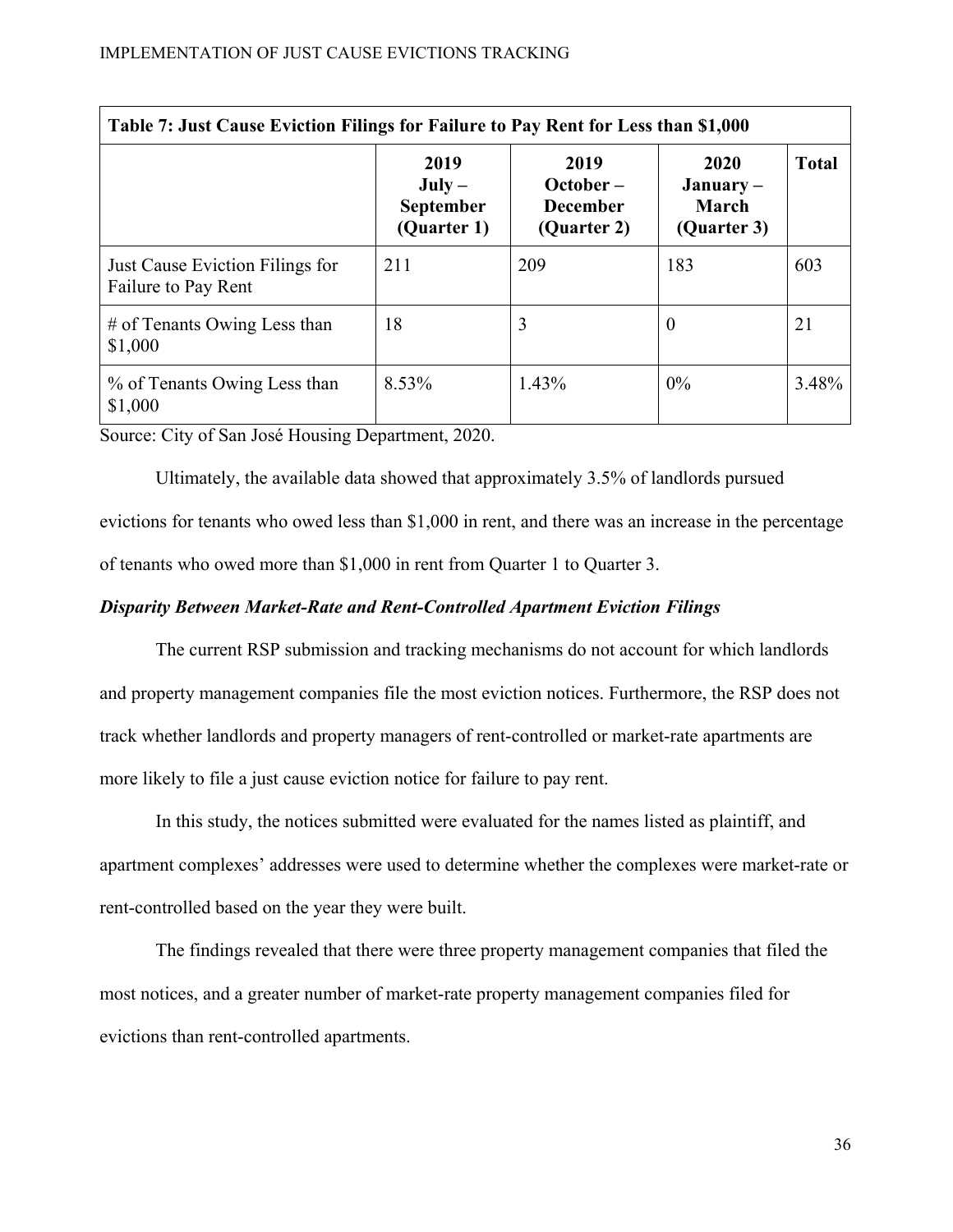| Table 8: Property Management Companies Filing the Most Just Cause Evictions for Failure<br>to Pay Rent |                             |                                       |                           |  |  |  |  |
|--------------------------------------------------------------------------------------------------------|-----------------------------|---------------------------------------|---------------------------|--|--|--|--|
| Plaintiff Listed in                                                                                    | Name of Apartment           | <b>Property Manager</b>               | Type of Apartment         |  |  |  |  |
| <b>Eviction Filing</b>                                                                                 | Complex                     |                                       | Complex                   |  |  |  |  |
| The Haven at Cottle                                                                                    | V <sub>i</sub> O Apartments | Alliance Residential                  | Market,                   |  |  |  |  |
| Station, LLC                                                                                           |                             | Company                               | Not ARO (1979)            |  |  |  |  |
| The Woods Apartment                                                                                    | The Woods                   | Arcadia Management<br><b>Services</b> | Market,<br>Not ARO (1979) |  |  |  |  |
| <b>SGMF La Rossa Circle</b>                                                                            | Alterra Apartment           | New Standard                          | Market,                   |  |  |  |  |
| San José, LLC                                                                                          | Homes                       | Equities                              | Not ARO (1979)            |  |  |  |  |

Source: City of San José Housing Department, 2020.

Г

Furthermore, the rents of these complexes were analyzed to determine the average rents of market-rate apartments (Apartments.com, 2020) to compare to the average rents of rent-controlled apartments (City of San José Housing Department, 2019). The findings revealed that the market-rate rents were all higher than rent-controlled rents for all types of apartments.

| Table 9: Average Rents of Apartment Complexes Filing Most Just Cause Evictions for<br><b>Failure to Pay Rent compared to Rent-Controlled Apartment Rents</b> |                       |                        |                        |                          |  |  |
|--------------------------------------------------------------------------------------------------------------------------------------------------------------|-----------------------|------------------------|------------------------|--------------------------|--|--|
| <b>Name of Apartment Complex</b>                                                                                                                             | <b>Studio</b>         | One-<br><b>Bedroom</b> | Two-<br><b>Bedroom</b> | Three-<br><b>Bedroom</b> |  |  |
| ViO Apartments                                                                                                                                               | $$2,370-$<br>\$3,876  | $$2,320-$<br>\$4,229   | $$3,060 -$<br>\$5,951  | $$3,255$ -<br>\$5,986    |  |  |
| The Woods                                                                                                                                                    | $$1,875$ -<br>\$2,035 | $$2,025$ -<br>\$2,625  | $$2,425$ -<br>\$3,235  | $$3,105$ -<br>\$3,685    |  |  |
| Alterra Apartment Homes                                                                                                                                      | Not available         | Not available          | $$2,425$ -<br>\$2,845  | Not available            |  |  |
| Average Rent-Controlled<br>Apartment in San José                                                                                                             | \$1,456               | \$1,652                | \$1,979                | \$2,354                  |  |  |

Source: City of San José Housing Department, 2019.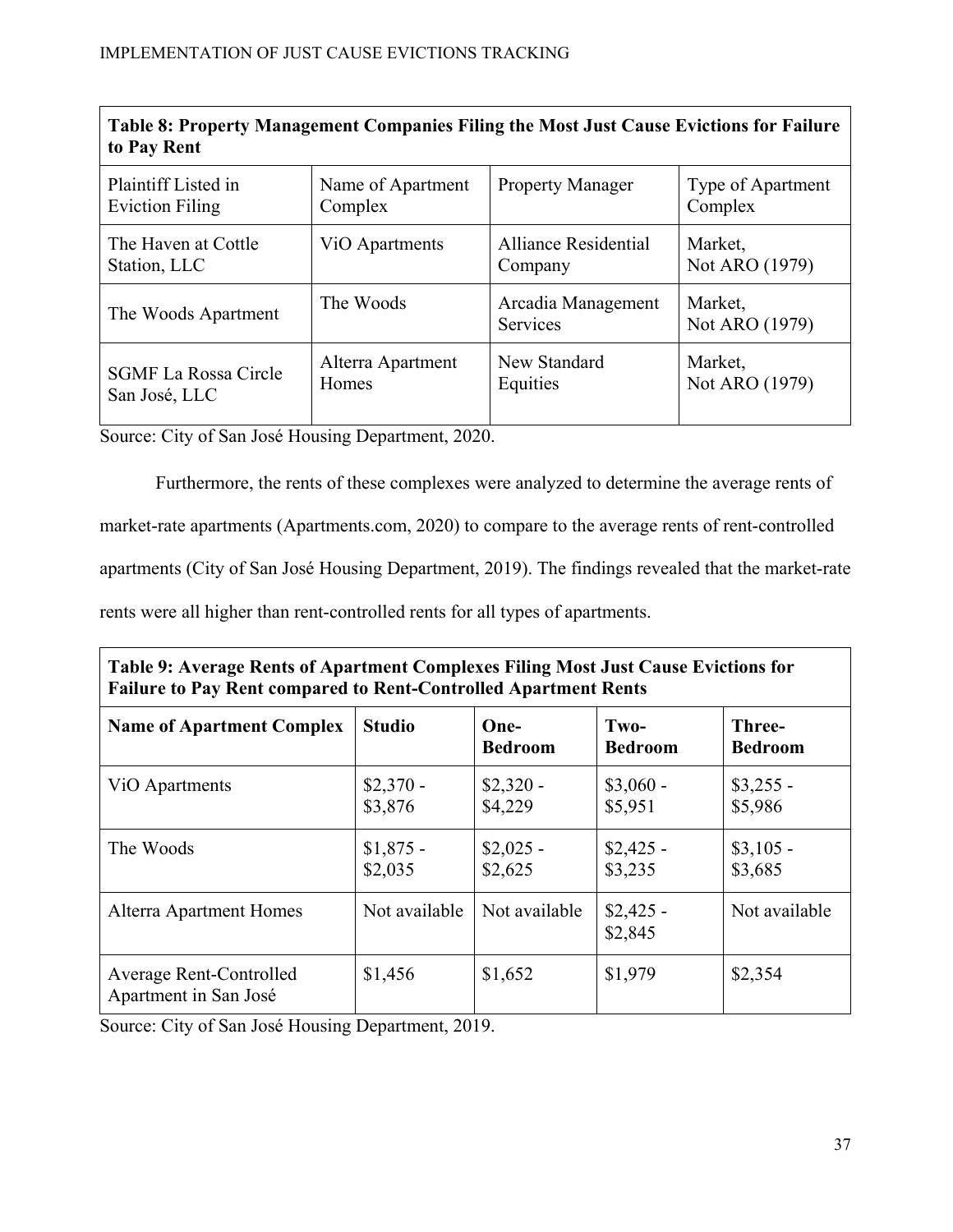#### IMPLEMENTATION OF JUST CAUSE EVICTIONS TRACKING

Given that the average market-rate rents are higher than rent-controlled rents, the rent data supports the idea that market-rate property owners and landlords file more notices for failure to pay rent. Furthermore, there are more market-rate apartments in San José than there are rent-controlled apartments. Lastly, whereas tenants in rent-controlled apartments benefit from a 5% annual rent increase limit due to the ARO (1979), tenants living in market-rate apartments may receive higher rent increases more often, contributing to the challenge of affording higher rents.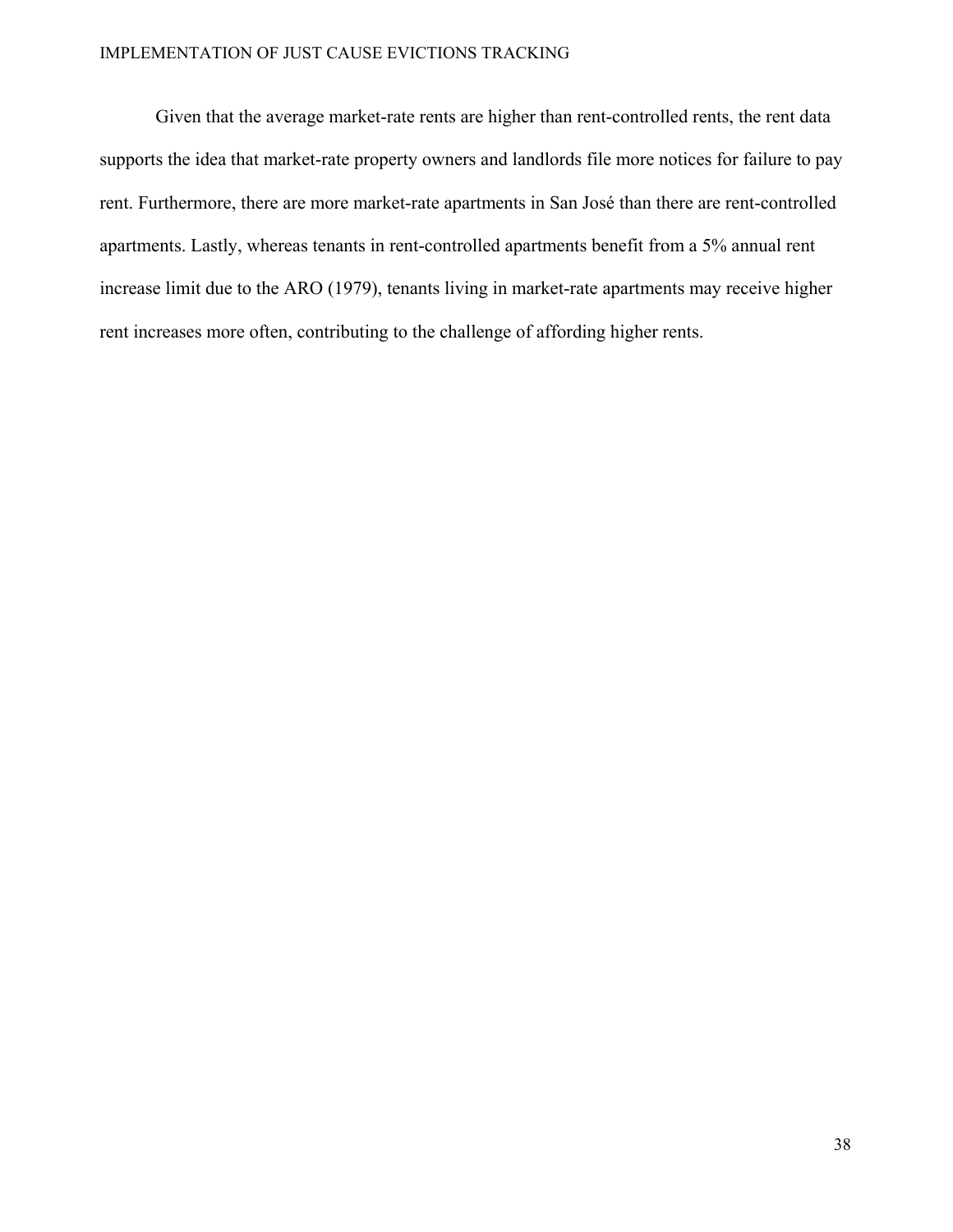#### **ANALYSIS**

Since 2017, the City of San José has taken proactive steps to strengthen tenants' rights and protections, including the adoption of the TPO (2017) and the creation of the Legal Services Grant to provide legal aid to eligible tenants. The city's intention of having both the TPO (2017) and ARO (1979) was to provide eviction protection and rent stability by limiting rent increases to 5% every 12 months. The RSP has processed 30,000 eviction filings since 2017 (City of San José Housing Department, 2019); however, without a baseline understanding of the eviction filings, outcomes, and at what level landlords file for eviction, it will be difficult for the RSP, Housing Department, and policymakers to assess the effectiveness of the legislative interventions of rent control and eviction protections.

#### **Recommendations**

#### *Recommendation 1: Investment in a user friendly automated software infrastructure*

The outcome evaluation revealed negative valences for the RSP's two goals: 1)  $G_1$  Track eviction filings to ensure landlords are submitting TPO (2017) eviction notices given to tenants correctly and 2) G2 understand eviction outcomes as a result of filings for failure to pay rent. For G1, a positive valence may be achieved by allowing landlords to submit just cause notices only online. To achieve a positive valence for G<sub>2</sub>, the RSP should change the evaluation process to allow for a case-by-case follow up through the publicly available court records.

 This study's recommendation for the RSP and other housing departments with just cause programs is to invest in software infrastructure before launching any program to track evictions. In particular, software that has a user friendly interface would encourage landlords to use the RSP website. In addition, new software programs should also allow staff to easily customize and insert additional fields to analyze necessary information.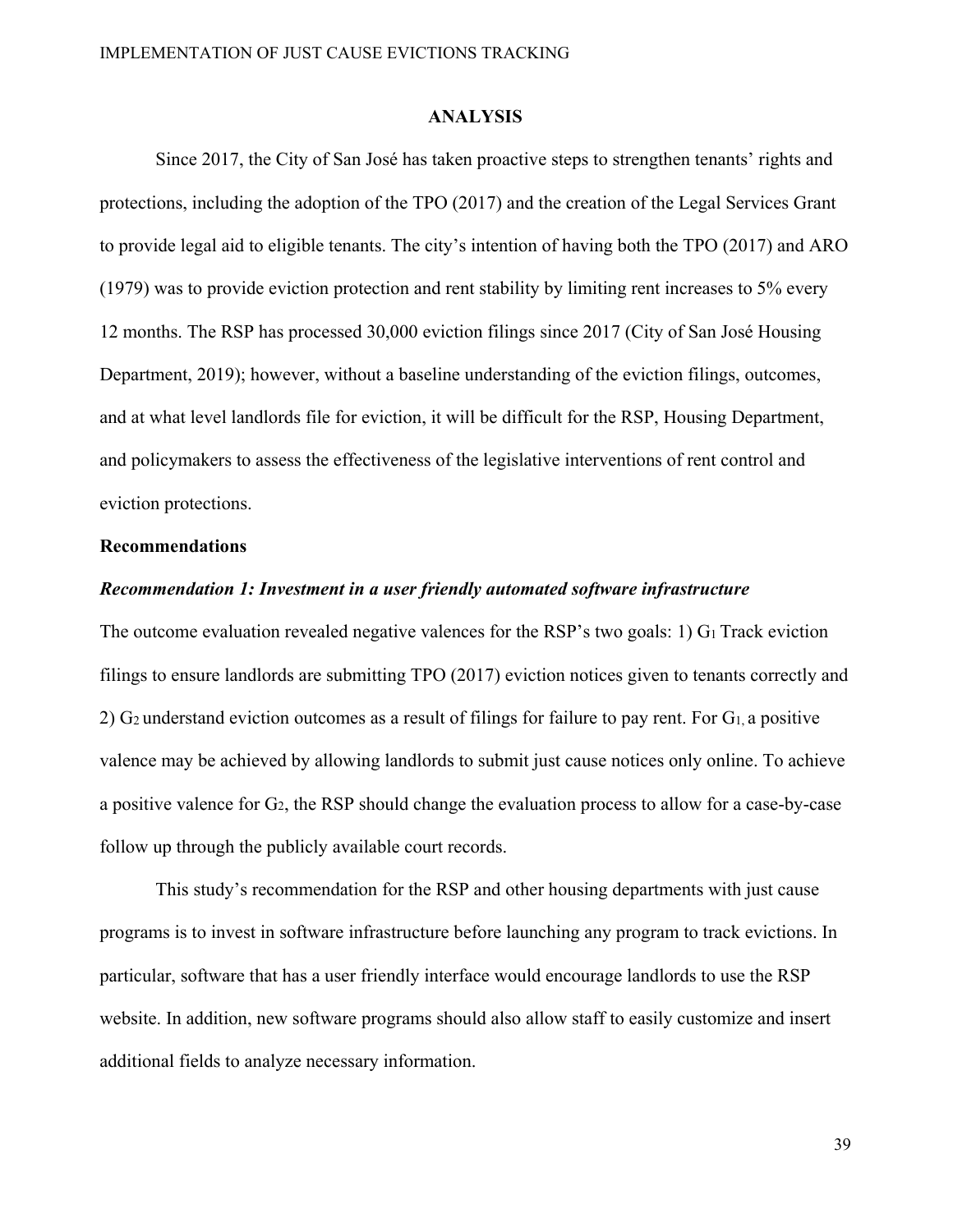# *Recommendation 2: Require landlords to input rent information, rent owed, type of apartment, plaintiff name, and case number on eviction filings*

The RSP experienced challenges in determining eviction outcomes and when landlords tend to evict tenants. This study's findings revealed that landlords evicted tenants who owed one month of rent, with approximately 3.5% of those tenants owing less than \$1,000. It also found that market-rate apartment complexes file more evictions than rent-controlled apartments. Therefore, it is recommended that the RSP modify its existing online portal to insert additional fields, such as rent information, type of apartment, and eviction filing information to achieve desired outcomes.

This study's recommendation for housing departments with just cause and rent control programs is to model the fields of their online forms to parallel those of court eviction forms. By doing so, landlords can quickly fill out information on the cities' forms without needing to search for that information in the court eviction form. The resulting database would provide information on rental data and possible eviction filing outcomes, when possible.

# *Recommendation 3: Increase avenues to access information outcomes of evictions beyond court information*

The RSP tracks eviction filing data but had challenges determining the cases' outcomes. This study revealed that, even with case numbers and plaintiff information, the Santa Clara County Public Portal restricted information when cases were active or inactive. Only dismissed cases were accessible through online searches. The recommendation to the RSP is to use other avenues to determine outcomes of eviction filings, either by collaborating with the legal agencies in the Housing Department's Legal Services Grant or by contacting tenants using submitted and available data. The RSP should contact tenants to follow up within 30 to 45 days of filings to determine the outcomes of the evictions. The RSP staff should also survey tenants facing eviction to determine the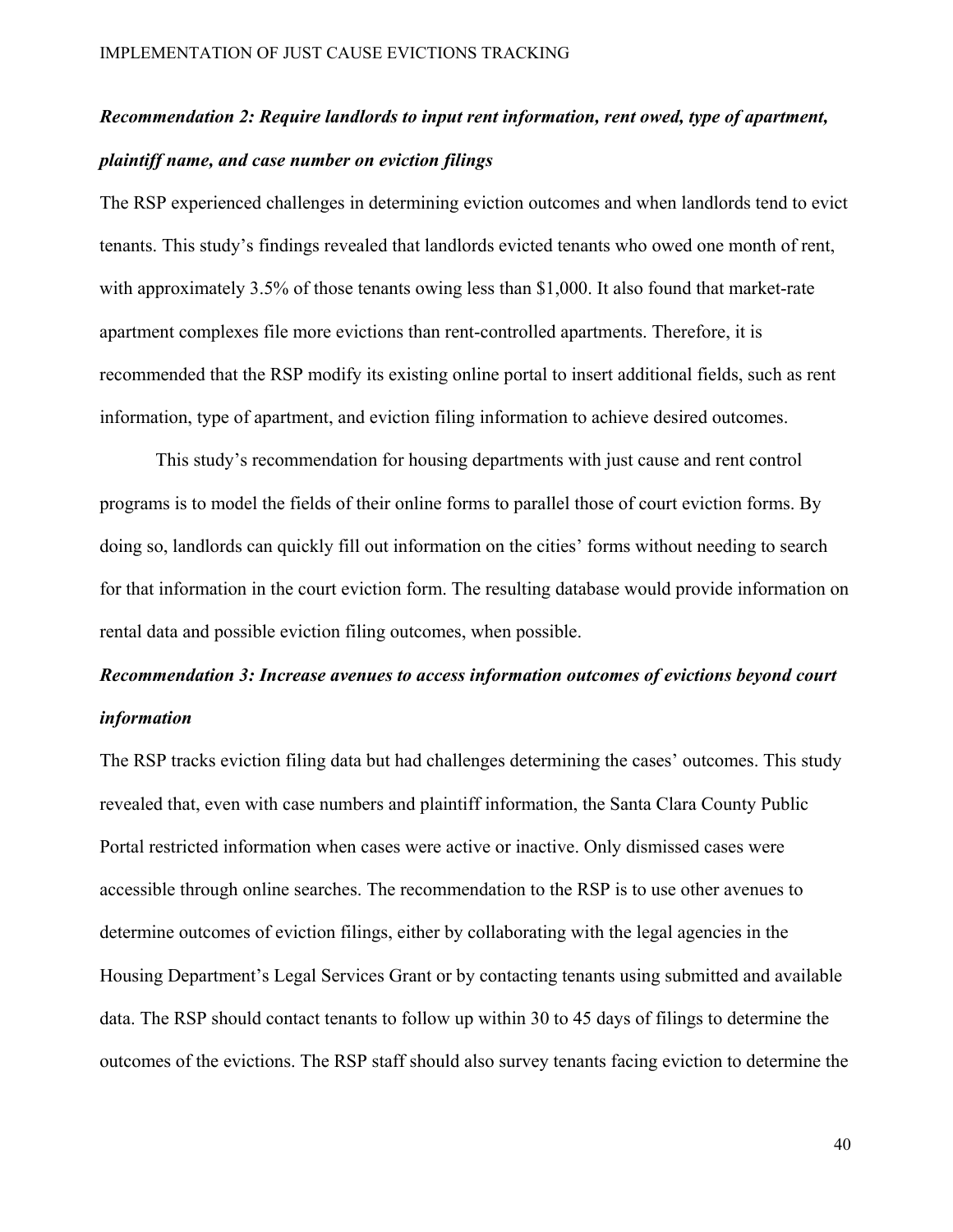best way to support them, either through mailing additional resources or providing information in various languages, such as Spanish and Vietnamese.

 Housing departments with just cause eviction programs should establish a legal services grant to collaborate with local legal agencies to assist tenants facing eviction. This collaboration can create an opportunity to gain insight into eviction outcomes from the tenants and legal assistance partners who are directly involved with these cases.

# *Recommendation 4: Provide rental assistance referrals to tenants facing evictions and increase proactive outreach to tenants*

From July 2019 to March 2020, the RSP received 603 just cause evictions for failure to pay rent. That is equivalent to 603 tenant households in San José facing eviction who likely need financial or legal assistance. The recommendation to the RSP is to increase proactive outreach to tenants to provide rental assistance and referrals to help avoid eviction for rent nonpayment. Furthermore, the RSP should engage with tenants on how to best implement preventive eviction measures. This can be done by holding community meetings in apartment complexes and areas with high levels of eviction filings, as well as engaging with neighborhood associations.

 Housing departments with just cause evictions should establish a website with rental and legal resources to be available to tenants facing eviction, and should be offered in the most frequently spoken languages among monolingual non-English speakers in the community. This resource should be shared with legal agencies and other nonprofit partners who can also help tenants in need.

### **Areas for Future Research**

There are two main areas for future research. First, the City of San José should begin recording changes in rent from when tenants are evicted to when new tenants move in. This would enable research on the impact of evictions on owners' decisions to maintain, increase, or decrease rents.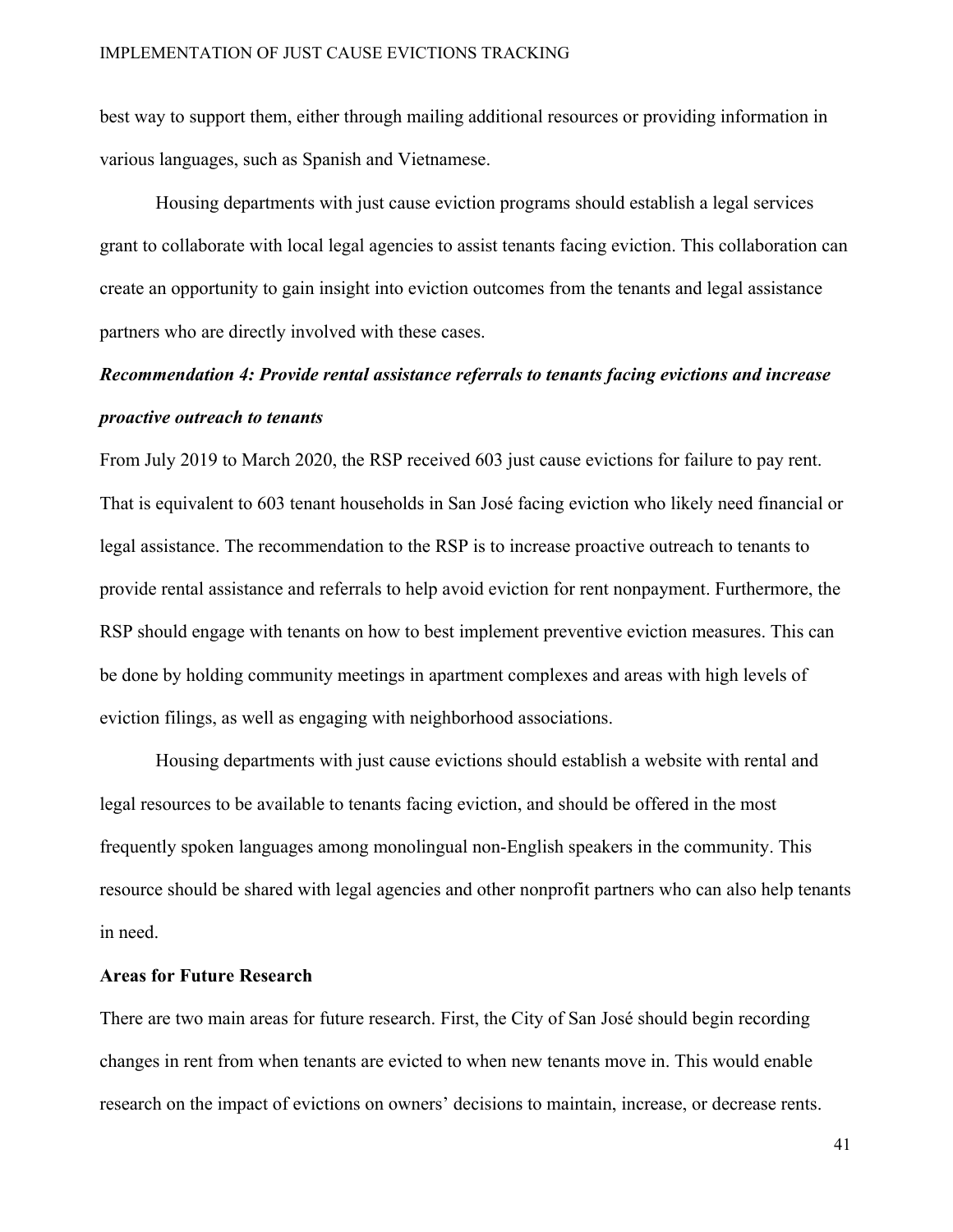### IMPLEMENTATION OF JUST CAUSE EVICTIONS TRACKING

This research would be valuable to understanding tenant displacement. The second area for future research is analyzing whether cities with just cause programs have a higher or lower eviction rate than cities without just cause protections for rent nonpayment. This additional research can reveal whether just cause protections have any impact on tenants who are unable to pay rent and on renter instability.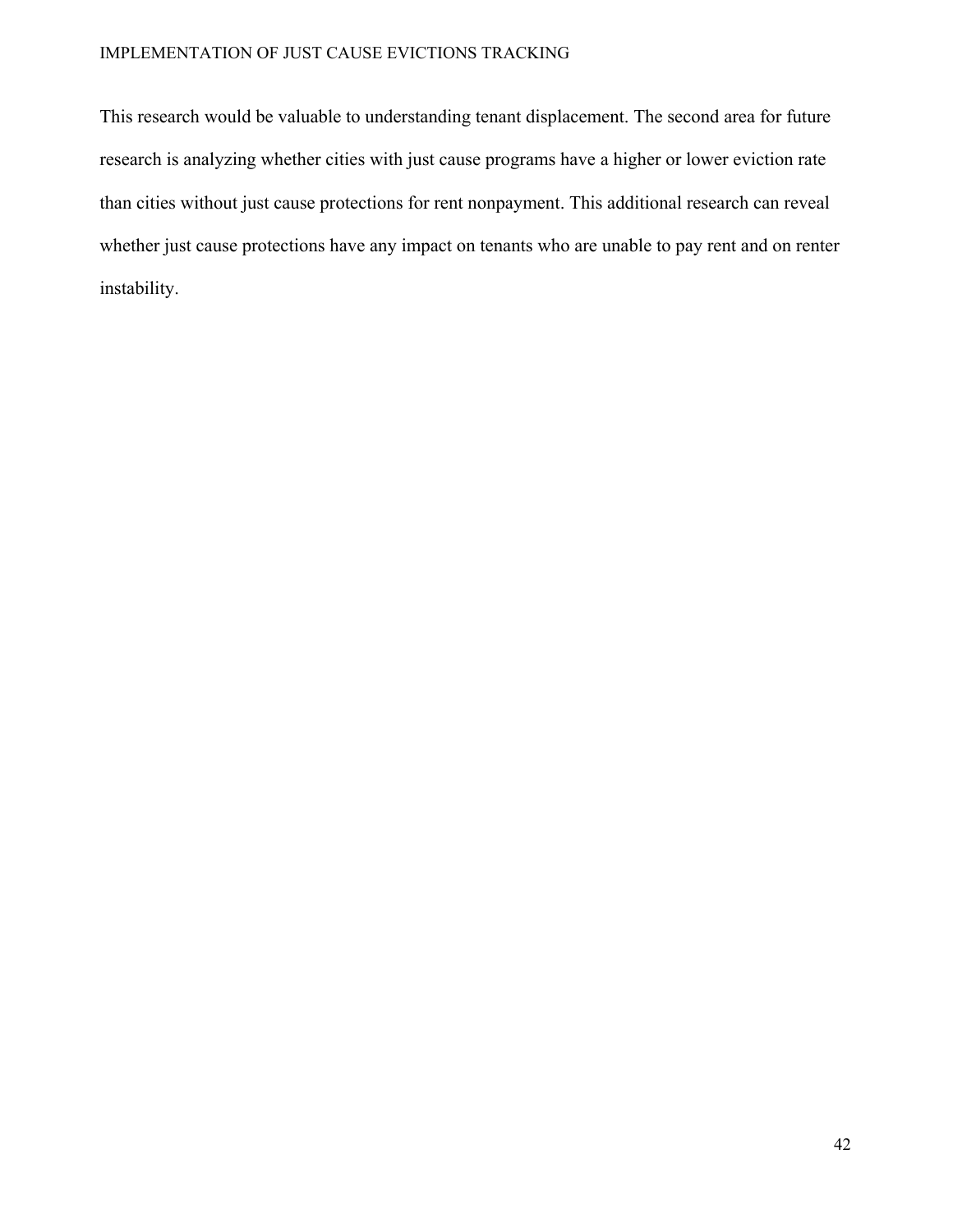#### **CONCLUSION**

An increasing number of San José families are facing eviction, and evictions have long-lasting health consequences on families that have experienced them. This study evaluated whether the RSP's process for tracking just cause evictions achieves its goal of determining eviction outcomes. Results found areas for improvement, such as transitioning to a solely online portal for filing submissions and adding modifications to the eviction form, such as requiring rental and court filing information. Housing department programs can help improve the health and quality of life of residents. Additional analysis is needed to understand tenant displacement and to measure renter instability as a result of evictions. While the current City of San José just cause program appears to be beneficial to renters, the current structure of the program does not lend itself to analysis of its value to the community.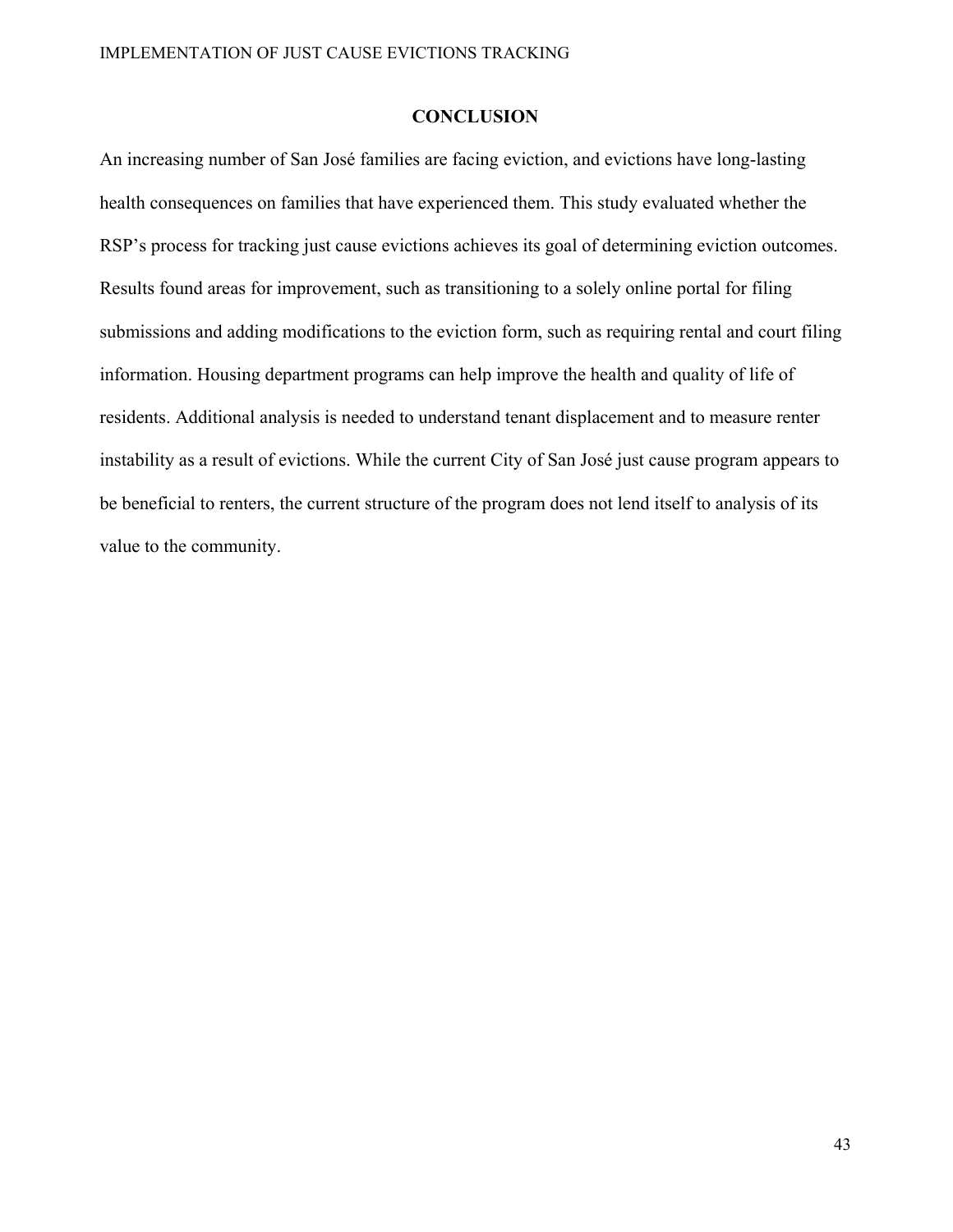# **ABBREVIATIONS LIST**

AJC = *Atlanta Journal Constitution*

ARO = Apartment Rent Ordinance

RSP = Rent Stabilization Program

TPO = Tenant Protection Ordinance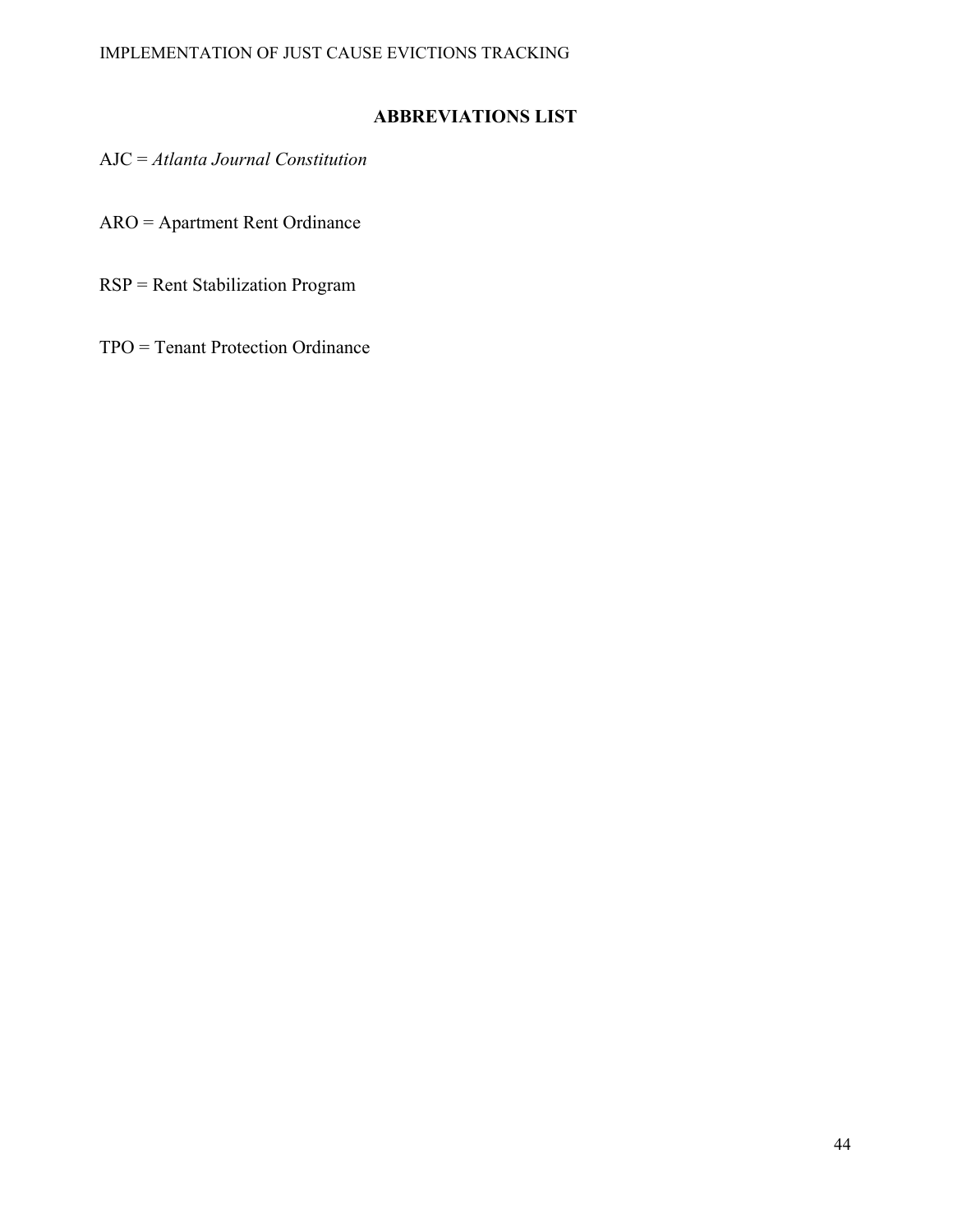#### **REFERENCES**

- Apartments.com. (2020). Alterra Apartments. Retrieved from https://www.apartments.com/alterrasan-José-ca/8g3fsn0/
- Apartments.com. (2020). The Woods. Retrieved from https://www.apartments.com/the-woods-san-José-ca/75d8npw/
- Apartments.com. (2020). ViO Apartments. Retrieved from https://www.apartments.com/vio-san-Joséca/1xl8bh4/?fbclid=IwAR0VDra4SQWwFd9O4BMqGHcjdlSMxhJuKvdbJtM7rEgZ8MCbs 2vuCTlGNxU
- Arnott, R., & Shevyakhova, E. (2014). Tenancy rent control and credible commitment in maintenance. *Regional Science and Urban Economics,* 47(1), 72-85.
- Autor, D., Palmer, C., & Pathak, P. (2014). Housing market spillovers: Evidence from the end of rent control in Cambridge, Massachusetts. *Journal of Political Economy*, 122(3), 661-717.
- Bornstein Law. (n.d). Eviction process. Retrieved from: https://www.bornstein.law/wpcontent/uploads/2017/05/THE-EVICTION-PROCESS-2017.pdf
- California Costa Hawkins Rental Housing Act. Cal. Aseemb. B.1164. (1995). Chapter 2.7 (Cal Stat 1954.50 - 1954.535).
- Chlland, E. (2018). Costa Hawkins, California's rent control law, explained. *Curbed Los Angeles*. Retrieved from https://la.curbed.com/2018/1/12/16883276/rent-control-california-costahawkins-explained
- City of San José Housing Department. (n.d.). Learn about Rent Stabilization. Retrieved from https://www.sanjoseca.gov/your-government/departments/housing/renters-apartmentowners/apartment-rent-ordinance
- City of San José Housing Department. (2017). Rental Rights and Referrals Annual Report 2016- 2017. Retrieved from https://www.sanjoseca.gov/home/showdocument?id=13827.
- City of San José Housing Department. (2018). Annual Report: City of San José Rent Stabilization Program 2017-2018. Retrieved from https://www.sanjoseca.gov/home/showdocument?id=40889
- City of San José Housing Department. (2019). 2018-2019 Rent Stabilization Program Annual Report. Retrieved from https://www.sanjoseca.gov/home/showdocument?id=40891
- City of San José Housing Department. (2019). Housing Market. Retrieved from https://www.sanjoseca.gov/your-government/departments/housing/data/housing-market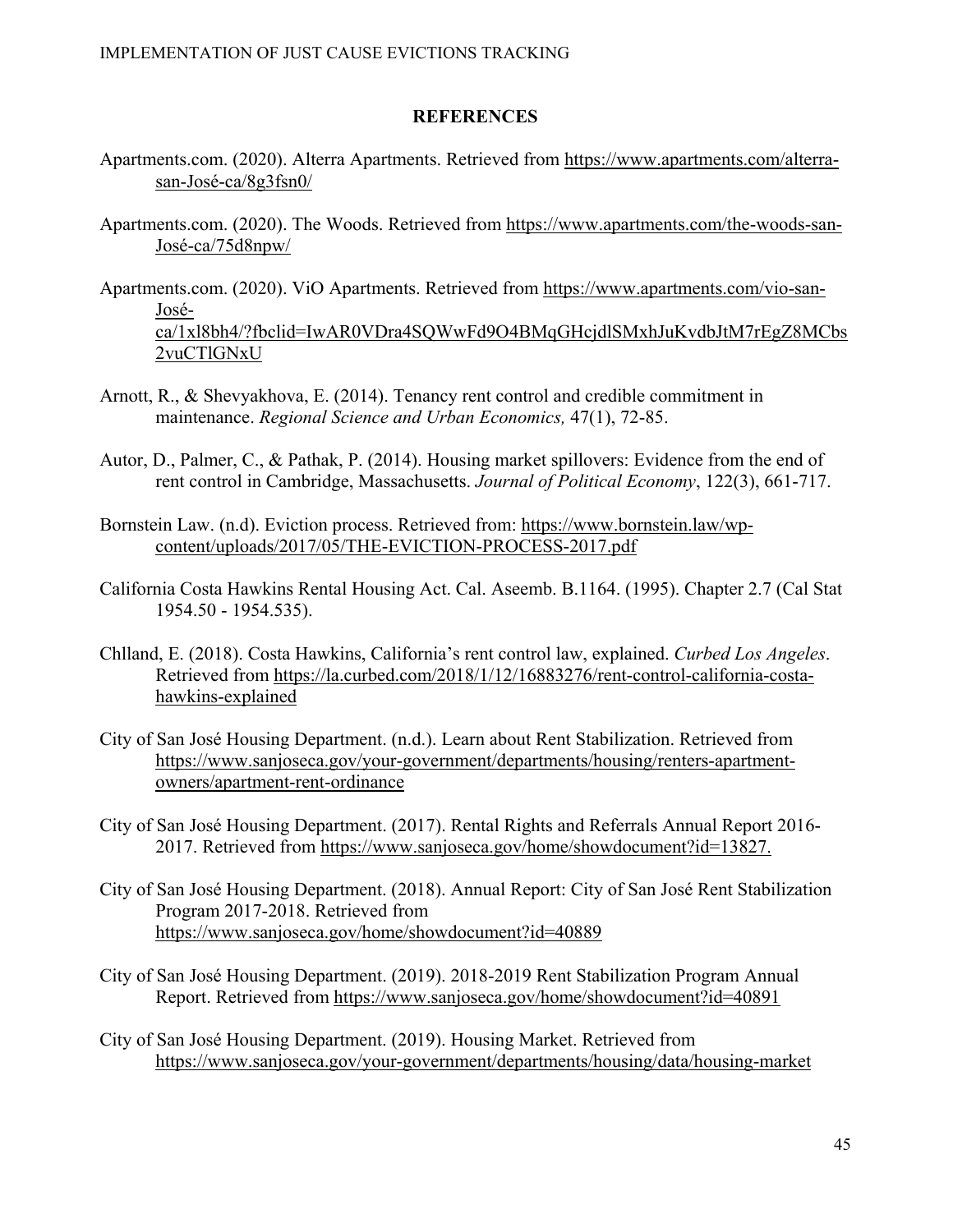- City of San José Housing Department. (2020). Termination procedures. Retrieved from https://www.sanjoseca.gov/your-government/departments-offices/housing/landlordsproperty-managers/eviction-procedures
- Desmond, M., Gershenson, C., & Kiviat, B. (2015). Forced relocation and residential instability among urban renters. *Social Service Review,* 89(2):227–62.
- Desmond, M., & Kimbro, R. (2015). Eviction's fallout: housing, hardship, and health." *Social Forces,* 94(1):295–324.
- Diamond, R., McQuade, T. & Quian, F. (2018, January). The effects of rent control expansion on tenants, landlords, and inequality: evidence from San Francisco. *National Bureau of Economic Research.*
- Glantz, A. (1999). Rent control rollback goes west to California. *Planning*, 65(1), 20.
- Goldstein, I., Dowdall, E., Weidig, C., Simmons, J., & Carney, B. (2019). Evictions in Philadelphia: a data & policy update. Reinvestment Fund. Retrieved from: https://www.reinvestment.com/wp-content/uploads/2019/10/ReinvestmentFund\_\_PHL-Evictions-Brief-Oct-2019.pdf
- Goodman, D. (1983). Just cause eviction: Limiting a landlord's ability to evict. *San Fernando Valley Law Review,* 11, 71-94.
- Gordon, L. (2018). Strengthening communities through rent control and just-cause evictions. *Urban Habitat.* Retrieved from: https://urbanhabitat.org/sites/default/files/UH%202018%20Strengthening%20Communities %20Through%20Rent%20Control\_0.pdf
- Heller, B. (2019). Understanding trends in New York City's evictions data. NYU Furman Center Publications, 1-10.
- Herrine, L., Yager, J., & Mian, N. (2016). Gentrification response: a survey of strategies to maintain neighborhood economic diversity. NYU Furman Center. Retrieved from: https://furmancenter.org/files/NYUFurmanCenter\_GentrificationResponse\_26OCT2016.pdf
- Holder, S. (2019). How the country's hottest rental market is trying to cool down. *City Lab*. Retrieved from https://www.citylab.com/equity/2019/04/california-home-prices-affordablehousing-san-jose-rentals/580750/
- Immergluck, D., Ernsthausen, J., Earl, S., & Powell, A. (2020). Evictions, large owners, and serial filings: findings from Atlanta. *Housing Studies*, 35(5), 903-924.
- Johns-Wolfe, E. (2018). You are being asked to leave the premises: a study of eviction in Cincinnati and Hamilton County, Ohio, 2014-2017. Legal Aid Society of Cincinnati. Retrieved from https://www.lascinti.org/wp-content/uploads/Eviction-Report\_Final.pdf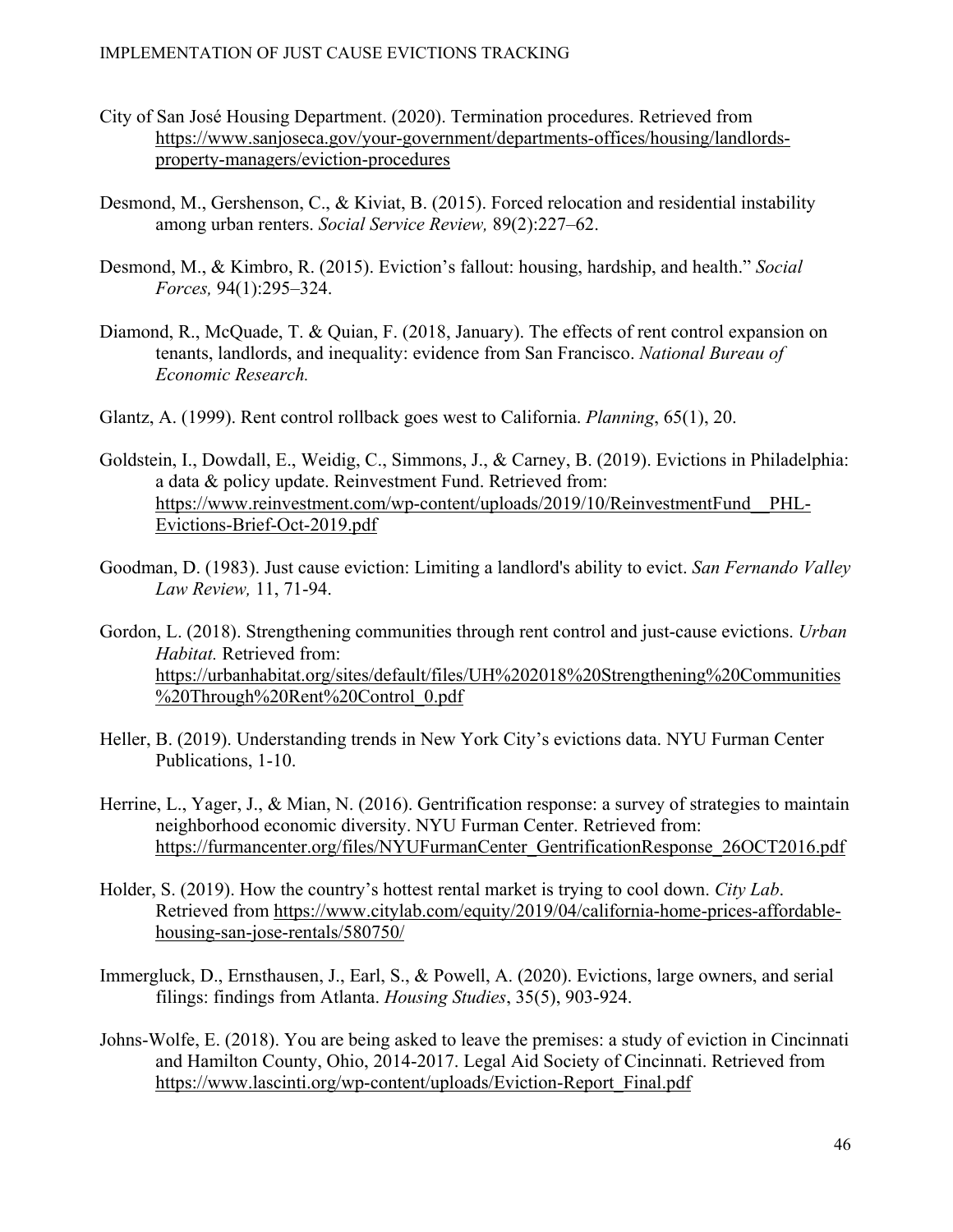- Joyner, C., Ernsthausen, J., & Mariano, W. (2018). Eviction tactics squeeze renters: AJC analysis shows landlords increasingly use filings to collect late rent. *TCA Regional News*, June.
- Judicial Council of California. (2017). 2017 court statistics statewide caseload trends 2006–2007 through 2015–2016. Retrieved from https://www.courts.ca.gov/documents/2017-Court-Statistics-Report.pdf
- Judicial Council of California. (2020). Eviction. Retrieved from: https://www.courts.ca.gov/selfhelp-eviction.htm?rdeLocaleAttr=en
- Kamel, N. (2012). The actualization of neoliberal space and the loss of housing affordability in Santa Monica, California. *Geoforum, 43*(3), 453-463.
- Kleysteuber, R. (2006). Tenant screening thirty years later: a statutory proposal to protect public records note." *Yale Law Journal*, 116:1344–88.
- McClendon, D., & Reichman, J. (2020). Suspending evictions is the right move for Census 2020. Kinder Institute for Urban Research, Rice University. *Urban Edge.* Retrieved from: https://kinder.rice.edu/urbanedge/2020/03/20/suspending-evictions-right-move-census-2020
- Micheli, M., & Schmidt, T. (2015). Welfare effects of rent control a comparison of redistributive policies. *Economic Modelling, 48*(C), 237-247.
- Morales-Ferrand, J. (2020). Actions related to a moratorium on evictions and income loss due to COVID-19. March 2020. Regular meeting agenda (File No. 20-358). Retrieved from https://sanjose.legistar.com/LegislationDetail.aspx?ID=4393499&GUID=F8CBFD06-24F4- 4640-9CB4-50E22DFE392E&Options=&Search=.
- Pattanayak, C., Greiner, J., & Hennessy, J. (2013). The limits of unbundled legal assistance: a randomized study in a Massachusetts District Court and prospects for the future. *Harvard Law Review, 126*, 901-2479.
- Pennel v. San José, No. 86-753. (1988). 485 US 1. Retrieved from https://www.oyez.org/cases/1987/86-753
- Poblet, M., & Phillips, D. (2012). Just Cause: multi-racial movement-building for housing rights. *Poverty & Race*, 21(2), 6-9.
- PolicyLink. (2002). Equitable development toolkit: just cause eviction controls. PolicyLink. Retrieved from: https://www.policylink.org/sites/default/files/just-cause-evictioncontrols.pdf
- Rosen, K.T. (2018). The case for preserving Costa-Hawkins: who really benefits from rent control? Fisher Center for Urban Economics, UC Berkeley. Retrieved from https://escholarship.org/uc/item/32z2q3g1

Superior Court of California, Santa Clara County. (2020). Public portal. Retrieved from